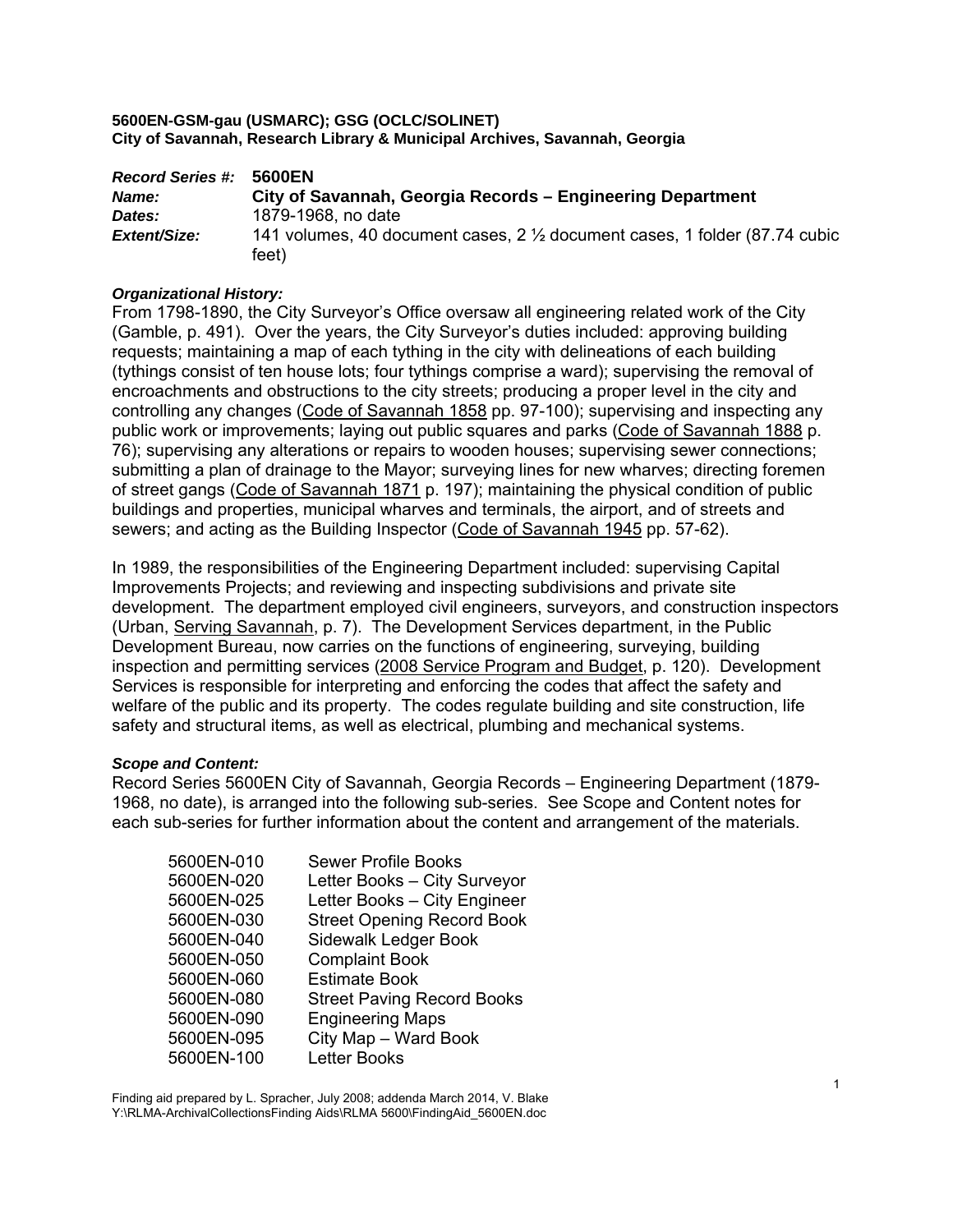| 5600EN-110    | <b>Sewerage Extensions</b>                           |
|---------------|------------------------------------------------------|
| 5600EN-120A   | Private Property Surveys: Applications with Plats    |
| 5600EN-120.1A | Private Property Surveys: Field Books/Notes/Indexes  |
| 5600EN-125A   | <b>Engineering Field Notes and Books</b>             |
| 5600EN-130A   | <b>Engineering Maps Index Books</b>                  |
| 5600EN-140A   | <b>Applications for Grade</b>                        |
| 5600EN-150A   | Specifications [Quarantine Station and City Wharves] |
| 5600EN-170A   | <b>Plumbing Permits</b>                              |
| 5600EN-190A   | <b>Payroll Registers</b>                             |
| 5600EN-200    | Photographs                                          |
| 5600EN-210    | Correspondence                                       |
| 5600EN-220    | <b>Record of Work Logs</b>                           |
| 5600EN-230    | <b>Streets and Measurements Books</b>                |
| 5600EN-240    | Administrative Files                                 |

# *Related Series:*

5600DC City of Savannah, Georgia Records – Savannah Drainage Commission. 5600IN City of Savannah, Georgia Records – Inspections Department.

#### *Related Collections:*

Record Group 3121 City of Savannah, Engineering Department – Retrospective Maps Collection.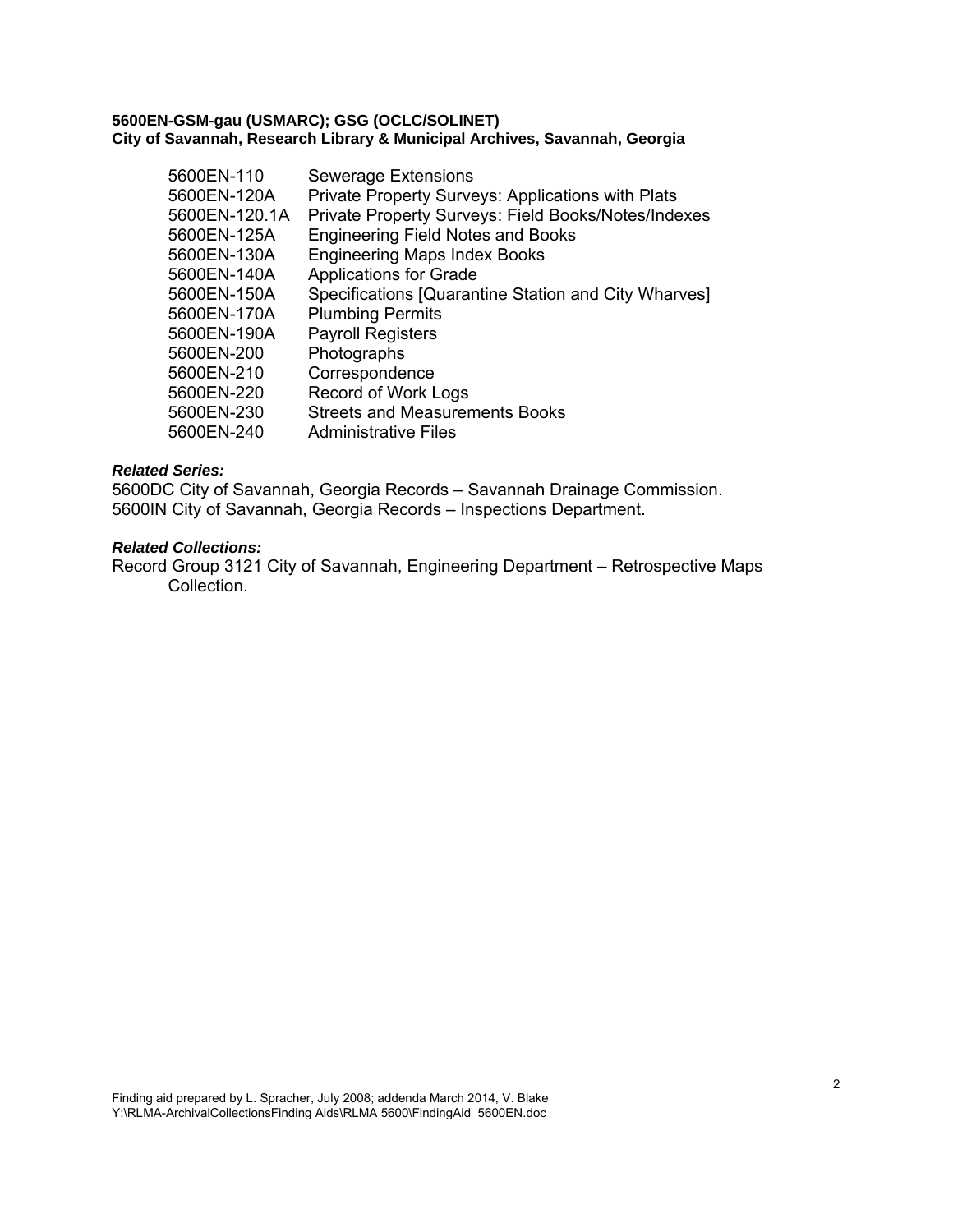# *Sub-series #:* **5600EN-010**

*Name:* **Sewer Profile Books (Indexed)**  *Dates:* 1912, 1914-1916, 1923, 1926-1928, 1936, no date *Extent/Size:* 12 volumes (3.0 cubic feet)

#### *Sub-series description:*

Sub-series 5600EN-010 Sewer Profile Books (1912, 1914-1916, 1923, 1926-1928, 1936, no date) includes twelve volumes of maps and diagrams of the City's sewer system, and includes streets with numbered house lots and marked sewer entrances.

# *Arrangement:*

By book number.

| 5600EN-010 Volume 1  | Book A - East Side Sanitary Sewer System, 1912                                          |
|----------------------|-----------------------------------------------------------------------------------------|
| 5600EN-010 Volume 2  | Book B - East Side Sanitary Sewers, no date                                             |
| 5600EN-010 Volume 3  | Book C - Sanitary Sewers, 1916, 1923                                                    |
| 5600EN-010 Volume 4  | Book D - East Side Sanitary Sewer System (Indexed), no date                             |
| 5600EN-010 Volume 5  | Book Da - Sanitary Sewer System, Sections 1-3, 1915                                     |
| 5600EN-010 Volume 6  | Book E - West Side Sanitary Sewer System (Indexed), 1912, 1926                          |
| 5600EN-010 Volume 7  | Book F - Savannah Sewer Extension, Division B, 1927-1928                                |
| 5600EN-010 Volume 8  | Book G - Sewer Profiles and Storm Water Sewers (formerly Book<br>$J$ ), 1912            |
| 5600EN-010 Volume 9  | Book H - Storm Sewer Profiles, 1912, 1914, 1936 [Fragile volume]<br>- handle with care] |
| 5600EN-010 Volume 10 | Book Ha - Savannah Sewer Extension, Division A, 1927-1928                               |
| 5600EN-010 Volume 11 | Book I - West Side Sanitary Sewers, Division B, Sections 2 and 3,<br>no date            |
| 5600EN-010 Volume 12 | Book J - Savannah Sewer Extension, Division C, 1927-1928                                |
|                      |                                                                                         |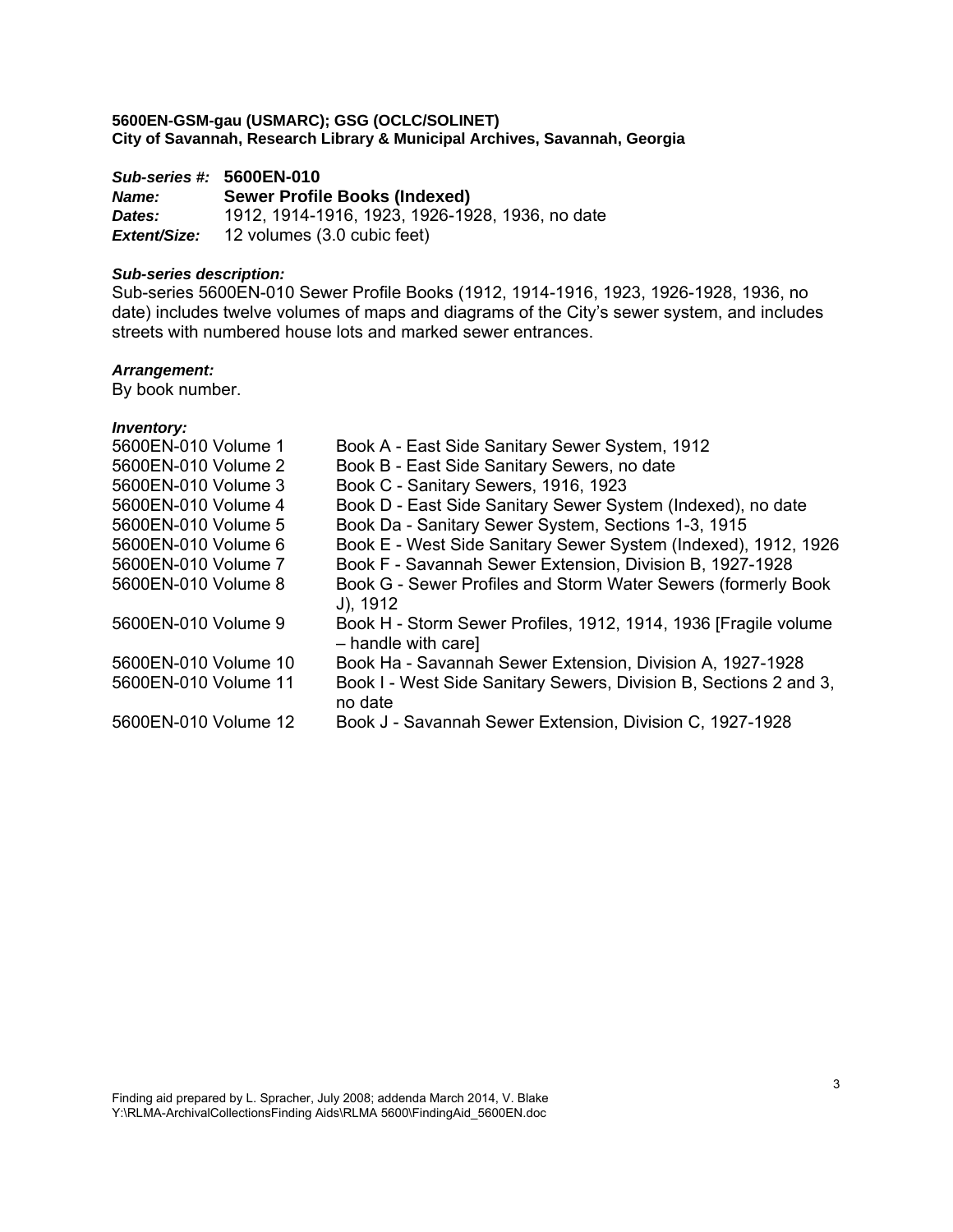*Sub-series #:* **5600EN-020** *Name:* **Letter Books – City Surveyor**  *Dates:* 1888-1889 *Extent/Size:* 2 volumes (0.3 cubic feet)

#### *Sub-series description:*

Sub-series 5600EN-020 Letter Books – City Surveyor (1888-1889) includes two volumes of copies of correspondence written by City Surveyor William J. Winn.

*Arrangement:*  Chronological.

# *Related Sub-Series:*

5600EN-025 Letter Books – City Engineer (Indexed) 5600EN-100 Letter Books 5600EN-210 Correspondence

| 5600EN-020 Volume 1 | Letter Book - City Surveyor William J. Winn, 1889           |
|---------------------|-------------------------------------------------------------|
| 5600EN-020 Volume 2 | Letter Book - City Surveyor William J. Winn, 1888 June-1889 |
|                     | November                                                    |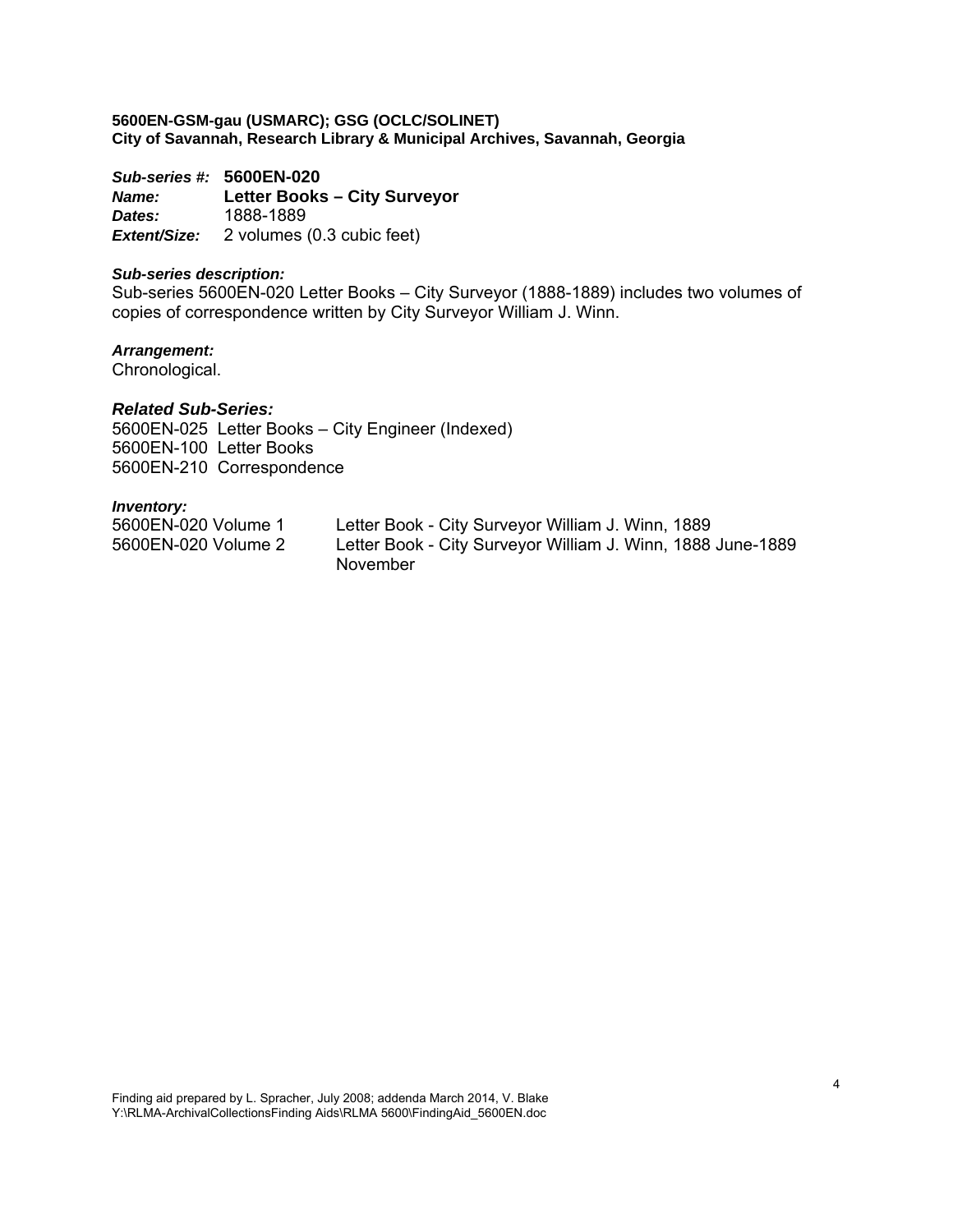*Sub-series #:* **5600EN-025**

*Name:* **Letter Books – City Engineer (Indexed)**  *Dates:* 1887-1906 *Extent/Size:* 17 volumes (3.0 cubic feet)

# *Sub-series description:*

Sub-series 5600EN-025 Letter Books – City Engineer (1887-1906) includes seventeen volumes of copies of correspondence written by the City Engineer. Volumes 2 and 11 are general indexes, while volumes 4-6 and 8-10 have internal indexes.

#### *Arrangement:*

Chronological.

#### *Related Sub-Series:*

5600EN-020 Letter Books – City Surveyor 5600EN-100 Letter Books 5600EN-210 Correspondence

|                                                                | Letter Book - City Engineer, 1888-1900 |
|----------------------------------------------------------------|----------------------------------------|
| Letter Book - City Engineer, 1900-1906<br>5600EN-025 Volume 02 |                                        |
| Letter Book - City Engineer, 1887-1890<br>5600EN-025 Volume 03 |                                        |
| 5600EN-025 Volume 04<br>Letter Book - City Engineer, 1889-1891 |                                        |
| 5600EN-025 Volume 05<br>Letter Book - City Engineer, 1891-1899 |                                        |
| 5600EN-025 Volume 06<br>Letter Book - City Engineer, 1894      |                                        |
| Letter Book - City Engineer, 1895<br>5600EN-025 Volume 07      |                                        |
| Letter Book - City Engineer, 1896<br>5600EN-025 Volume 08      |                                        |
| 5600EN-025 Volume 09<br>Letter Book - City Engineer, 1897      |                                        |
| 5600EN-025 Volume 10<br>Letter Book - City Engineer, 1898      |                                        |
| Letter Book - City Engineer, 1899-1901<br>5600EN-025 Volume 11 |                                        |
| Letter Book - City Engineer, 1900<br>5600EN-025 Volume 12      |                                        |
| 5600EN-025 Volume 13<br>Letter Book - City Engineer, 1901      |                                        |
| 5600EN-025 Volume 14<br>Letter Book - City Engineer, 1902      |                                        |
| 5600EN-025 Volume 15<br>Letter Book - City Engineer, 1903      |                                        |
| Letter Book - City Engineer, 1904<br>5600EN-025 Volume 16      |                                        |
| Letter Book - City Engineer, 1905-1906<br>5600EN-025 Volume 17 |                                        |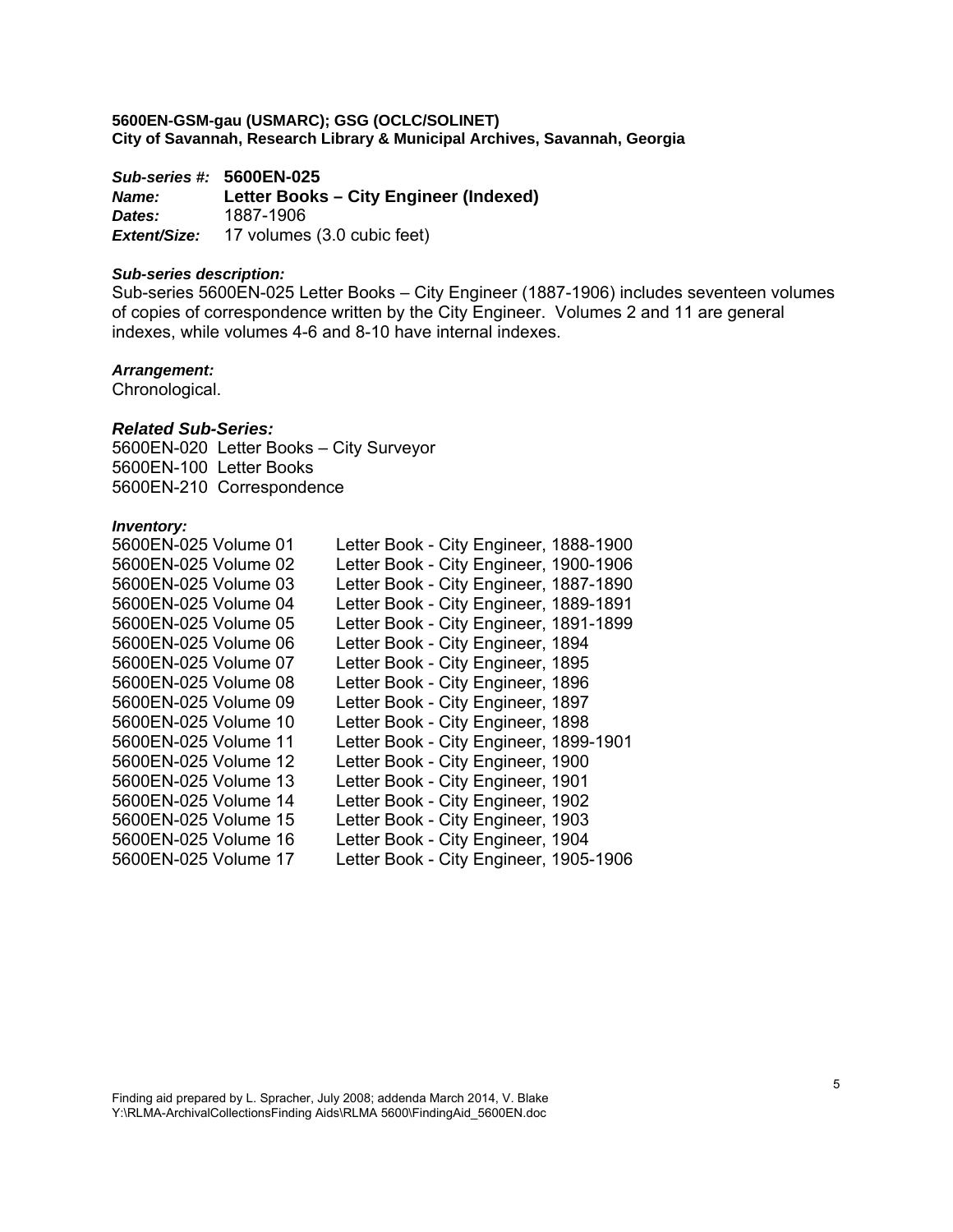*Sub-series #:* **5600EN-030** *Name:* **Street Opening Record Book**  *Dates:* 1907-1910 *Extent/Size:* 1 volume (1.3 cubic feet)

#### *Sub-series description:*

Sub-series 5600EN-030 Street Opening Record Book (1907-1910) includes one volume recording the opening of streets, and includes: name of street; ward; lot number; name of owner; a reference to the letter and date of request; and information on the acquisition of the property.

#### *Arrangement:*

Alphabetical by street name.

*Inventory:* 

5600EN-030 Volume 1 Street Opening Record Book, 1907-1910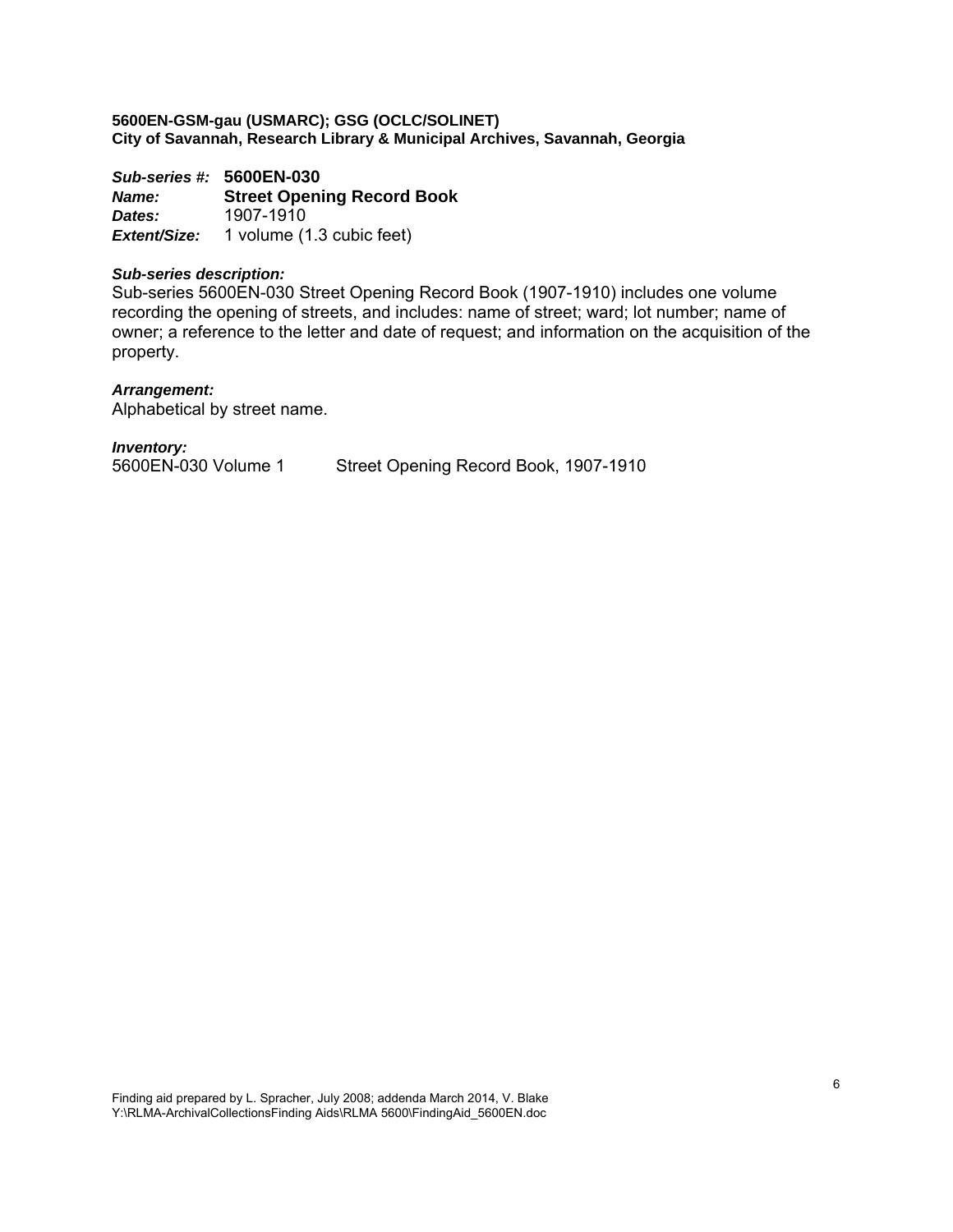*Sub-series #:* **5600EN-040** *Name:* **Sidewalk Ledger Book**  *Dates:* 1887-1892 *Extent/Size:* 1 volume (0.5 cubic feet)

#### *Sub-series description:*

Sub-series 5600EN-040 Sidewalk Ledger Book (1887-1892) includes one volume documenting the repair, grading and paving of sidewalks. Each section has slightly different information. The repair section includes: date of bill; name of owner or agent; lot number; location; number and cost of bricks; cost of drayage; bricklayer's time; other charges; total; date paid; and remarks. The grading section includes: date of bill; name; lot number; location; amount and cost of new plank curbing; time; number of hands of grading and filling, and cost; other charges; total; date paid; and remarks. The paving section includes: date of bill; name; lot number; location; number of running feet of curb; number of yards of sand; number of square feet of brick pavement; other charges; total; date paid; and remarks.

#### *Arrangement:*

Chronological.

*Inventory:* 

Sidewalk Ledger Book, 1887-1892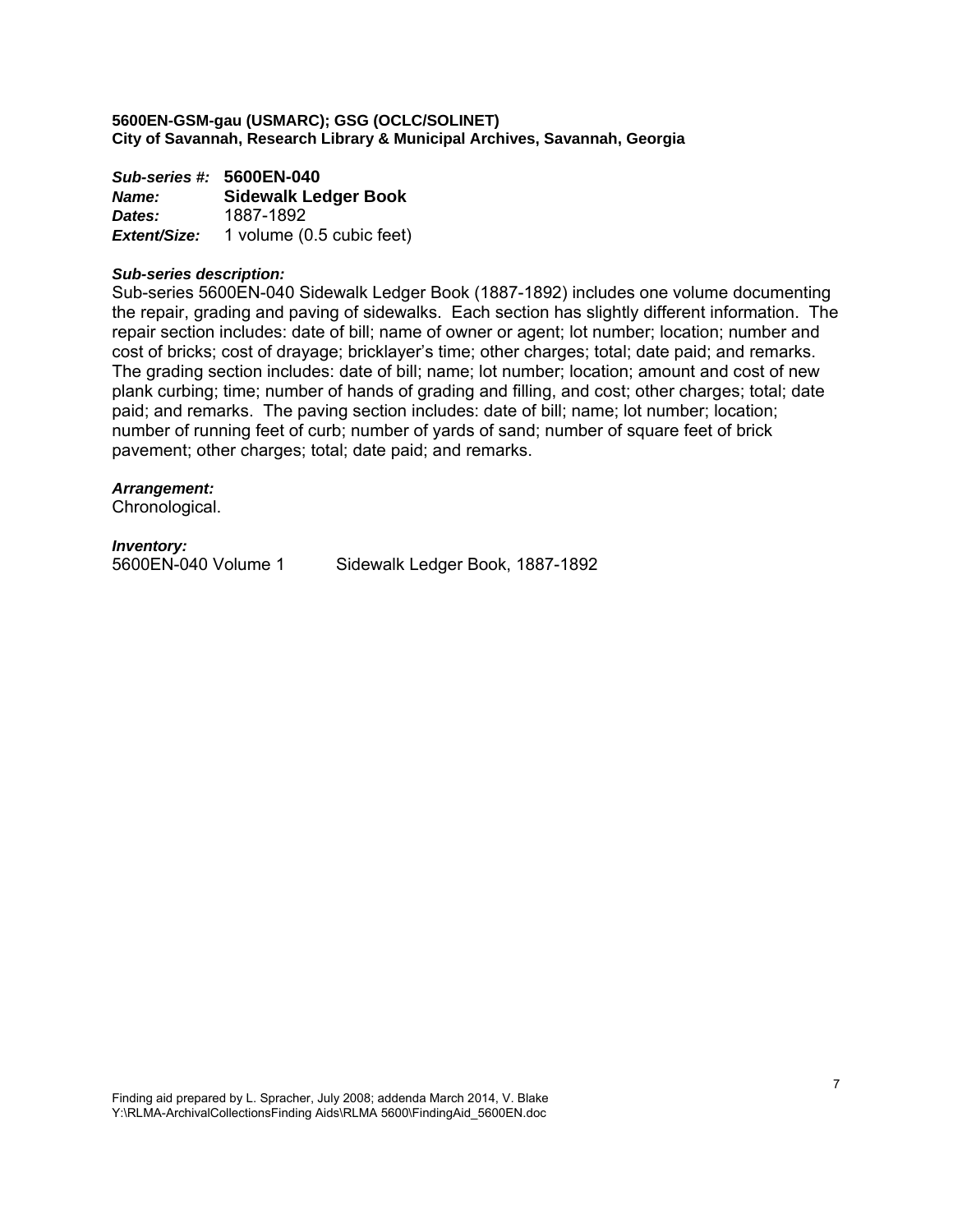*Sub-series #:* **5600EN-050** *Name:* **Complaint Book**  *Dates:* 1919-1923 *Extent/Size:* 1 volume (0.4 cubic feet)

#### *Sub-series description:*

Sub-series 5600EN-050 Complaint Book (1919-1923) includes one volume recording complaints made to the department, including: date; file number; name and address of complainant; and subject of the complaint.

# *Arrangement:*

Alphabetical by complainant's surname and then chronological.

*Inventory:*  5600EN-050 Volume 1 Complaint Book, 1919-1923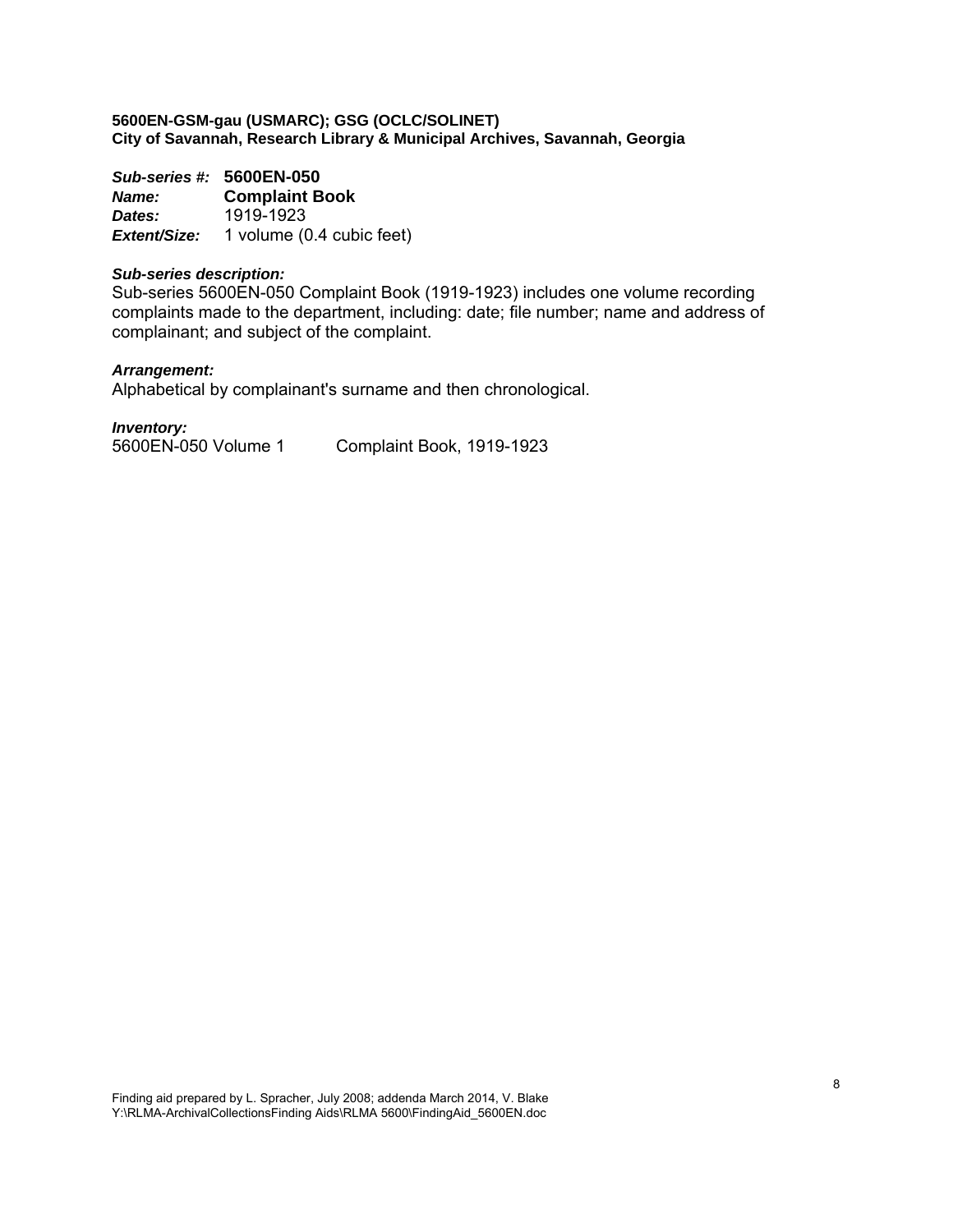*Sub-series #:* **5600EN-060** *Name:* **Estimate Book (Indexed)**  *Dates:* 1892-1907 *Extent/Size:* 2 volumes (0.5 cubic feet)

#### *Sub-series description:*

Sub-series 5600EN-060 Estimate Book (1892-1907) includes two volumes of official estimates for public works, such as sewers, street paving, quarantine facilities, etc.

# *Arrangement:*

Chronological.

# *Inventory:*

5600EN-060 Volume 1 Estimate Book (Indexed), 1892-1907 Estimate Book, 1899 - Paving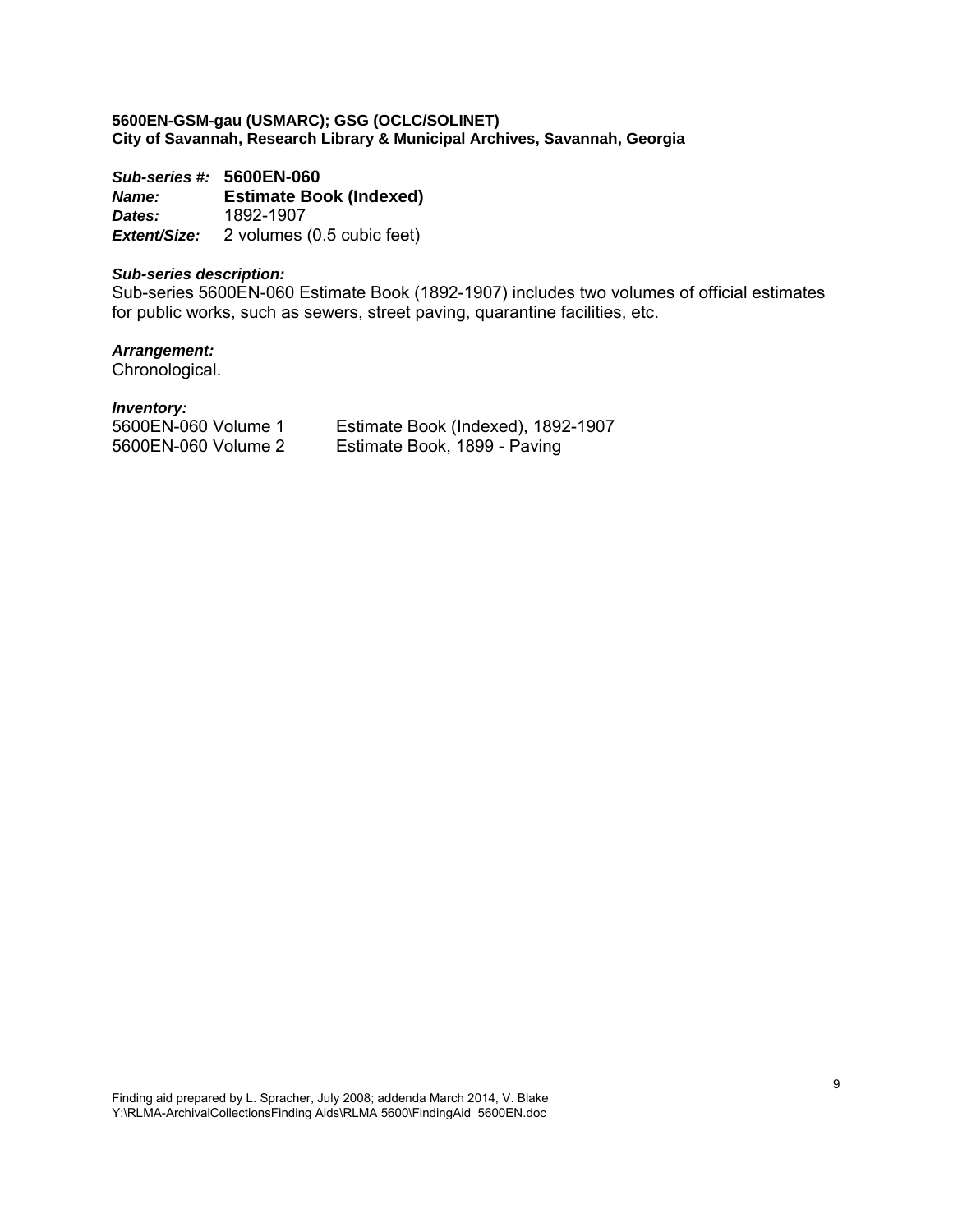*Sub-series #:* **5600EN-080** *Name:* **Street Paving Record Books Dates:** 1879, 1887-1913<br> **Extent/Size:** 5 volumes (1.75 c *Extent/Size:* 5 volumes (1.75 cubic feet)

#### *Sub-series description:*

Sub-series 5600EN-080 Street Paving Record Books (1879, 1887-1913) includes five volumes recording street paving jobs. The street paving record books include: lot number; name of ward; name of owner; number of feet paved; amount; date paid; and remarks. The small booklet with the handwritten title "Memorandum Book for Work on Streets and Lanes" contains notes and sketches of street work and an alphabetical listing of names.

# *Arrangement:*

Chronological and alphabetical.

| <b>Inventory:</b><br>5600EN-080A Volume 1 | Memorandum Book for Work on Streets and Lanes, 1879 |
|-------------------------------------------|-----------------------------------------------------|
| 5600EN-080 Volume 1                       | Street Paving Record Book, 1887-1895                |
| 5600EN-080 Volume 2                       | Street Paving Record Book, 1896-1910                |
| 5600EN-080 Volume 3                       | Street Paving Record Book, 1900-1902                |
| 5600EN-080 Volume 4                       | Street Paving Record Book, 1910-1913                |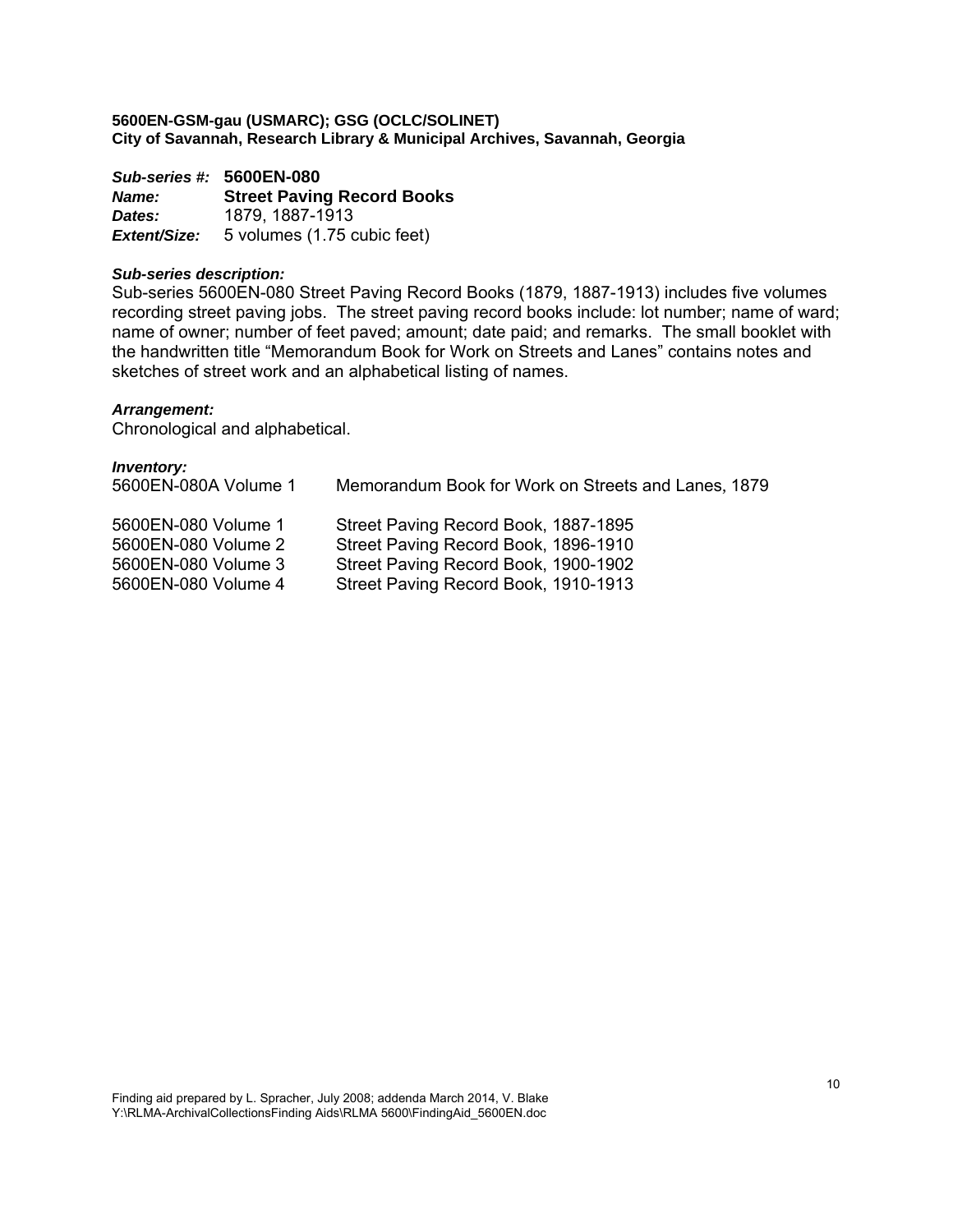*Sub-series #:* **5600EN-090** *Name:* **Engineering Maps**  *Dates:* 1906 *Extent/Size:* 1 volume (0.25 cubic feet)

# *Sub-series description:*

Sub-series 5600EN-090 Engineering Maps (1906) includes one volume showing various engineering projects divided into the following sections (with one map per section): sewer (storm); gas; ducts; ducts (lighting); City limits (with expansions through 1901); parks and wards; paving; City property; fire; lights; water; and sewer (house).

#### *Arrangement:*

By subject.

*Inventory:* 

5600EN-090 Volume 1 Engineering Maps, 1906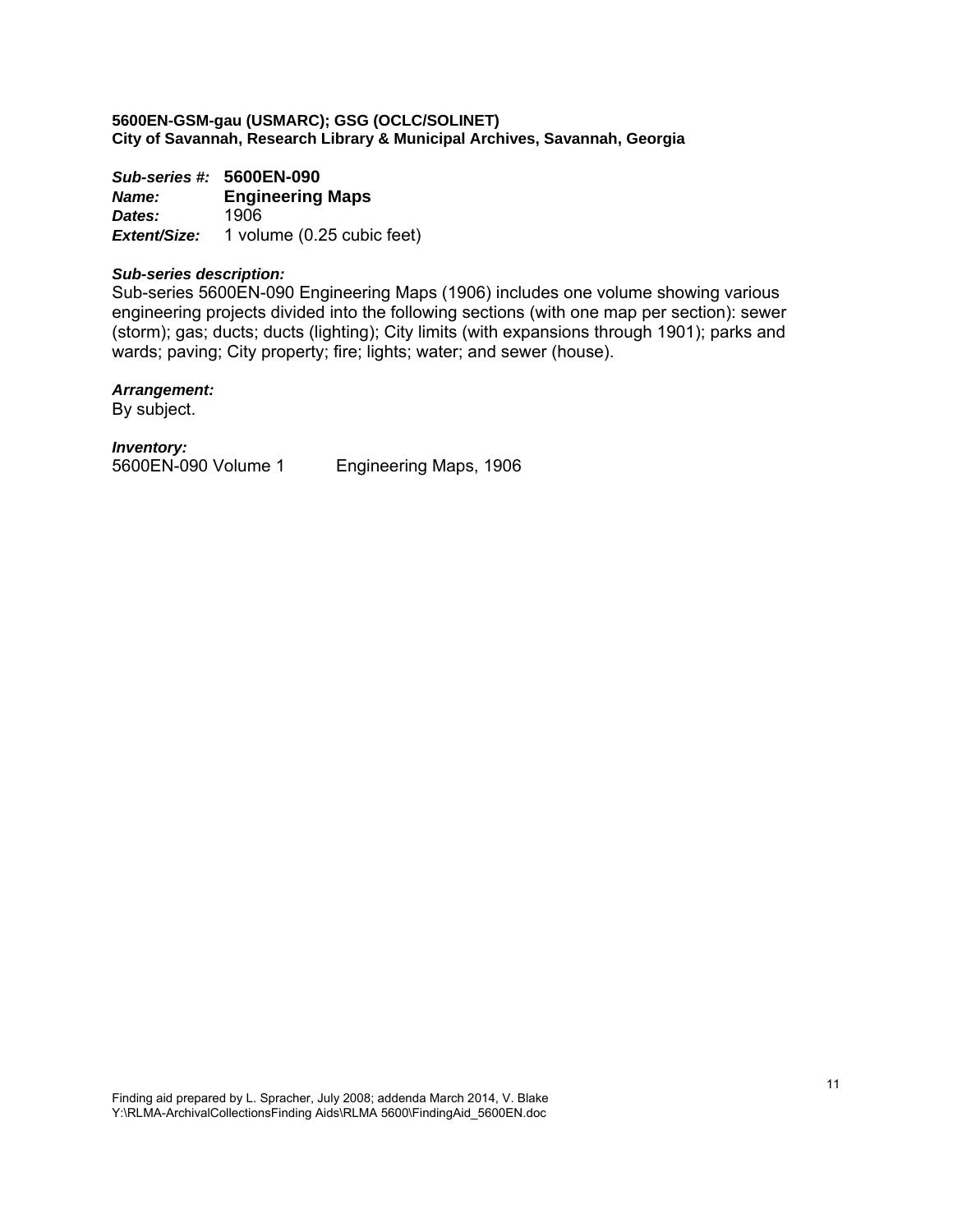*Sub-series #:* **5600EN-095** *Name:* **City Map – Ward Book**  *Dates:* 1910, no date *Extent/Size:* 3 volumes (0.75 cubic feet)

#### *Sub-series description:*

Sub-series 5600EN-095 City Map – Ward Book (1910, no date) includes three volumes of maps for each ward with streets and house lots labeled.

# *Arrangement:*

Alphabetical by ward.

| 5600EN-095 Volume 1 | City Map - Ward Book, 1910                                       |
|---------------------|------------------------------------------------------------------|
| 5600EN-095 Volume 2 | Ward Book, no date fincludes alphabetical listing of wards and a |
|                     | map of the lots and boundaries of each ward]                     |
| 5600EN-095 Volume 3 | Wards, compiled by J. W. Howard, civil engineer, no date         |
|                     | [includes penciled outlines of wards and lots]                   |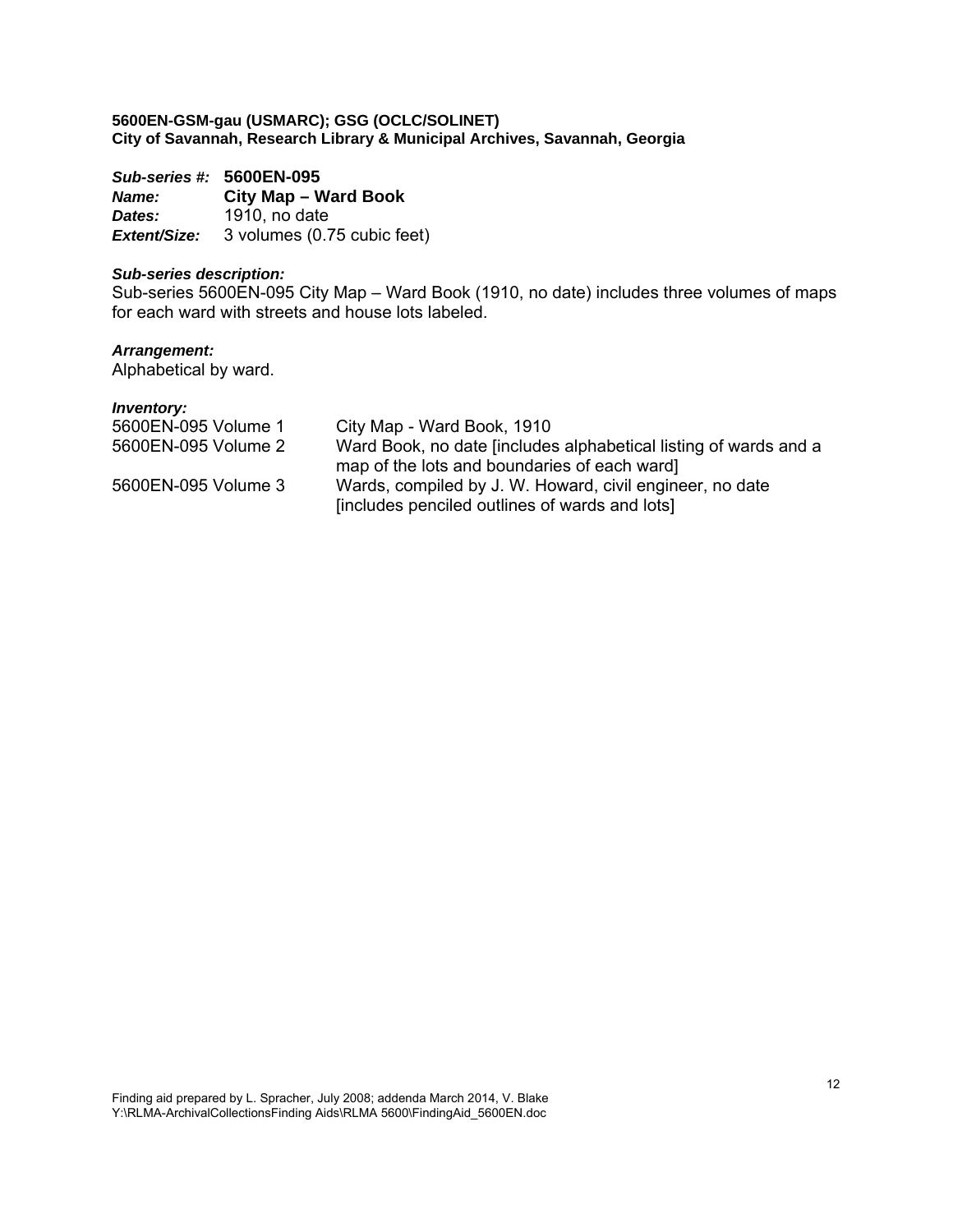*Sub-series #:* **5600EN-100** *Name:* **Letter Books (Indexed)**  *Dates:* 1888-1912 *Extent/Size:* 5 document cases and 17 volumes (6 cubic feet)

#### *Sub-series description:*

Sub-series 5600EN-100 Letter Books (1888-1912) includes five document cases and fifteen volumes of copies of correspondence written by a variety of City officials, including: Chairman of the Committee on Streets and Lanes; Director of Public Works; Chairman of Public Works; and the Foreman of the Public Works Department. Included in this series are letter books regarding streets, drainage, paving, sewage, sidewalks, and railroads.

#### *Note:*

These records were created by the Department of Public Works.

#### *Related Sub-Series:*

5600EN-020 Letter Books – City Surveyor 5600EN-025 Letter Books – City Engineer (Indexed) 5600EN-210 Correspondence

#### *Arrangement:*

Alphabetical by Subject and Chronological.

# *Inventory:*

| <b>Circulars</b>                           |                 |
|--------------------------------------------|-----------------|
| 1907-1910                                  | Box 1, Folder 1 |
| City Officials                             |                 |
| 1907-1909                                  | Box 1, Folder 2 |
| 1910-1912                                  | Box 1, Folder 3 |
| Copies of Correspondence of W.O'D Rockwell |                 |
| 1907-1908                                  | Volume 17       |
| Drainage                                   |                 |
| 1897-1899 (Indexed)                        | Volume 6        |
| Encroachments                              |                 |
| 1907-1909                                  | Box 1, Folder 4 |
| 1911-1912                                  | Box 1, Folder 5 |
| Miscellaneous                              |                 |
| 1907-1908                                  | Box 1, Folder 6 |
| 1909-1910                                  | Box 1, Folder 7 |
| 1911-1912                                  | Box 1, Folder 8 |
|                                            |                 |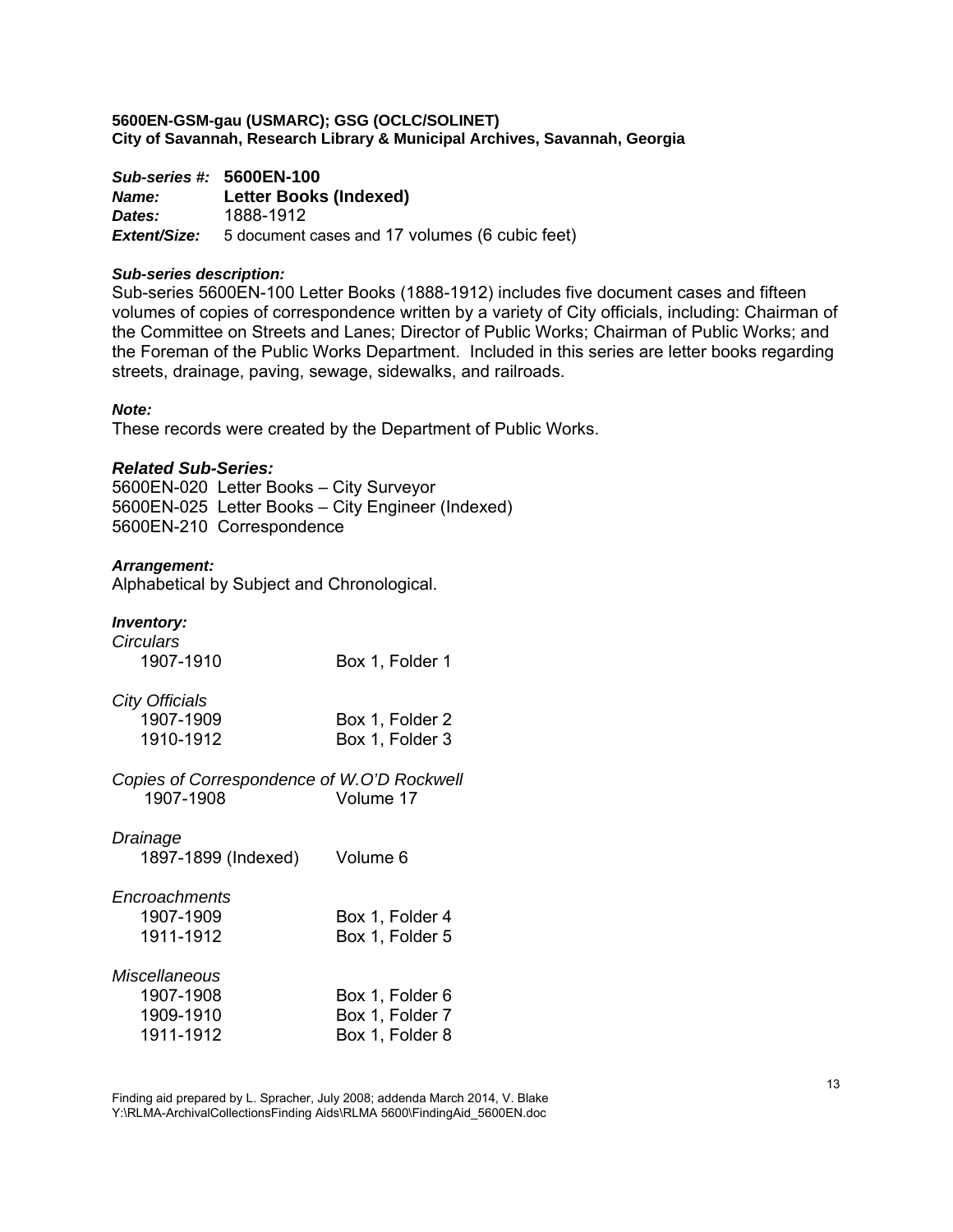| <b>Opening Streets</b><br>1907-1908<br>1909<br>1910<br>1911<br>1912                                                                                                                                     | Box 2, Folder 1<br>Box 2, Folder 2<br>Box 2, Folder 3<br>Box 2, Folder 4<br>Box 2, Folder 5                              |
|---------------------------------------------------------------------------------------------------------------------------------------------------------------------------------------------------------|--------------------------------------------------------------------------------------------------------------------------|
| Paving – City<br>1907<br>1908-1909<br>1910-1912                                                                                                                                                         | Box 2, Folder 6<br>Box 2, Folder 7<br>Box 3, Folder 1                                                                    |
| Paving - Miscellaneous<br>1907<br>1908-1909<br>1910-1912                                                                                                                                                | Box 3, Folder 2<br>Box 3, Folder 3<br>Box 3, Folder 4                                                                    |
| <b>Public Buildings - Market</b><br>1907-1909<br>1910-1912                                                                                                                                              | Box 3, Folder 5<br>Box 3, Folder 6                                                                                       |
| <b>Public Works</b><br>1894-1897 (Indexed)<br>1896-1898<br>1897-1899<br>1898-1899 (Indexed)<br>1899-1900 (Indexed)<br>1901<br>1900-1902 (Indexed)<br>1903-1904 (Indexed)<br>1906<br>1905-1907 (Indexed) | Volume 3<br>Volume 4<br>Volume 5<br>Volume 7<br>Volume 8<br>Volume 9<br>Volume 10<br>Volume 11<br>Volume 13<br>Volume 15 |
| Railways<br>1907<br>1908-1912                                                                                                                                                                           | Box 3, Folder 7<br>Box 3, Folder 8                                                                                       |
| Sewers, Conduits, Canals, and Ditches<br>1905-1907<br>1908-1909<br>1910<br>1911<br>1912                                                                                                                 | Box 4, Folder 1<br>Box 4, Folder 2<br>Box 4, Folder 3<br>Box 4, Folder 4<br>Box 4, Folder 5                              |
| <b>Sidewalks and Curbing</b><br>1892                                                                                                                                                                    | Volume 16                                                                                                                |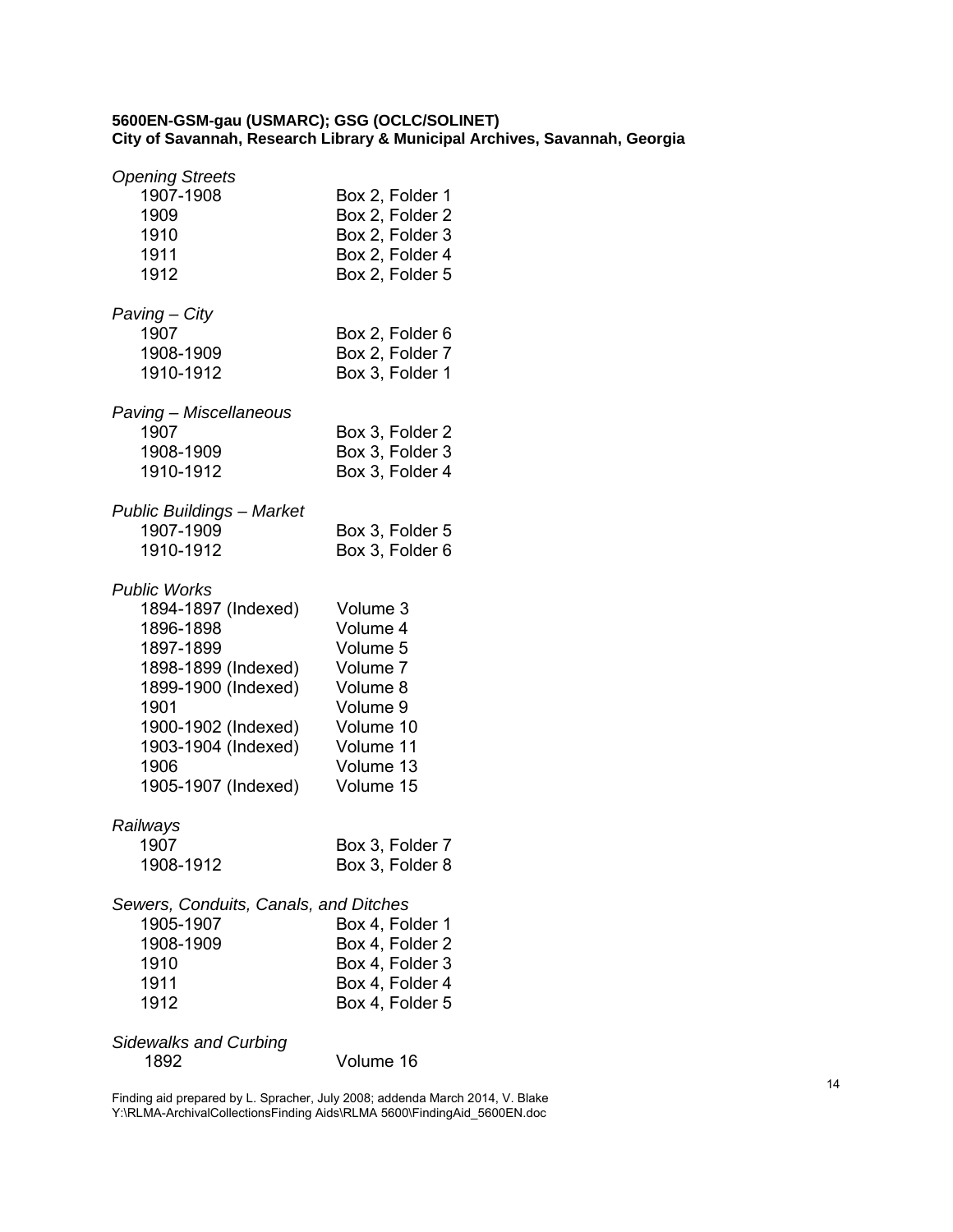| 1907-1909<br>1910-1912         | Box 4, Folder 6<br>Box 4, Folder 7 |
|--------------------------------|------------------------------------|
| <b>Streets and Lanes</b>       |                                    |
| 1888-1900                      | Volume 1                           |
| 1894-1897 (Indexed)            | Volume 2                           |
| 1904-1906                      | Volume 12                          |
| 1906-1907                      | Volume 14                          |
| 1907-1909                      | Box 4, Folder 8                    |
| 1910-1912                      | Box 4, Folder 9                    |
| Subways, Bridges, and Culverts |                                    |
| 1907-1909                      | Box 5, Folder 1                    |
| 1910                           | Box 5, Folder 2                    |
| 1911-1912                      | Box 5, Folder 3                    |
| Surveys, Grades, and Maps      |                                    |
| 1907-1909                      | Box 5, Folder 4                    |
| 1911-1912                      | Box 5, Folder 5                    |
| Water                          |                                    |
| 1907-1909                      | Box 5, Folder 6                    |
| 1910-1912                      | Box 5, Folder 7                    |
| Wharves                        |                                    |

1907-1912 Box 5, Folder 8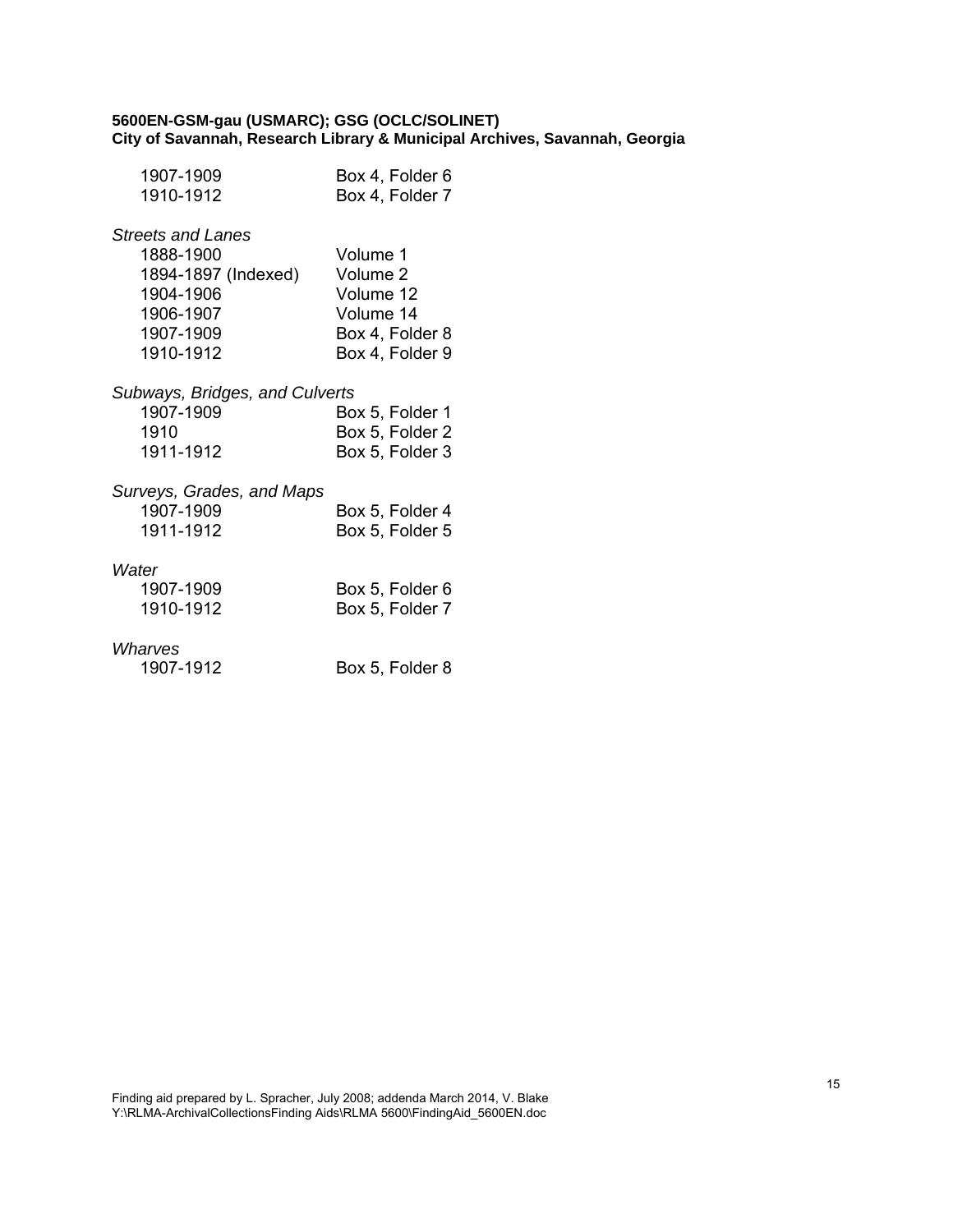*Sub-series #:* **5600EN-110** *Name:* **Sewerage Extensions**  *Dates:* 1914-1915 *Extent/Size:* 1 ½ document cases (0.75 cubic feet)

#### *Sub-series description:*

Sub-series 5600EN-110 Sewerage Extensions (1914-1915) includes one and a half document cases of records documenting the extension of the City's sewers, including work: on the Bilbo Canal; in the Paulsen Street area; on the Brow Ditch Pipe Plant; and the Lock Joint Pipe Company. The records include: dates work done; station; depth and width of the cut; cubic yards of excavation, overhaul and reinforced concrete; pounds of reinforced steel bars; the amount of pine, cypress and sheeting lumber used; the diameter and linear feet of reinforced concrete or terra cotta pipe; manholes by size; manhole covers; extra work; and remarks. Some of the files are accompanied by vouchers for the recorded work.

Folders 26-28 in Box 2 contain vouchers for work completed, which record the date, company, section number, a description of the work by date, amount, and totals. Folder 29 of Box 2 contains force accounts of Bilbo Canal intakes, including: date; number of men and hours worked; amount; rate; total; costs for making hinges, building a tide gate, and handling materials; and the types of materials used (cement, sand, stone, cypress, and steel).

#### *Arrangement:*

By section.

#### *Inventory:*

5600EN-110 Box 1 Sewerage Extensions, 1914-1915 5600EN-110 Box 2 Sewerage Extensions, 1914-1915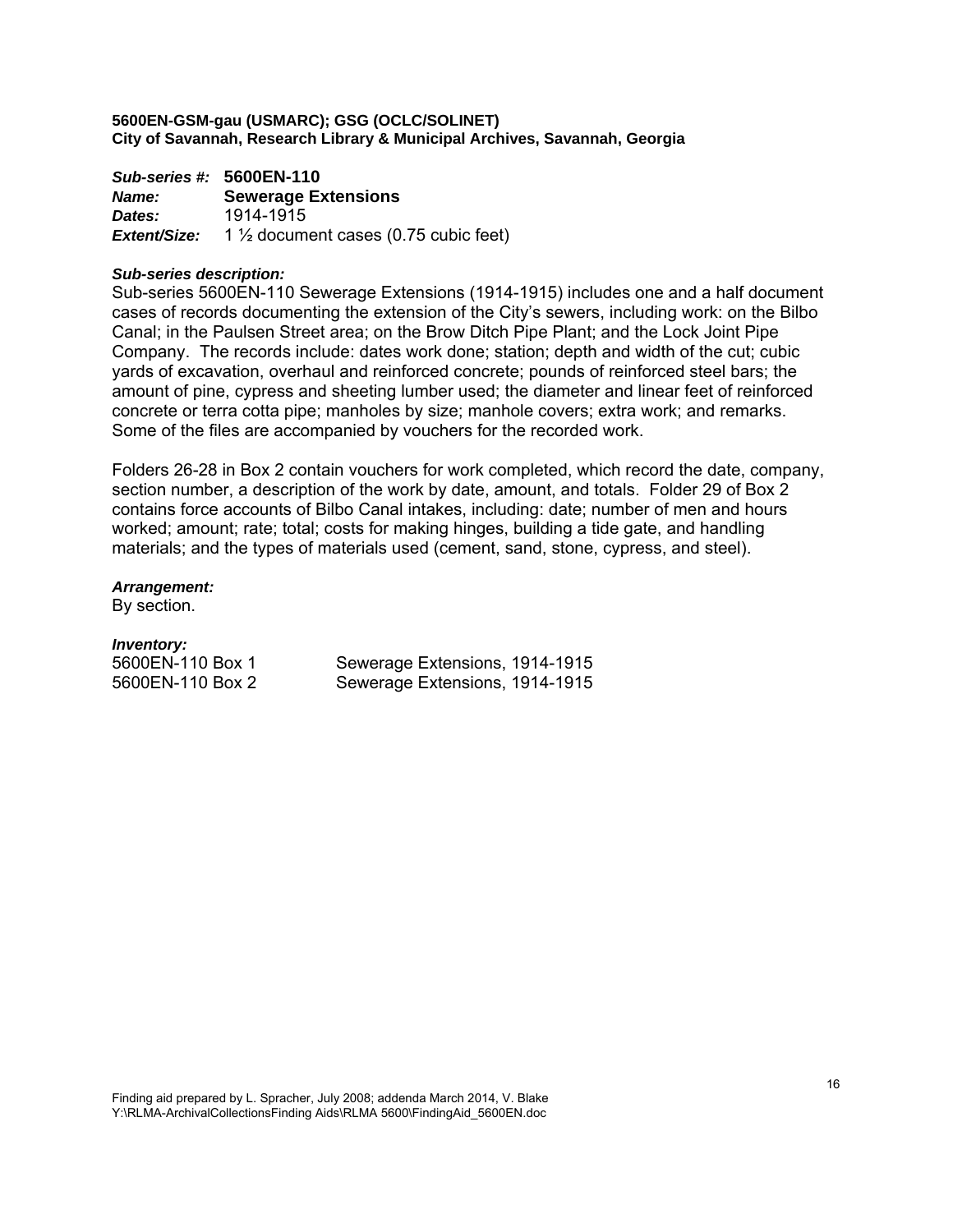*Sub-series #:* **5600EN-120A** *Name:* **Private Property Surveys: Applications with Plats (Indexed)**  *Dates:* 1887-1953, no date *Extent/Size:* 46 volumes (48.48 cubic feet)

#### *Sub-series description:*

Sub-series 5600EN-120A Private Property Surveys: Applications with Plats (1887-1953, no date) includes forty-six volumes of surveys of more than 11,500 pieces of private property prepared by the City Engineer's Office upon request. These records were maintained in three distinct groups: Applications for Survey (1889-1907); Recorded Folio (Plats) (1887-1907); and Applications for Survey with Plats (1907-1953).

Each Application for Survey includes: date of application; ward name and lot number; description of the location and character of the property; reason survey being applied for; signature and address of the applicant; amount of fee for the survey and a paid designation; remarks; signature of the City Engineer receiving the application; date surveyed; name of surveyor; and cross-reference to the recorded folio (plats). Later volumes also include: the number of the receipt; a cross reference to the notes folio; the date the permit was received from the Building Inspector; and the date returned to the Building Inspector.

Each Recorded Folio (Plat) contains: a map or plat of the property; the name of the ward and lot number; the location of the property; the name of person for whom property was surveyed; the date of the survey; and the signature of the City surveyor. Later volumes also include: signature of the City Engineer who approved the plat; and cross references to the application folio and notes folio.

One index volume, arranged alphabetically by ward, was prepared for this entire sub-series. Under each ward, surveys are identified by lot, in chronological order (by date of application), and may include street names, subdivisions, and tythings. For each survey, a cross reference is provided for the Application for Survey and Recorded Folio (Plat), or Application for Survey with Plat, and the field Notes (*see* 5600EN-120.1A Private Property Surveys: Field Books/Notes/Indexes). Each cross reference designates the book letter and folio number. The volumes of the Applications for Survey with Plats are identified by the rebound volumes' book letters, A-Z, only some of which letters are still evident in the front of the rebound volumes. Most of the notes cited seem to be those of J. deBruyn Kops, R. M. Bailey, W. O'D. Rockwell, and a few of John W. Howard. The index volume has no title page, and its compiler is not named. Although no inclusive dates for the indexing are provided, it appears the index covers the entire range of the three series of volumes, although possibly not comprehensibly.

#### *Notes:*

Volumes 1-37 were rebound in 1979 and the title "Applications for Survey with Plats" was incorrectly applied to the spines of the first thirteen volumes containing only applications or only plats. Volumes 38-46 maintain their original bindings and include one completely unused volume. All the volumes are labeled on the spine with the application and/or plat numbers contained in them.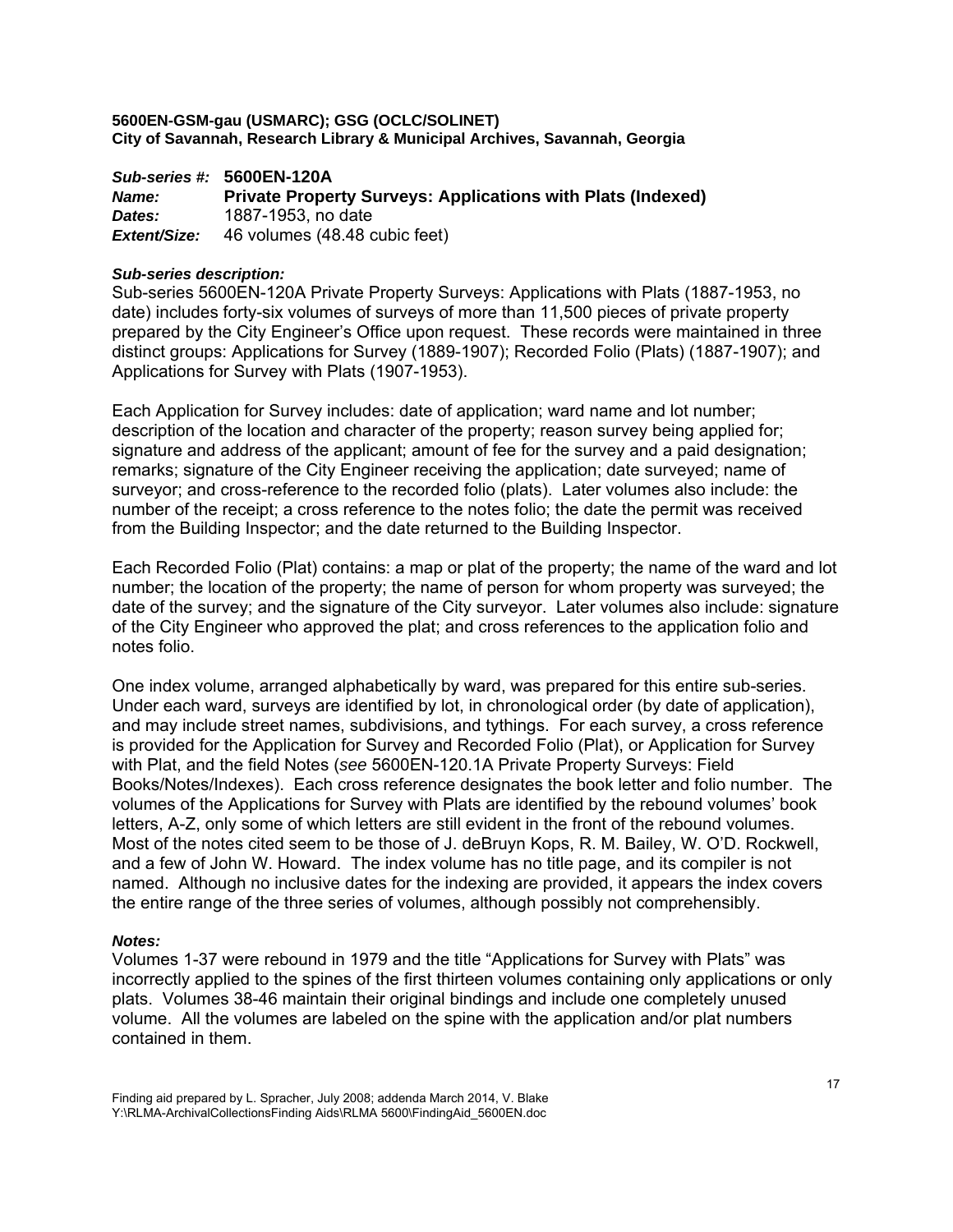#### *Related Series:*

*See* Sub-series 5600EN-120.1A Private Property Surveys: Field Books/Notes/Indexes for the original field notes from which these surveys and plats were prepared.

# *Arrangement:*

Chronological.

# *Inventory:*

| <b>Applications for Survey:</b><br>5600EN-120A Volume 1<br>5600EN-120A Volume 2<br>5600EN-120A Volume 3 | #1-400, 1889-1891 (July 2, 1889-April 7, 1891)<br>#401-800, Book C, 1891-1893 (April 7, 1891-April 17, 1893)<br>#801-1200, Book D, 1893-1899) April 18, 1893-November 20, |
|---------------------------------------------------------------------------------------------------------|---------------------------------------------------------------------------------------------------------------------------------------------------------------------------|
|                                                                                                         | 1899)                                                                                                                                                                     |
| 5600EN-120A Volume 4                                                                                    | #1201-1698, 1899-1906 (November 27, 1899-July 9, 1906)                                                                                                                    |
| 5600EN-120A Volume 5                                                                                    | #1699-2198, Book F, 1906-1907 (July 10, 1906-February 28,<br>1907)                                                                                                        |
| <b>Records Plats Folio:</b>                                                                             |                                                                                                                                                                           |

| 5600EN-120A Volume 6  | #1-200, Book A, 1887-1889 (July 16, 1887-June 4, 1889)                |
|-----------------------|-----------------------------------------------------------------------|
| 5600EN-120A Volume 7  | #201-400, Book B, 1889-1890 (June 6, 1889-May 21, 1890)               |
| 5600EN-120A Volume 8  | #401-640, 1890-1891) February 5, 1890-February 14, 1891)              |
| 5600EN-120A Volume 9  | #641-900, 1891-1893 (April 17, 1891-November 28, 1893)                |
| 5600EN-120A Volume 10 | #901-1149, 1892-1896 (December 29, 1892-June 4, 1896)                 |
| 5600EN-120A Volume 11 | #1150-1400, Book F, 1896-1900 (June 11, 1896-December, 1900)          |
| 5600EN-120A Volume 12 | #1400-1649, Book G, 1900-1903 (December 1900-November 3,<br>1903)     |
| 5600EN-120A Volume 13 | #1650-1899, Book H, 1903-1907 (November 9, 1903-February 12,<br>1907) |

# *Applications for Survey with Plats:*

| #1900-2151, Book I, 1907-1909 (February 19, 1907-April 12,<br>1909)     |
|-------------------------------------------------------------------------|
| #2152-2402, 1909-1910 (April 14, 1909-August 27, 1910)                  |
| #2403-2652, 1910-1911 (September 2, 1910-November 18, 1911)             |
| #2652-2902, Book L, 1911-1912 (November 21, 1911-September<br>24, 1912) |
| #2903-3150, Book M, 1912-1913 (September 25, 1912-July 1,<br>1913)      |
| #3151-3397, 1913-1914 (July 2, 1913-May 30, 1914)                       |
| #3400-3650, Book O, 1914-1915 (May 30, 1914-June 14, 1915)              |
| #3651-3899, 1915-1916 (June 16, 1915-December 16, 1916)                 |
| #3900-4148, 1916-1919 (December 16, 1916-April 23, 1919)                |
| #4149-4393, 1919-1920 (April 28, 1919-February 10, 1920)                |
| #4394-4642, 1920 (February 13, 1920-December 1, 1920)                   |
| #4643-4893, 1920-1921 (December 3, 1920-October 27, 1921)               |
| #4894-5150, 1921-1922 (October 27, 1921-October 28, 1922)               |
|                                                                         |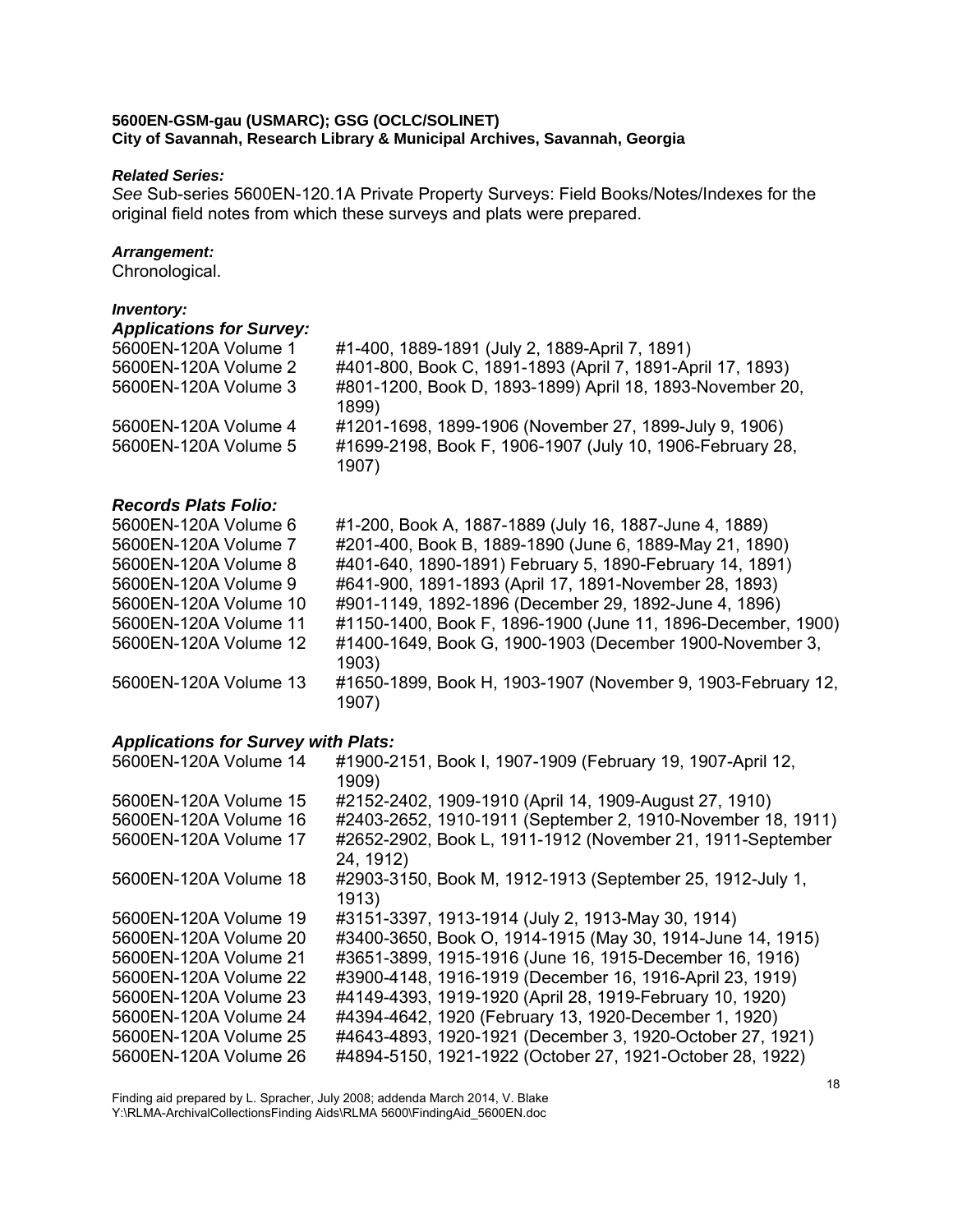| 5600EN-120A Volume 27 | #5150-5400, 1922-1924 (October 30, 1922-March 7, 1924)     |
|-----------------------|------------------------------------------------------------|
| 5600EN-120A Volume 28 | #5401-5650, 1924-1925 (March 7, 1924-May 29, 1925)         |
| 5600EN-120A Volume 29 | #5651-5900, 1925-1926 (June 2, 1925-June 22, 1926)         |
| 5600EN-120A Volume 30 | #5901-6150, 1926-1927 (June 23, 1926-July 22, 1927)        |
| 5600EN-120A Volume 31 | #6151-6403, 1927-1928 (July 23, 1927-November 1, 1928)     |
| 5600EN-120A Volume 32 | #6404-6650 (spine mislabeled #6404-6550), 1928-1931        |
|                       | (November 6, 1928-April 6, 1931)                           |
| 5600EN-120A Volume 33 | #6651-6900, 1931-1937 (April 7, 1931-March 5, 1937)        |
| 5600EN-120A Volume 34 | #6901-7151, 1937-1939 (March 6, 1937-May 5, 1939)          |
| 5600EN-120A Volume 35 | #7151-7400, 1939-1940 (May 6, 1939-December 30, 1940)      |
| 5600EN-120A Volume 36 | #7401-7650, 1940-1942 (December 30, 1940-October 16, 1942) |
| 5600EN-120A Volume 37 | #7651-7900, 1942-1944 (October 16, 1942-July 20, 1944)     |
| 5600EN-120A Volume 38 | #7901-8150, 1944-1945 (July 22, 1944-May 15, 1945)         |
| 5600EN-120A Volume 39 | #8158-8400, 1945 (May 15, 1945-November 19, 1945)          |
| 5600EN-120A Volume 40 | #8401-8650, 1945-1946 (November 20, 1945-March 21, 1946)   |
| 5600EN-120A Volume 41 | #8651-8900, 1946 (March 21, 1946-September 26, 1946)       |
| 5600EN-120A Volume 42 | #8901-9150, 1946-1947 (September 26, 1946-September 26,    |
|                       | 1947)                                                      |
| 5600EN-120A Volume 43 | #9151-9400, 1947-1949 (July 24, 1947-April 19, 1949)       |
| 5600EN-120A Volume 44 | #9401-9650, 1949-1952 (April 23, 1949-January 17, 1952)    |
| 5600EN-120A Volume 45 | #9651-9900, 1952-1953 (January 17, 1952-May 21, 1953)      |
| 5600EN-120A Volume 46 | #9901-10150, no date                                       |
|                       |                                                            |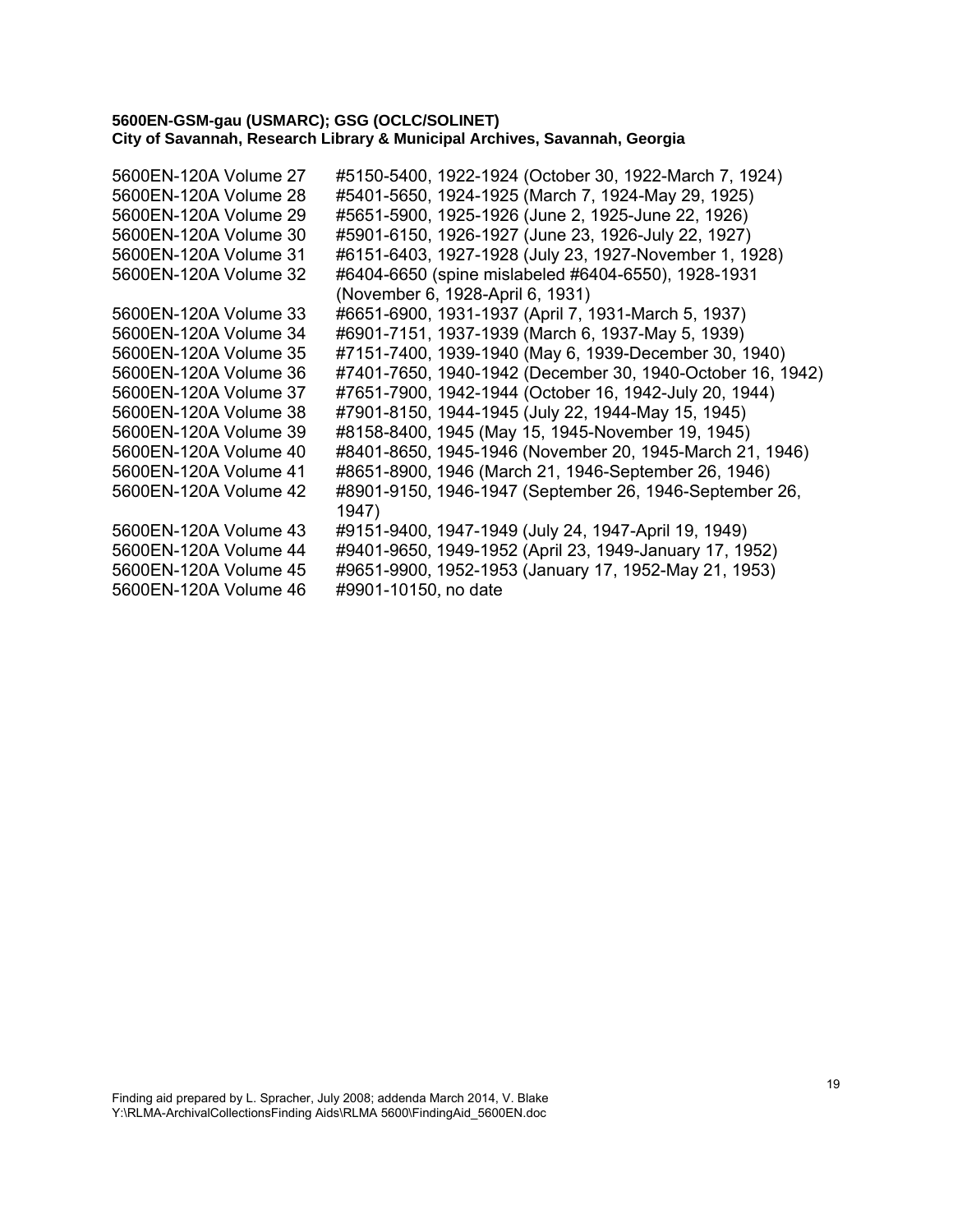|              | Sub-series #: 5600EN-120.1A                                          |  |
|--------------|----------------------------------------------------------------------|--|
| <i>Name:</i> | <b>Private Property Surveys: Field Books/Notes/Indexes (Indexed)</b> |  |
| Dates:       | 1887-1953, no date                                                   |  |
| Extent/Size: | 7 document cases (3.5 cubic feet)                                    |  |

#### *Sub-series description:*

Sub-series 5600EN-120.1A Private Property Surveys: Field Books/Notes/Indexes (1887-1953, no date), includes seven document cases of field notes and field books, and corresponding indexes, prepared by City surveyors in the course of their work. The field notes and books correspond to the property surveys found in Sub-series 5600EN-120A Private Property Surveys: Applications with Plats. The volumes are arranged by surveyor, including: J. deBruyn Kops; William O'D. Rockwell; John W. Howard; and R. M. Bailey. The field notes of Rockwell, Howard, and Bailey are indexed in separate volumes, arranged alphabetically by street or location name. The indexes provide citations to the field notebook volume letter and note number. These field notes and books constitute primary documentation for the survey work represented in the completed plats in Sub-series 5600EN-120A Private Property Surveys: Applications with Plats. The final plats include cross-references to these field notes (with the exception of 5600EN-120A Volumes 1, 6, 7, and 8). The cross-reference, labeled as "Notes Folio," provides a prefix letter (A for John W. Howard's notes; R for W. O'D Rockwell's; B for R. M. Bailey's; and F for loose-leaf notes) followed by the number of the individual note. Notes for Kops and the earliest notes for Rockwell are cited by number only, with no prefix.

#### *Related Series:*

*See* Sub-series 5600EN-120A Private Property Surveys: Applications with Plats for final surveys and plats prepared from these field notes.

#### *Arrangement:*

Numerical.

# *Inventory:*

5600EN-120.1A Box 1 Indexes, 1884-1886, no date Index to John B. Howard's Notes, by John W. Howard, 1884-1886 Index to Notes of R. M. Bailey, no date J. W. Howard, no date Index to Notes of W. O'D. Rockwell, no date

# 5600EN-120.1A Box 2 Field Books/Notes, no date

Notes of J. DeBruyn Kops:

| Volume | Note numbers           |
|--------|------------------------|
| 1      | $1 - 37$               |
| 2      | 39-212 (last used 154) |
| 3      | 213-250                |
| 4      | 251-286                |
| 5      | 287-326                |
| 6      | 327-360                |
| 7      | 361-400                |
|        |                        |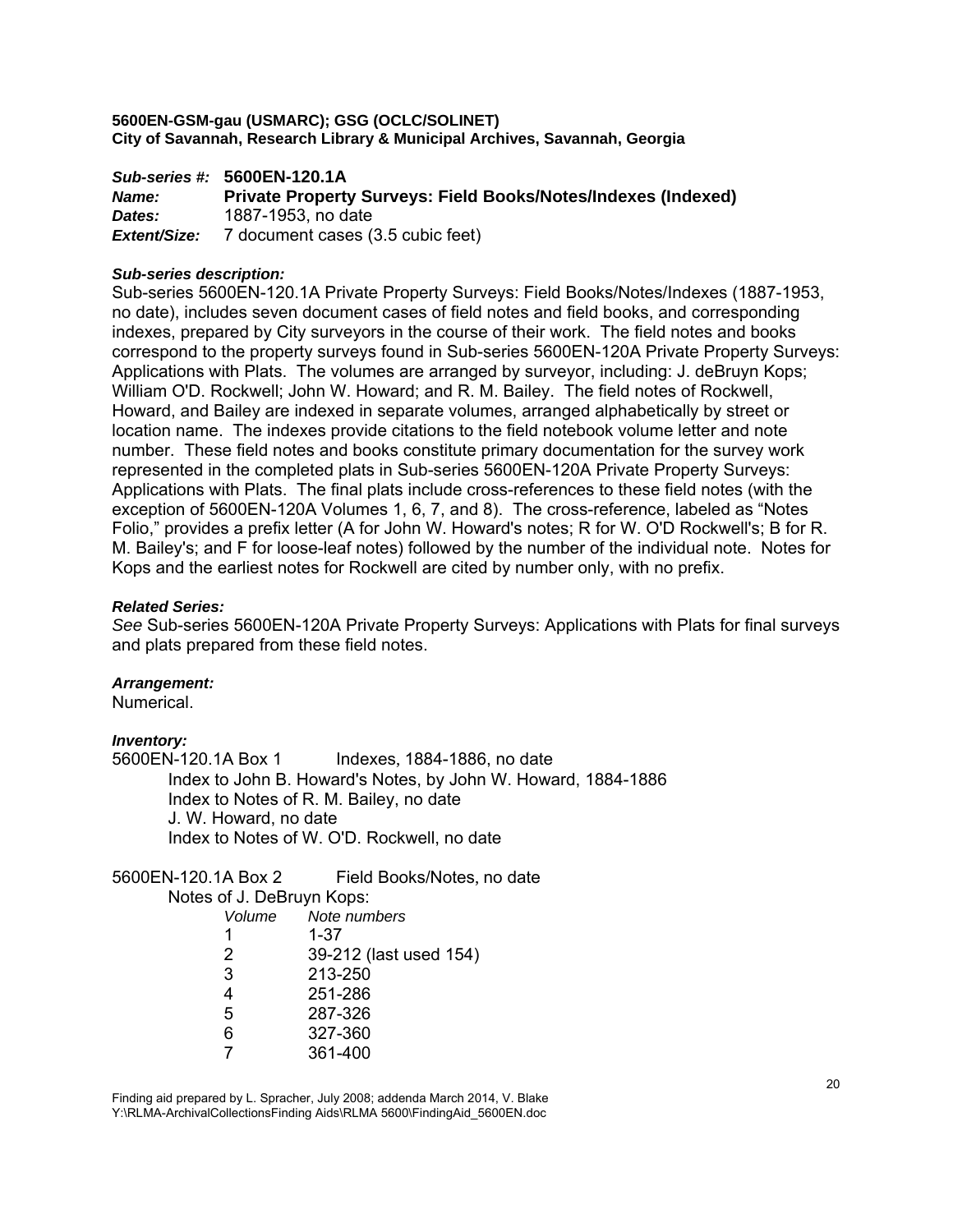| 401-486   |
|-----------|
| 487-580   |
| 581-674   |
| 678-770   |
| 771-864   |
| 865-960   |
| 961-1058  |
| 1059-1154 |
| 1555-1699 |
| 1700-1799 |
| 1800-1899 |
| 1900-1999 |
| 2000-2099 |
| 2100-2199 |
| 2200-2299 |
| 2300-2399 |
| 2400-2499 |
| 2500-2599 |
| 2600-2699 |
| 2700-2799 |
| 2800-2899 |
| 2900-2999 |
| 3000-3099 |
| 3100-3199 |
| 3200-3299 |
| 3300-3399 |
| 3400-3499 |
| 3500-3599 |
|           |

5600EN-120.1A Box 3 Field Books/Notes/Indexes, no date

Notes of J. DeBruyn Kops:

| Volume | Note numbers |
|--------|--------------|
| 36     | 3600-3699    |
| 37     | 3700-3799    |
| 38     | 3800-3899    |
| 39     | 3900-3999    |
| 40     | 4000-4099    |
| 41     | 4100-4199    |
| 42     | 4200-4299    |
| 43     | 4300-4399    |
| 44     | 4400-4499    |
| 45     | 4500-4599    |
| 46     | 4600-4699    |
| 47     | 4700-4799    |
| 49     | 4900-4999    |
| 50     | 5000-5099    |
|        |              |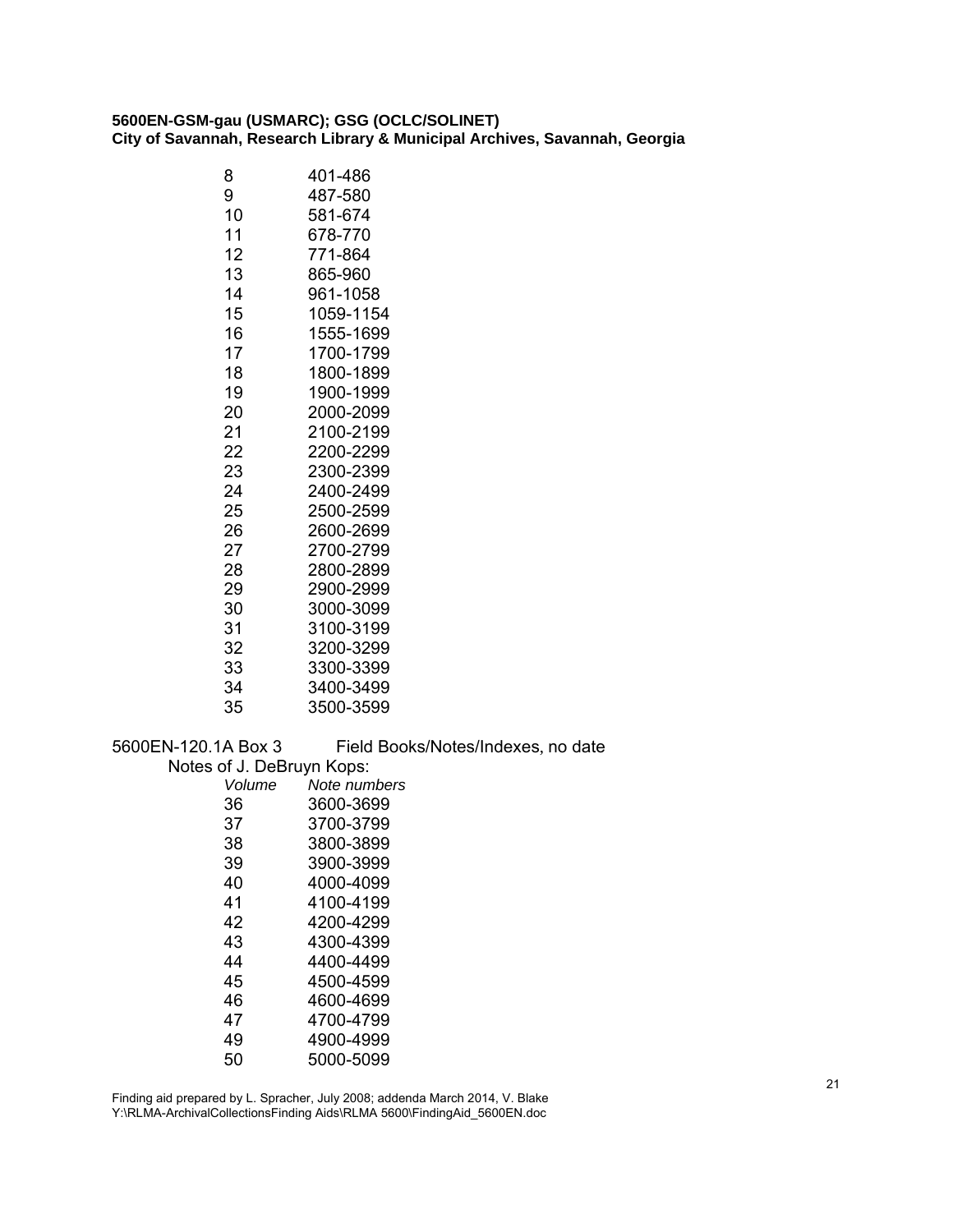- 51 5100-5199
	- 52 5200-5299 (#5217 last used)

Notes of W. O'D. Rockwell:

| Volume | Note Numbers               |
|--------|----------------------------|
| 53     | 5300-5399                  |
| 54     | 5400-5499                  |
| 55     | 5500-5599                  |
| 56     | volume missing (5600-5699) |
| 57     | 5700-5799                  |
| 58     | 5800-5899                  |
| 59     | 5900-5999                  |
| 60     | 6000-6097                  |
| R-1    | 1-98                       |
| R-2    | 101-196                    |
| R-3    | volume missing (201-300)   |
| $R-4$  | 301-400                    |
| R-5    | 401-499                    |
| R-6    | 501-598                    |
| R-7    | 601-700                    |
| R-8    | 701-800                    |
| R-9    | 801-898                    |

| 5600EN-120.1A Box 4        | Field Books/Notes/Indexes, no date |
|----------------------------|------------------------------------|
| Notes of W. O'D. Rockwell: |                                    |
| Volume                     | <b>Note Numbers</b>                |
| R-10                       | 901-998                            |
| R-11                       | volume missing (1001-1099)         |
| R-12                       | 1101-1200                          |
| R-12                       | 1200-1299                          |
| R-13                       | 1300-1399                          |
| R-14                       | 1400-1499                          |
| R-15                       | 1500-1599                          |
| R-16                       | 1600-1699                          |
| R-17                       | 1700-1799                          |
| R-18                       | 1800-1899                          |
| R-19                       | 1900-1999                          |
| R-20                       | 2001-2099                          |
| R-21                       | 2100-2199                          |
| R-22                       | 2200-2299                          |
| R-23                       | 2300-2399                          |
| Notes of John W. Howard:   |                                    |

| Volume | <b>Note Numbers</b> |
|--------|---------------------|
| A-1    | $1 - 100$           |
| $A-2$  | 101-200             |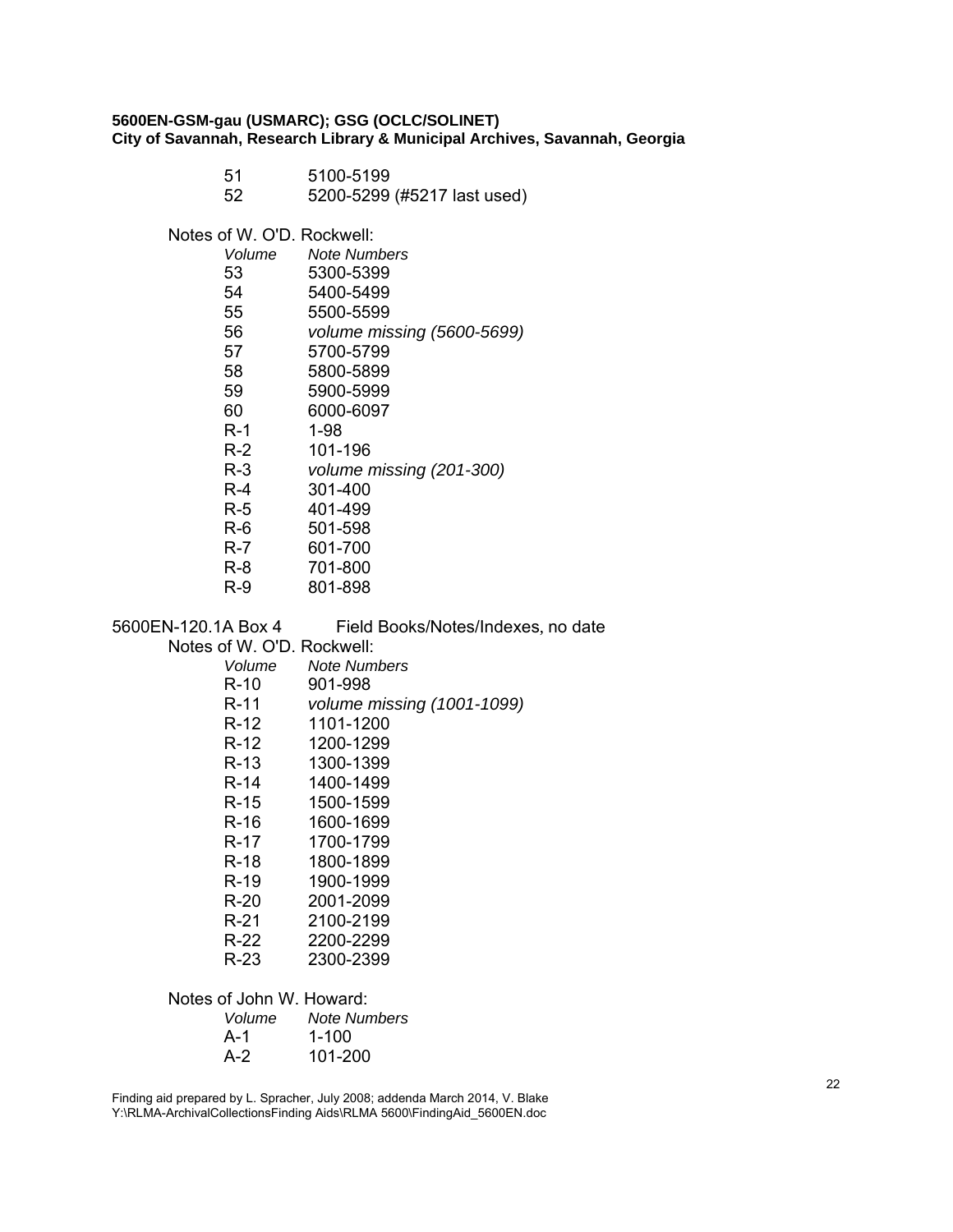| $A-10$<br>1000-1099<br>$A-11$<br>1100-1199<br>$A-12$<br>1200-1299 |  |
|-------------------------------------------------------------------|--|
| A-13<br>1300-1399<br>A-14<br>1400-1499                            |  |
| A-15<br>1500-1599                                                 |  |
| A-16<br>1600-1699                                                 |  |
| A-17<br>1700-1799                                                 |  |
| A-18<br>1800-1899                                                 |  |
| A-19<br>1900-1999                                                 |  |
| A-20<br>volume missing                                            |  |
| A-21<br>2100-2199                                                 |  |
| 5600EN-120.1A Box 5<br>Field Books/Notes/Indexes, no date         |  |
| Notes of John W. Howard:<br>Volume<br><b>Note Numbers</b>         |  |
| A-J<br>A                                                          |  |
| Κ<br>K-Q                                                          |  |
| R<br>R-CC                                                         |  |
| DD<br>DD-UU                                                       |  |
| Notes of R. M. Bailey:                                            |  |
| Notes numbers<br>Volume                                           |  |
| $B-1$<br>volume missing                                           |  |
| $B-2$<br>200-299                                                  |  |
| $B-3$<br>300-399<br>B-4<br>400-499                                |  |
| $B-5$<br>500-599                                                  |  |
| $B-6$<br>600-699                                                  |  |
| $B-7$<br>700-799                                                  |  |
| $B-8$<br>800-899                                                  |  |
| $B-9$<br>900-997                                                  |  |
| $B-10$<br>1000-1099                                               |  |
| $B-11$<br>1100-1199                                               |  |
| $B-12$<br>1200-1299                                               |  |
| $B-13$<br>1300 - 1399<br>$B-14$<br>1400-1499                      |  |
| 1500-1599<br>$B-15$                                               |  |
| $B-16$<br>1600-1699                                               |  |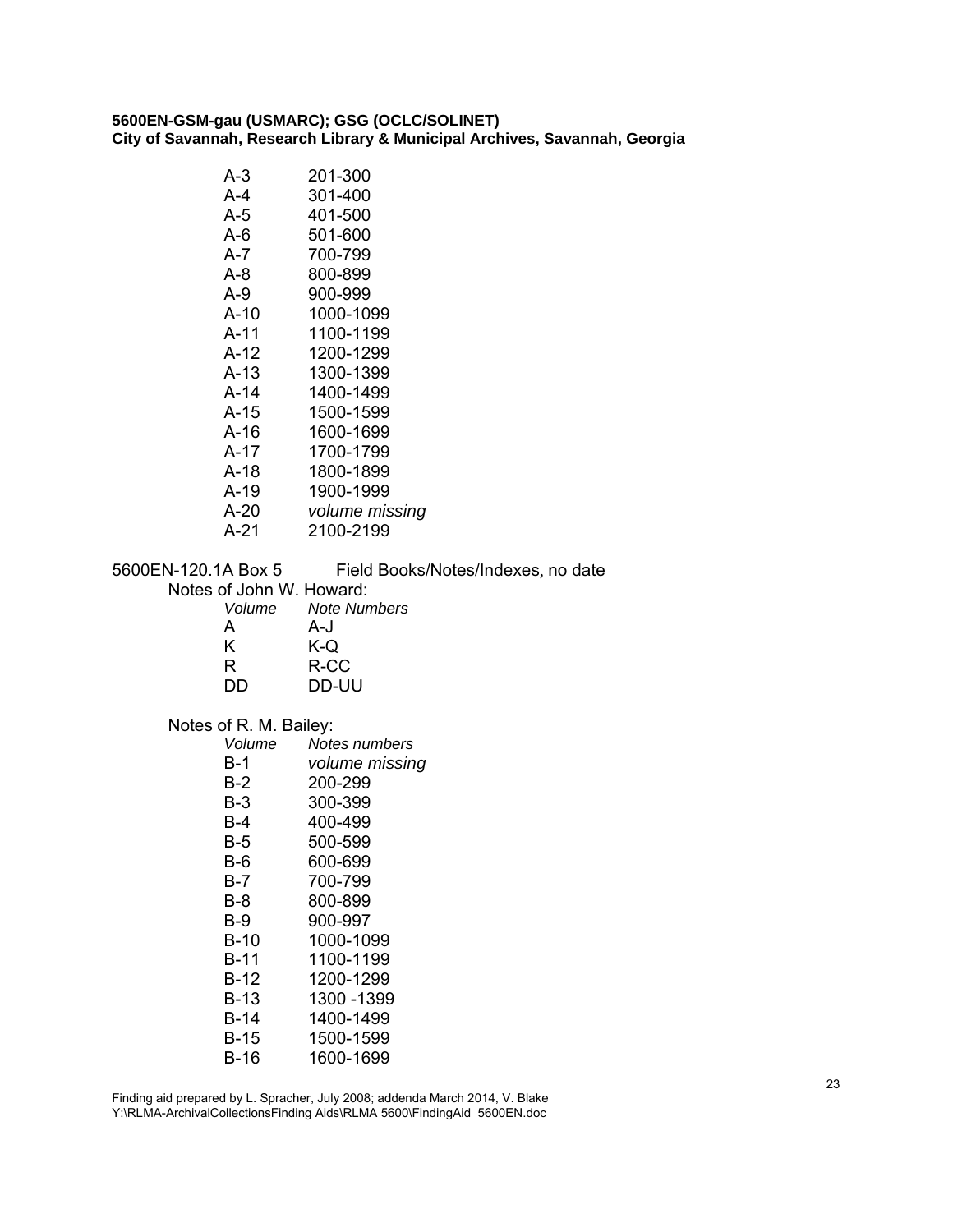| B-17   | 1700-1799 |
|--------|-----------|
| B-18   | 1800-1899 |
| B-19   | 1900-1999 |
| B-20   | 2000-2099 |
| B-21   | 2100-2199 |
| B-22   | 2200-2297 |
| B-23   | 2300-2397 |
| $B-24$ | 2400-2499 |
| B-25   | 2500-2599 |

5600EN-120.1A Box 6 Field Books/Notes/Indexes, no date

Loose-leaf Notes:

Cross-referenced from the folio volumes with the prefix letter F and numbered 4094-7100

5600EN-120.1A Box 7 Field Books/Notes/Indexes, no date

Loose-leaf Notes:

Cross-referenced from the folio volumes with the prefix letter F and numbered 7101 - 9782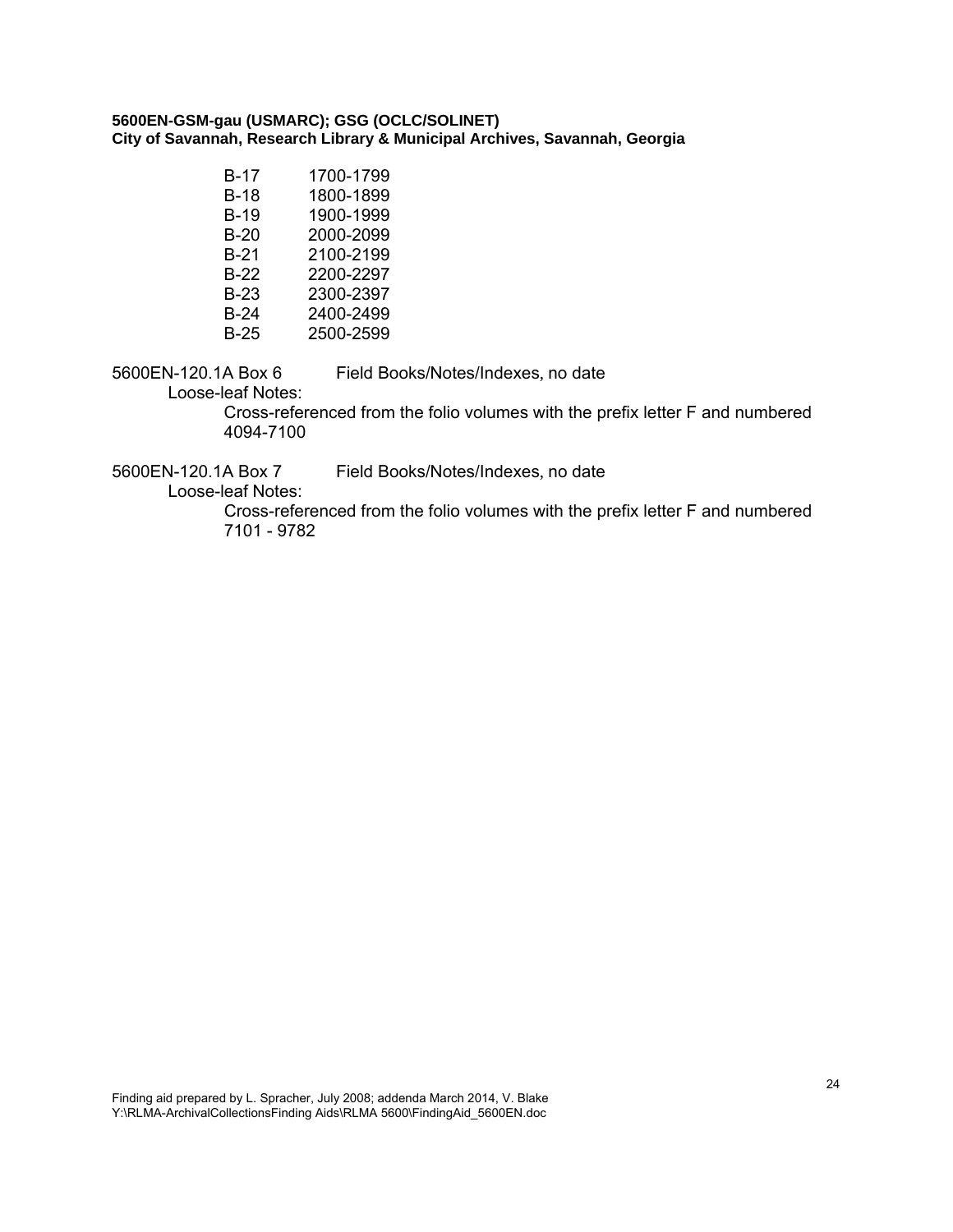*Sub-series #:* **5600EN-125A** *Name:* **Engineering Field Notes and Books**  *Dates:* 1880-1968 *Extent/Size:* 12 document cases, 1 volume (6.25 cubic feet)

#### *Sub-series description:*

Sub-series 5600EN-125A Engineering Field Notes and Books (1880-1968) includes twelve document cases of field notes and books kept by employees of the City Engineering department about various projects. In some cases, the notes and books are identified by employee or engineer. In other cases, the notes are identified by project name or the nature of the work involved, for instance Levels and Transit. Projects and locations include: Savannah Sewer Survey (1912); sanitary and storm sewers; monuments; cement pests; Slum Project Survey (Yamacraw); municipal airport; Twickenham; Avondale; Cuyler Swamp; Bilbo Canal; Casey Canal; Paulsen Street Sewer; and Brow Ditch.

Engineering employees represented in this sub-series include:

Adams, J. W. Boyd Cabaniss, H. B. **Carter** Chapman, L. B. Chapman, W. H. Charlton, J. F. Chisolm, J. N. Clark, E. C. Coburn, Robert M. Contrite, P. A. Davis Dozier, E. R., Jr. F., F. W. Faber, C. E. Gignilliat, R. Glover, B. Goebel, A.S. Green, James Hazelhurst, J. G. Howard, H. P. Howard, J. W. Howard, John B. Howard, W. C. Kehoe, S. P. Laird, R. A. Low, G. J. Lynah, S. H. MacGlashan Pigott, J.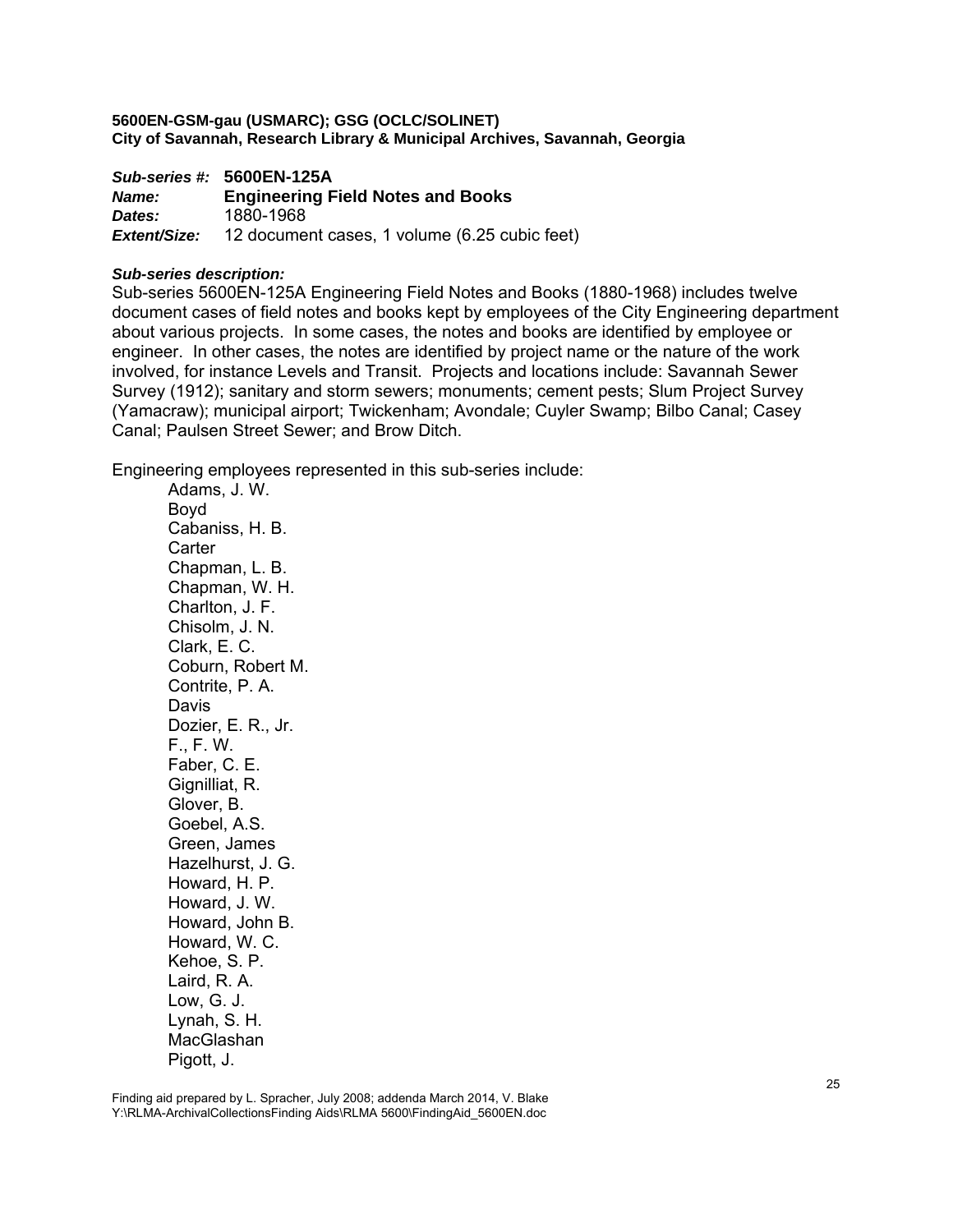Ravenal, H. Rhodes Rockwell, W. O'D. Sargent, G. J. Screven, R.M. Shearouse, Perry J. Sloan, P. H. Smith, M. F. Starr, W. R. Sugden, Percy Thomas, Edw. J. Thompson, P. Webb Williams, Col. Winn, William J. Wood, Erwin

#### *Arrangement:*

Chronological.

#### *Inventory:*

5600EN-125A Box 1 Field Notes and Books, 1898-1901 Field notes - Robert M. Coburn No. 1-2, 1901 Field notes - S. H. Lynah No. 106, 1898 Field notes - G. J. Sargent No. 1-4, 1898 Field notes - L. B. Chapman No. 1-6, 1898 Field notes - W. R. Starr No. 1-2, 1901 Field notes - B. Glover, 1898 Field notes - P. Thompson, 1901 Field notes - J. Pigott, 1898 Field notes - G. J. Low No. 1-8, 1900

5600EN-125A Box 2 Field Notes and Books, 1899-1915, no date Field notes - R. Gignilliat No. 1-3, 1899-1900 Field notes - Perry J. Shearouse, 1901 Field notes - E. C. Clark Field notes - W. C. Howard Field notes - J. W. Howard Field notes - W. J. Winn No. 1-2, 1899 Field notes - J. N. Chisolm, 1901 Field notes, 1899 Daily journal - J. F. Charlton, 1915 Journal, 1914 Journal (2), 1915 Journal, no date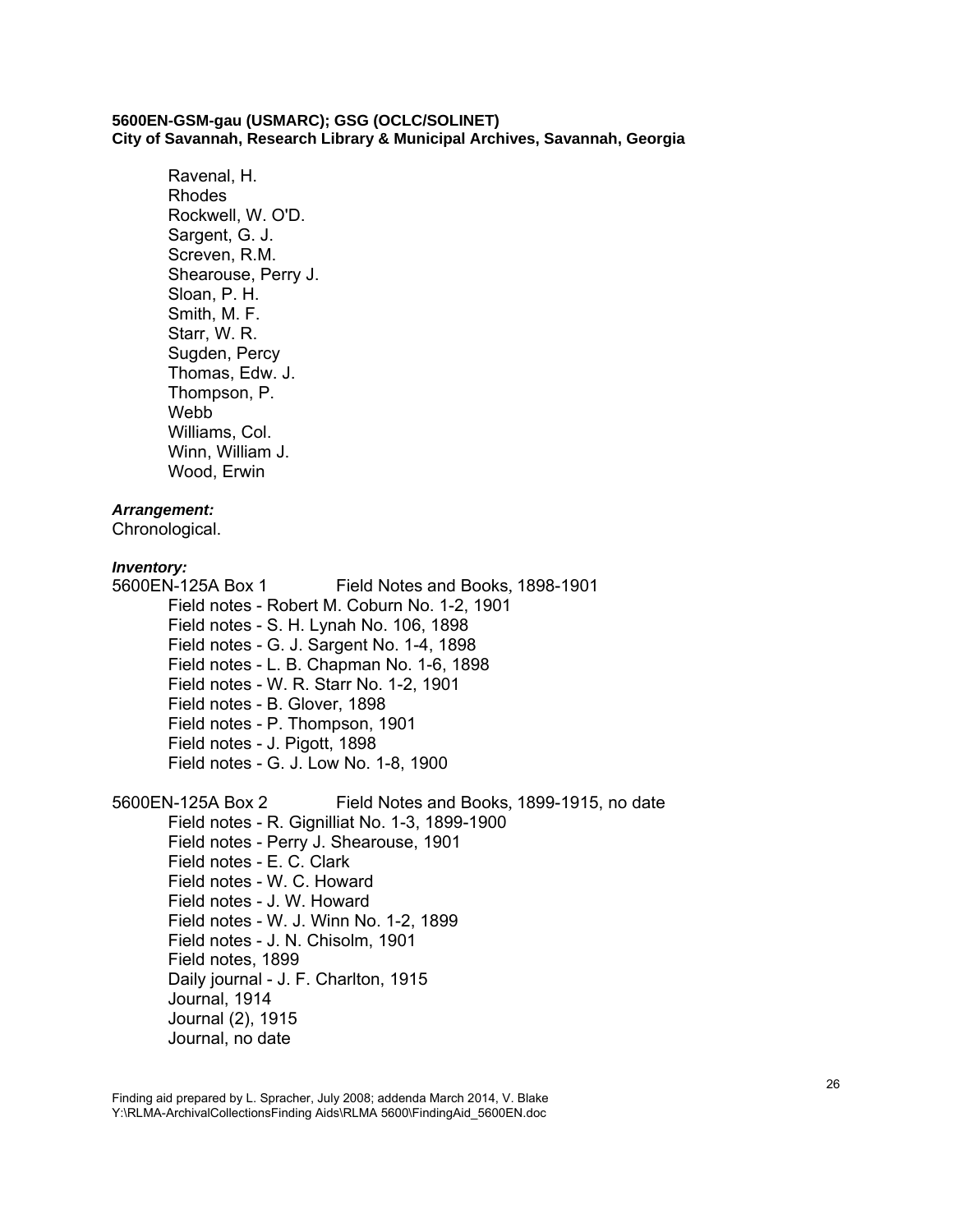5600EN-125A Box 3 Field Notes and Books, 1916-1917 Field notes - Division A, Section 1, Book No. 1-8, 10, 13, 14, 16, 1916 Field notes - Division B, Section 2, Book No.1 (P. A. Contrite), 1916 Field notes - Division B, Section 2, Book No. 2, 6 (Faber), 1916 Field notes - Division B, Section 2, Book No. 3 (M. F. Smith), 1916 Field notes - Division B, Section 2, Book No. 4 (Rockwell), 1916 Field notes - Division B, Section 2, Book No. 5 (E. R. Dozier, Jr.) Field notes - Division B, Section 2, Book No. 7, 8 Field notes - Division B, Section 2, Book No. 9, 1916 Field notes - Division B, Section 2, Book No. 10 (Erwin Wood), 1916 Field notes - Division B, Section 3, Book No.1 (J. W. Adams), 1916 Field notes - Division B, Section 3, Book No. 2-5, 1916 Field notes - Division B, Section 3, Book No. 6, 1917 5600EN-125A Box 4 Field Notes and Books, 1898-1917 Field book - Section 1, Book 2 (C. E. Faber), 1916 Field book - Section 1, Book No. 9,11,12,15, 1916-1917 Field book - Section 3, Book No. 6 (C. E. Faber) Field book - Section 3, Book No. 7 (J. W. Adams), 1916-1917 Field book - Section 3, Book 8 (Adams), 1917 Location book - No. 1, 5, 6 (Chapman) Location book - No. 2 Location book - No. 3 Location book - No. 7 Grades book - No.1, 1 (W. H. Chapman; E. C. Clark) Grades book - No. 2, 4 (W. H. Chapman) Grades book - No. 3, 3 (E. C. Clark; W. H. Chapman) Grades book - No. 5 (W. H. Chapman) Grades book - No. 6 Street paving - S. P. Kehoe Street paving - Record book #19, 1916 Pipe inspection, 1898 Field book - Pipe plant C.C.R. Field book - Record of Pipe Tests, 1916 5600EN-125A Box 5 Field Notes and Books, 1891-1938 Levels - No. 1, 2 Level notes - No. 2 (William J. Winn), 1891 Level notes - No. 5 (Percy Sugden) Levels over Southern Extension & B.M's (W.J. Winn), 1897 Level book - No. 1, 2, 10, 1912 Level book - No. 3 Level book, 1938 Level book - (3) Level book - Levels and Transit notes, No. 1, 1912 Level book - Levels and Transit notes, No. 2, 1912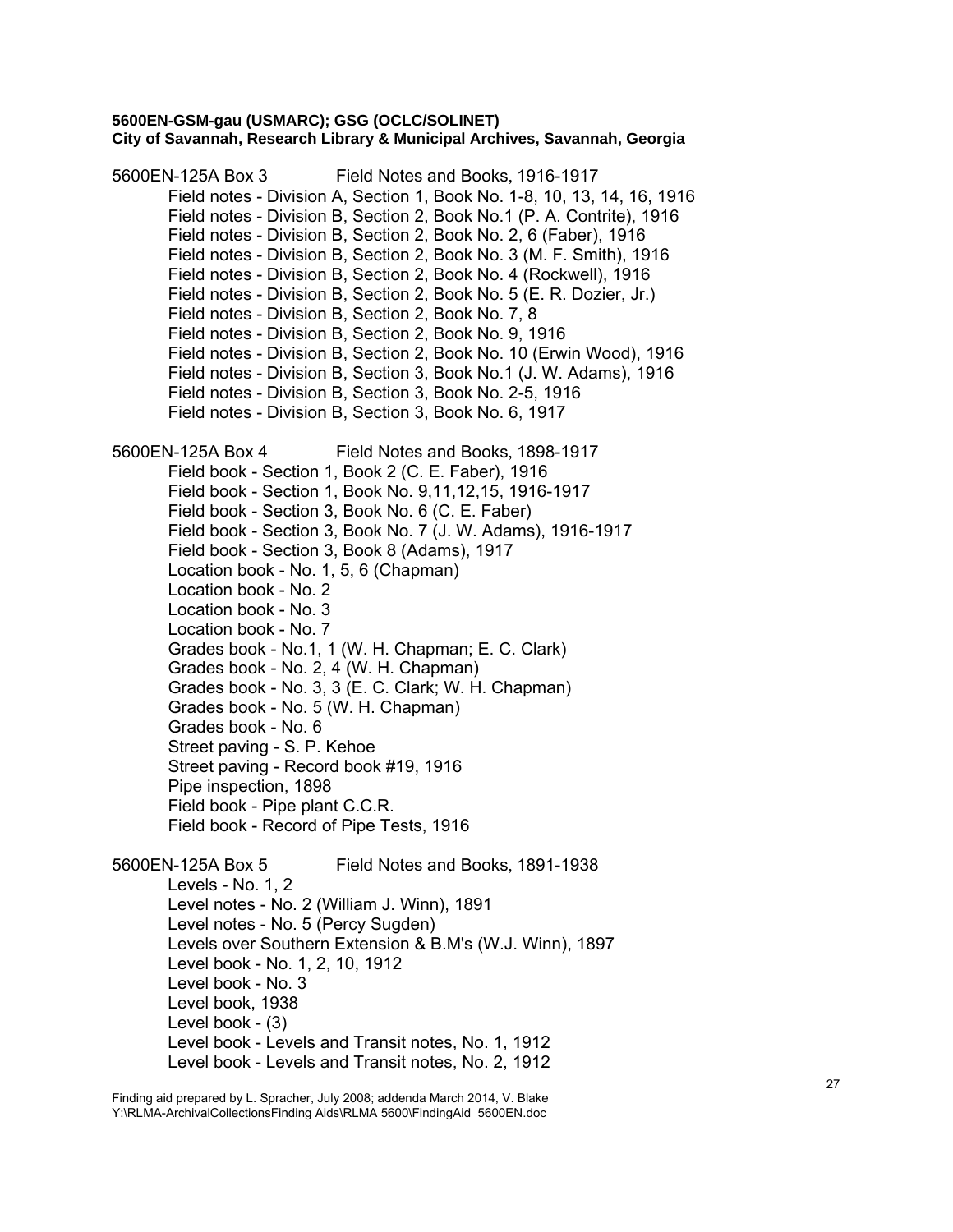Preliminary levels - No. 1 (E. C. Clark) Preliminary levels - No. 2 (F. W. F.), 1897 Preliminary levels - No. 3, 1898 Level book - City of Savannah Sewers, No. 1, 1938 Level book - City of Savannah Sewers, No. 2 Level book - City of Savannah Sewers, No. 3 Level book - Savannah Sewer Survey, Book #1 East of E. Broad, 1912 Level book - Savannah Sewer Survey, Book #2, 1912 5600EN-125A Box 6 Field Notes and Books, 1895-1940, no date Level book - Savannah Sewer Survey, Book #3 West of Bull St. (#7 on cover), no date Level book - Savannah Sewer Survey, Book #4, 1912 Level book - Savannah Sewer Survey, Book #4, no date Level book - Sewer Profiles N.E., Book #4, Twickenham Level book - Sewer Profiles Avondale, Book #6, 1940 Level notes - Outlet Sewer Notes - Outlet Sewer No. 1 (Edw. J. Thomas), 1895 Notes - Outlet Sewer No. 2 (Edw. J. Thomas) Loo Notes - Outlet Sewer (R.M. Screven) Notes - Outlets (Davis; Sargent) Field book - Record of Daily report of work on Sanitary & Storm Sewers (Faber) Field book - No. 1, 2 Field book - No. 1 Cuyler Swamp Field book - No. 2, 3 Field book - Slum Project Survey on Bay St. (Yamacraw), F-1 Field book - Y-1 Field book - Y Field book - A.S. Goebel, 1915 Field book - J. G. Hazelhurst Field book - Bilbo Pile Record (Goebel) Field book - Casey Canal (Carter), 1917 Field book - Paulsen St. Sewer (Charlton), 1914 Field book - P.H. Sloan, 1915 Field book - Park Ave. and Gwinnett St. (Rhodes), 1915 5600EN-125A Box 7 Field Notes and Books, 1891-1940 Field book - (unused) Field book Field book - H. Ravenal, 1896 Field book - H. Ravenal Notes - E. C. Clark Notes - W. H. Chapman (2), 1899 Field book - H. B. Cabaniss [sic] Field book - MacGlashan, 1916 **Monuments** 

Cement pests, 1899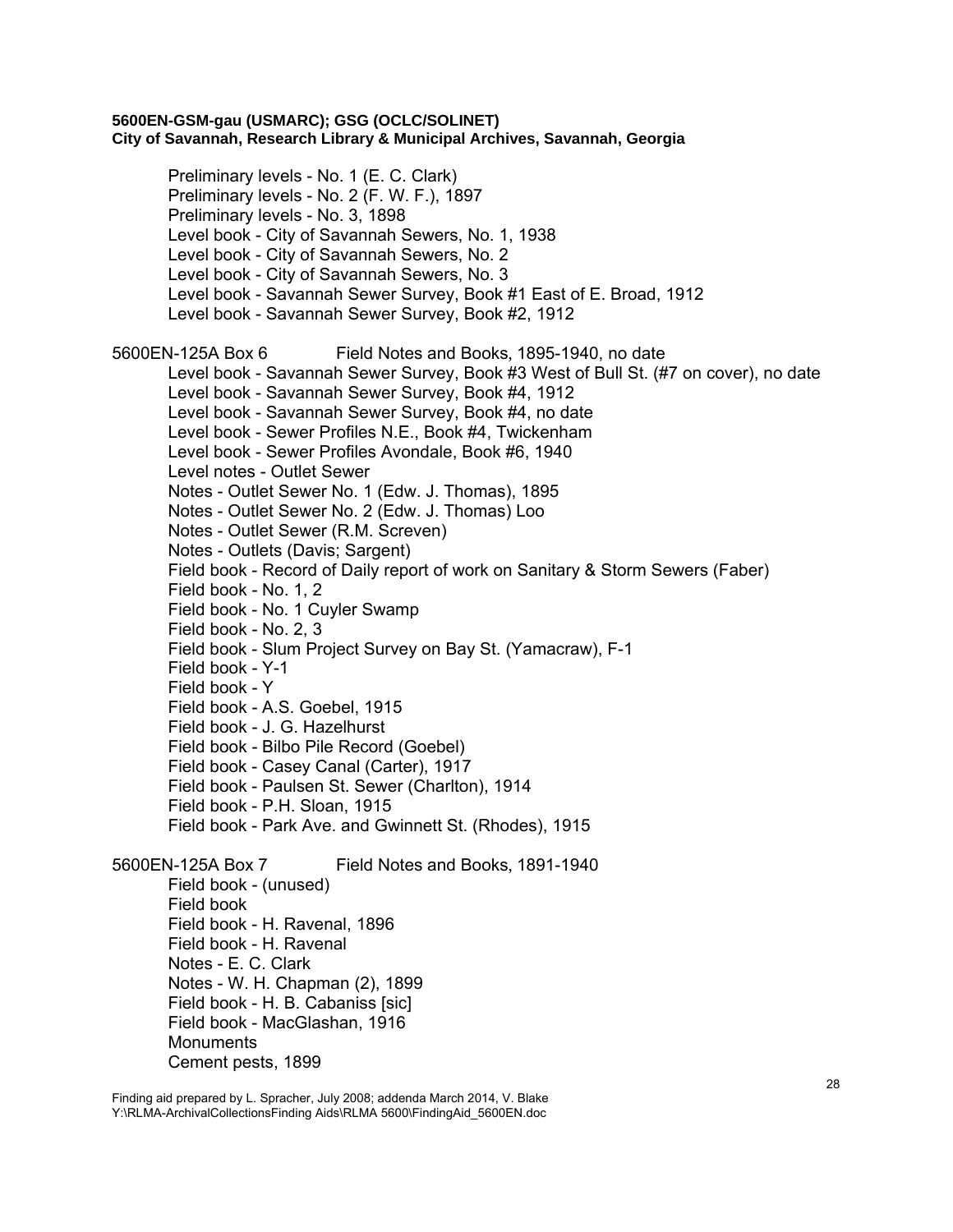Field book - Office notes Transit book, 1885 Transit book - J. G. Low, 1900 Field notes - Transit book Inspector's notebook - H. P. Howard, 1898 Level book - Air Port Field book - Air Port #7, 1940 Memorandum, 1891 Field book - Landing Field Elevation Notebooks - Unidentified (4) Loose-leaf notebook - Unidentified (4) Pocket notebook Loose papers 5600EN-125A Box 8 Field Notes and Books, 1880-1922 Office notebooks - A-7, A-8, A-12 (J. W. Howard) Office notebooks Field notes - B-2, 1907 Notes - 12, 1884 Notes - 13 (Col. Williams), 1888 Notes - 14 (John B. Howard), 1880 Notes - 10 books #1-908 (J. B. Howard), 1884 Permits for building - Issued from Aug. 15 Indexes  $-$  (2) Cross section book - No. 1 (W. O'D. Rockwell), 1904 Cross section book - Intersection of Streets and Traverse of West Savannah Cross section book - No. 2 (W. O'D. Rockwell), 1904 Cash book expenses - W. O'D. Rockwell, 1917-1922 Measurement book - No. 2, 1910, 1911, 1912 Measurement book, 1914 Measurement book, 1908 Notebook - James Green 5600EN-125A Box 9 Field Notes and Books, 1927-1928 Field notes - Section B 1-55 (not consecutive includes misc. B's), 1927-1928 Section C 1-102 (not consecutive includes misc. C's), 1927-1928 5600EN-125A Box 10 Field Notes and Books, 1916-1968 Level book - Contract housing – Sewer, no date Field notes - Loose leaf, 1924 Field notes - Loose leaf labeled file 1-14 File 1 - 1916-1967 and misc. File 2 - 1921, 1960-1962, 1964-1968 and misc. File 3 - 1961-1968 and misc. File 4 - 1961, 1963, 1965, 1967 and misc.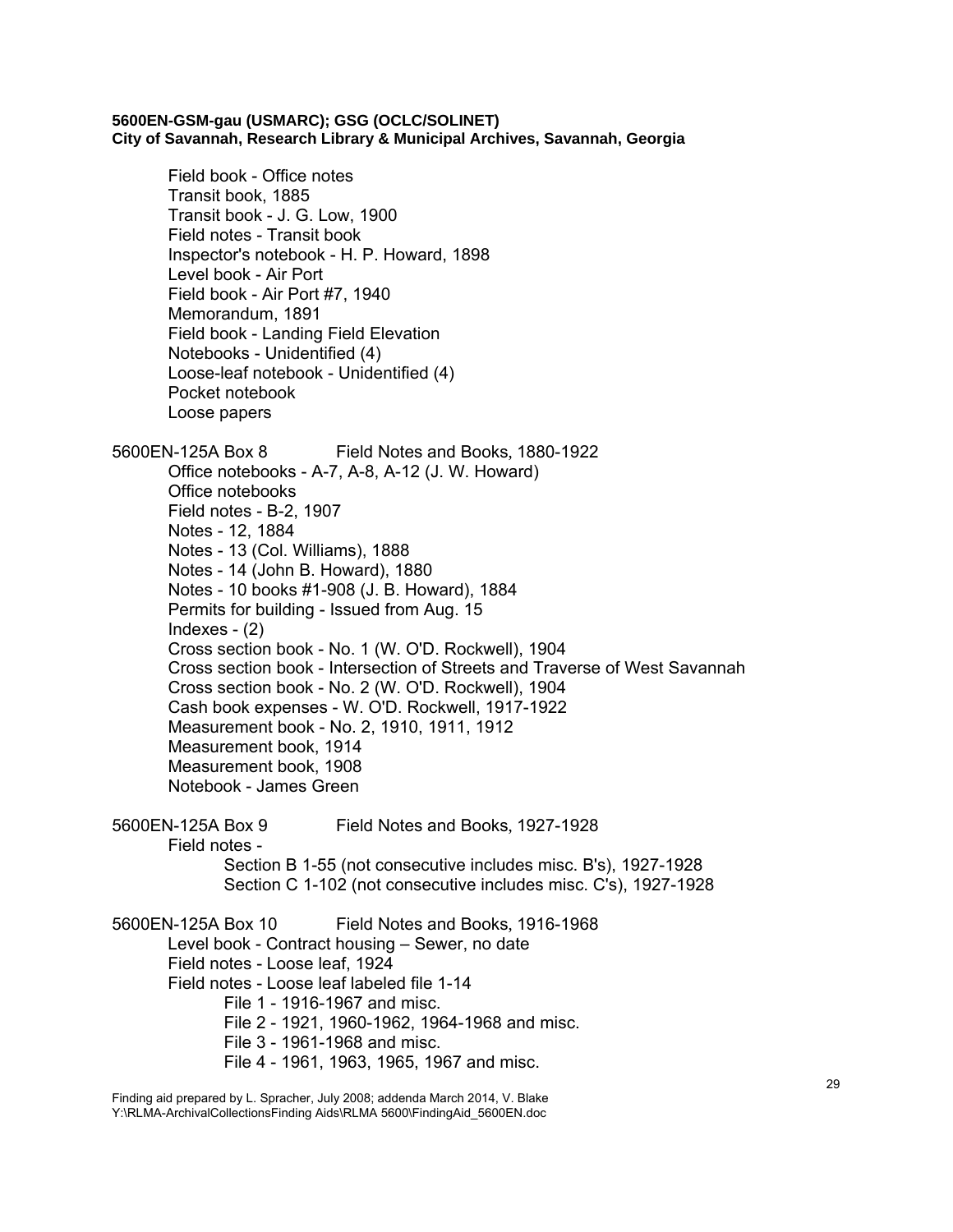File 5 - 1960-1961, 1964-1966

File 6 - 1961-1967 and misc.

File 7 - 1947, 1961-1967 and misc.

File 8 - 1961-1963, 1965-1967 and misc.

File 9 - 1960-1968 and misc.

File 10 - 1961-1967 and misc.

File 11 - 1961-1962, 1964, 1966, 1968 and misc.

File 12 - 1962 and misc.

File 14 - 1960 and misc.

5600EN-125A Box 11 Field Notes and Books, 1961-1968

Field notes - Loose leaf labeled file 15-29

File 15 - 1962-1967 and misc.

File 16 - 1961-1966, 1968 and misc.

File 17 - 1962-1967 and misc.

File 18 - 1961-1968 and misc.

File 19 - 1961-1964, 1966-1967 and misc.

File 20 - 1961-1967 and misc.

File 21 - 1961-1967 and misc.

File 22 - 1961-1968 and misc.

File 24 - 1962, 1964 and misc.

File 26 - 1966 and misc.

File 27 - 1962 and misc.

File 28 - 1962, 1964 and misc.

File 29 - 1965 and misc.

5600EN-125A Box 12 Field Notes and Books, 1897-1917

Field book - P. H. Sloan S-3, 1915

Field book - P. H. Sloan S-1, 1915

Journal - J. G. Hazelhurst, 1915

Journal - Rhoades, Storm Sewer, Gwinnett, 1915

Journal - C. E. Faber, Daily Journal of progress of work on sanitary & storm sewers

Journal - Daily work record, 1915

Field book - J. G. Hazelhurst, Paulsen St., 1915

Field book - J. G. Hazelhurst, Bilbo canal, 1915

Field book - Webb, Brow ditch, 1915

Field book - Bilbo canal, Perry Lane, Cortrite, 1915

Field book - Bilbo, Cortrite

Field book - Boyd, B-b2, 1915

Field book - Boyd, Section 2, Book 2, W. Side, 1916

Field book - Boyd, Section 1, Book 1, 1916

Field book - Boyd, b4, 1915

Field book - Boyd, B-b5, 1915

Field book - Boyd & Faber, Levels, 5

Field book - Boyd & Faber, 3-1 W. side, 1916

Field book - Faber, Levels, Section 1, 1917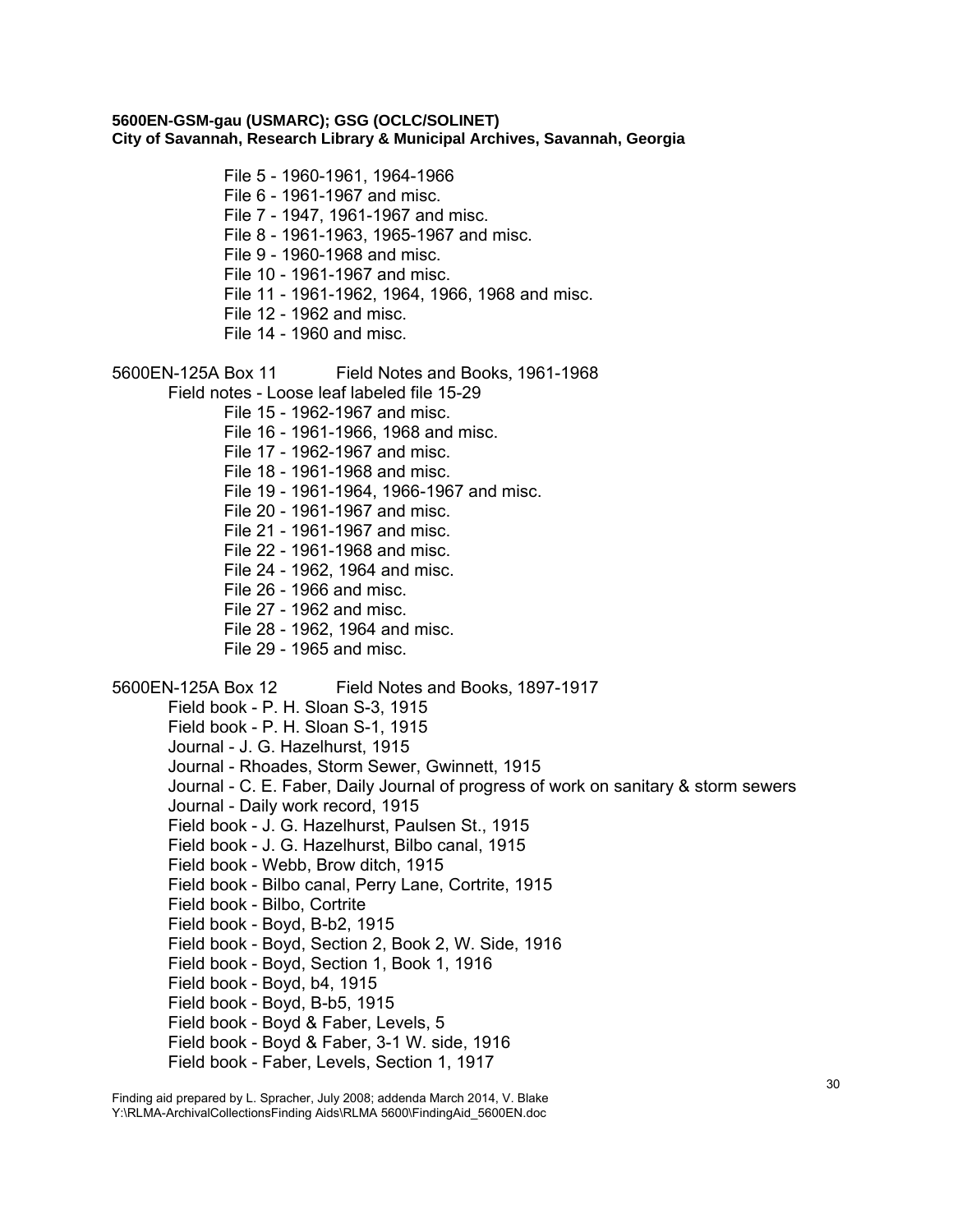Field book - Boyd, Section 2, Book 1, 1916 Field book - Casey canal, #2, 1916 Field book - Section 3, Faber, W. side, 1916-1917 Field book - Casey canal survey by R. A. Laird, 1916 Field book - Boyd, Levels, 1915 Field book - Boyd B-b3 Field book - E. C. Clark Field book - No. 4 Location, 1897

# 5600EN-125A Volume 1

Standard Figuring Book, 1905, signed by W. O'D. Rockwell [includes notes and sketches of city streets]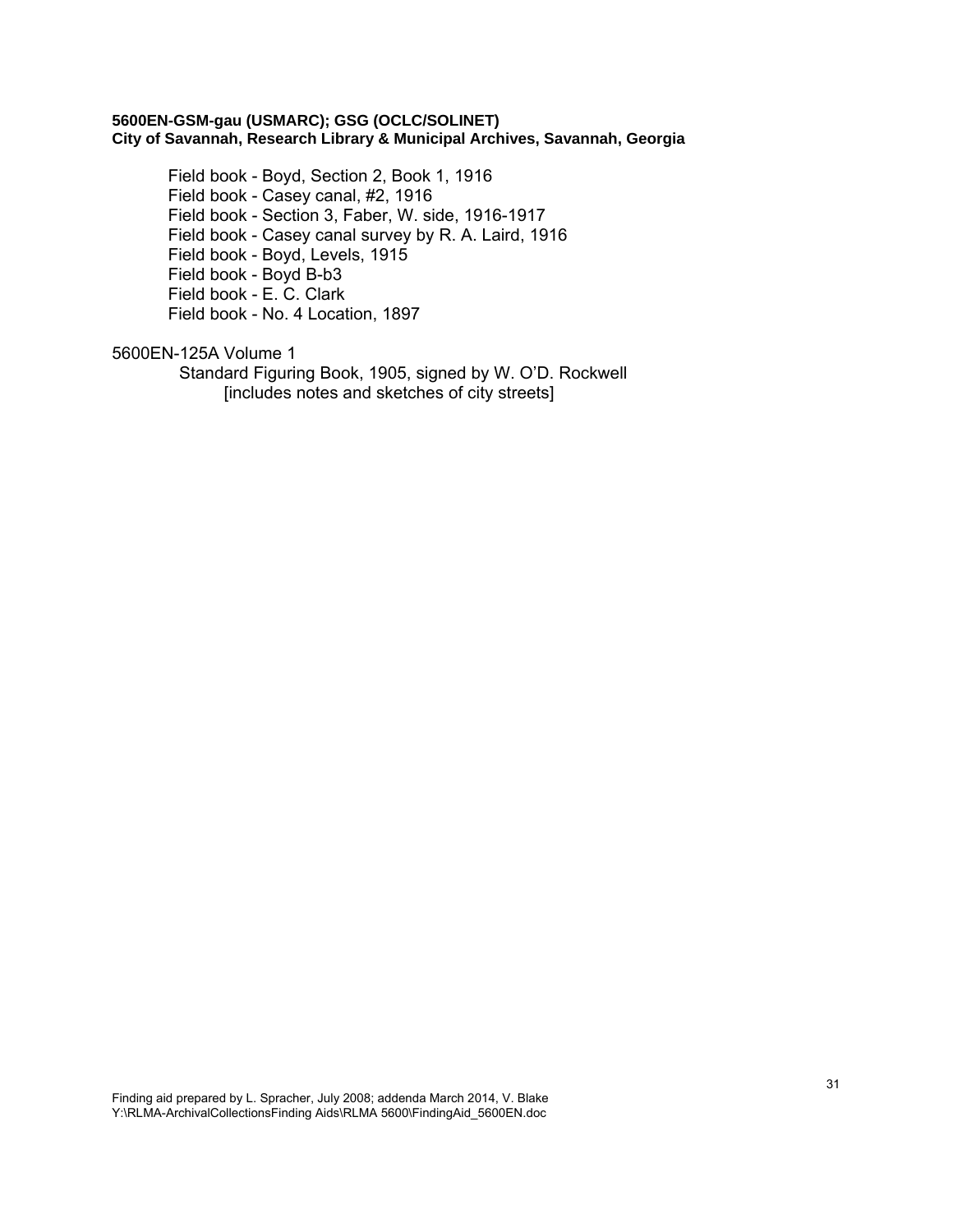*Sub-series #:* **5600EN-130A** *Name:* **Engineering Maps Index Books (Indexed)**  *Dates:* 1906-1913, 1962-1964, no date *Extent/Size:* 7 volumes (1.0 cubic foot)

# *Sub-series description:*

Sub-series 5600EN-130A East/West Map Index Books (1906-1913, 1962-1964, no date) includes five index volumes for maps and plats prepared by the City Engineer's Office, including those of the City of Savannah, Engineering Department, Retrospective Maps Collection – East/West Maps.

# *Arrangement:*

Alphabetical by ward.

# *Inventory:*

5600EN-130A Volume 1 East/West Map Index, no date

This index is arranged alphabetically by wards and indexes maps dating from 1798- 1910. Entries are listed under each ward by lot number and street name, and provide: the engineer who prepared the map; the year of the map; and the map location in the East/West Map collection (all maps east of Bull Street are numbered East-#; all maps west of Bull Street are numbered West-#). Maps identified in this index can be found in City of Savannah, Engineering Department, Retrospective Maps Collection – East/West Maps.

5600EN-130A Volume 2 Index to Maps in Cabinet, 1906-1913 This index is similar to the East/West Map Index in format. It includes notes and costs for paving various locations in the back.

5600EN-130A Volume 3 Index of Plats, no date This index is arranged alphabetically by ward and indexes maps dating from 1798-1904.

5600EN-130A Volume 4 Index Book (City Surveyor's Office), no date This volume includes entries listed alphabetically by ward, and indicates East or West followed by a plat number.

5600EN-130A Volume 5 Index Book, no date

This volume lists wards in alphabetical order, followed by a plat book reference and a plat number.

- 5600EN-130A Volume 6 Record of Drawings, 1962-1964 This volume includes a listing of drawing titles, dates, and initials by whom drawn.
- 5600EN-130A Volume 7 Index of Streets, Lots, Wards, and Dry Culture, no date Arranged alphabetically. Note: severely damaged,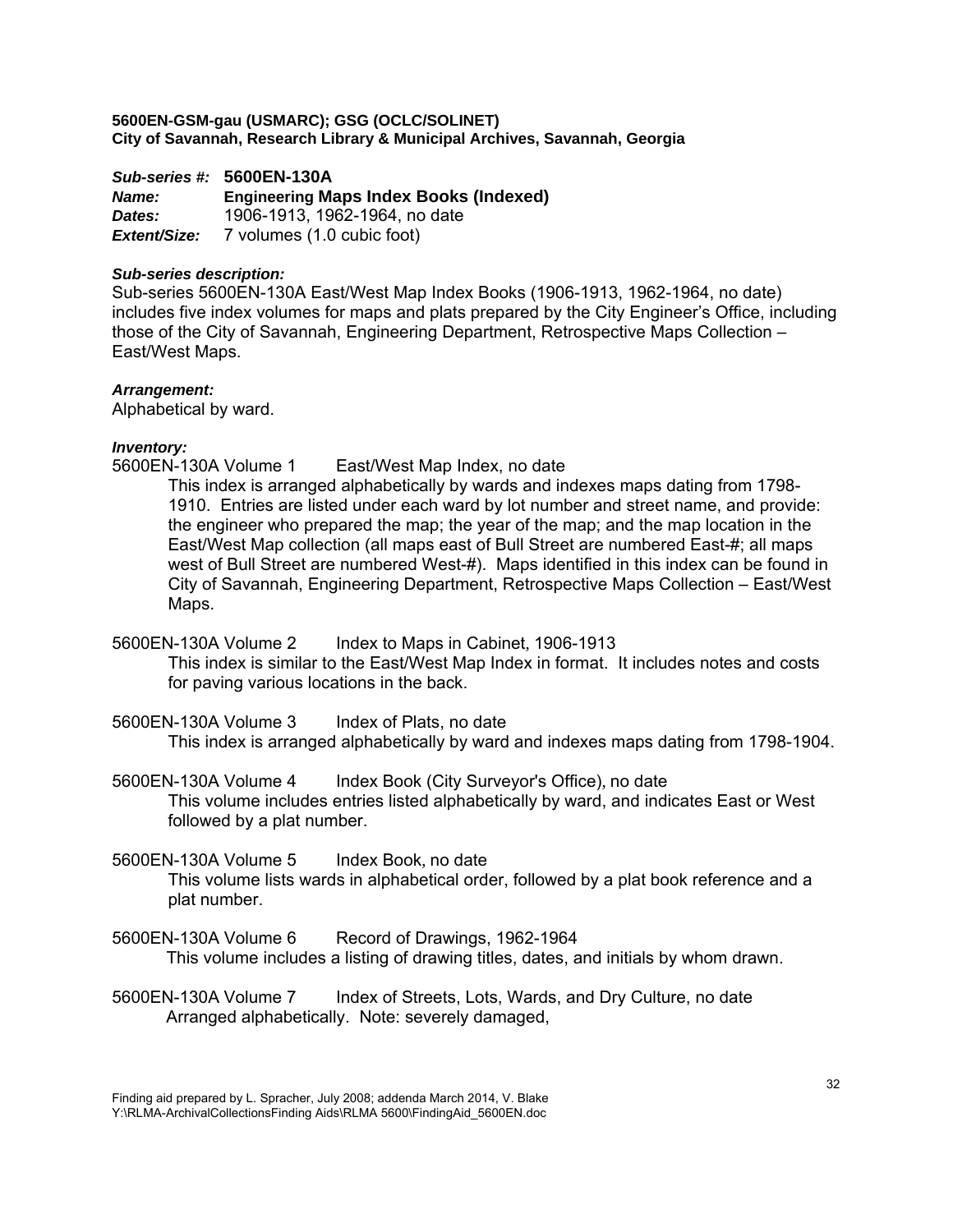*Sub-series #:* **5600EN-140A** *Name:* **Applications for Grade (Indexed)**  *Dates:* 1890-1914 *Extent/Size:* 1 volume (0.11 cubic feet)

#### *Sub-series description:*

Sub-series 5600EN-140A Applications for Grade (1890-1914) includes one volume of applications from citizens requesting that they be given the grade and line for a sidewalk. An alphabetical index by ward is at the front of the volume. Each application includes: date of application; ward name and lot number; street fronting on; streets between; signature of applicant; signature of City engineer receiving application; date grade was given; and signature of City engineer by whom grade was given; and remarks.

#### *Arrangement:*

**Numerical** 

# *Inventory:*

5600EN-140A Volume 1 Applications for Grade, 1890-1914 (July 8, 1890-January 31, 1914)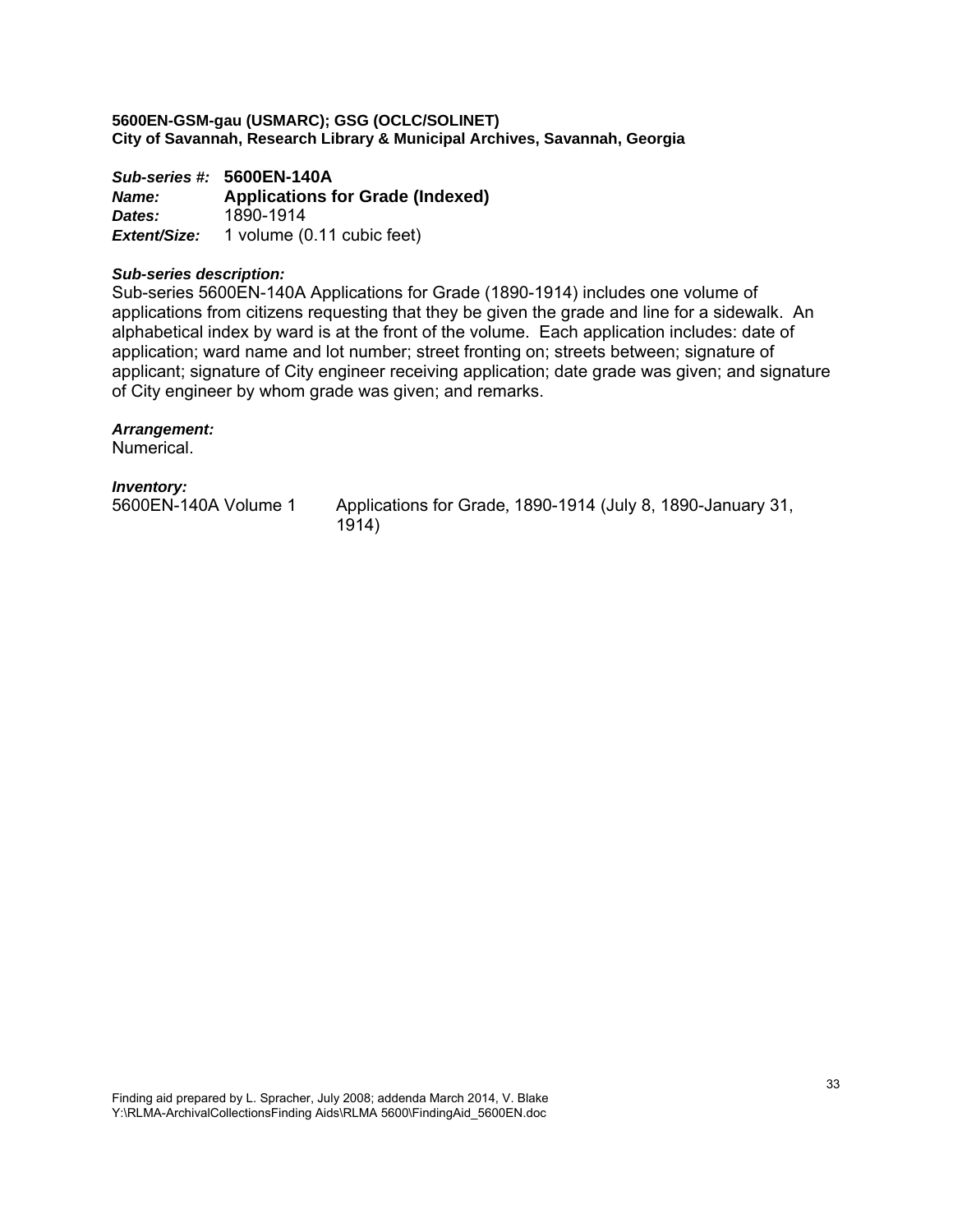*Sub-series #:* **5600EN-150A** *Name:* **Specifications [Quarantine Station and City Wharves]**  *Dates:* 1888-1898 *Extent/Size:* 1 document case (0.5 cubic feet)

#### *Sub-series description:*

Sub-series 5600EN-150A Specifications [Quarantine Station and City Wharves] (1888-1898) includes one document case of papers and specifications related to engineering work on the City's wharves and the quarantine station on Long Island.

#### *Arrangement:*

Chronological.

#### *Inventory:*

5600EN-150A Box 1

# *Quarantine Station:*

- Folder 1: Fumigating Building, no date (1 document)<br>Folder 2: Building, no date (1 document)
- Building, no date (1 document)
- Folder 3: Quarantine Officers Quarters (Roof of Dwelling and Sides of Observatory), no date (3 documents)
- Folder 4: Report on work at, November 18, 1893 (1 document)
- Folder 5: Cableway, Lidyerwood Manufacturing Company, November 1893- November 1896 (3 documents)
- Folder 6: Wharves and Tramway, May 1888-189? (6 documents)<br>Folder 7: Wharves and Tramway, March 1897-October 1898 (6 do
- Wharves and Tramway, March 1897-October 1898 (6 documents)
- Folder 8: Tramway Extension, April-May, 1895 (4 documents)
- Folder 9: Repairs to Wharves, October-November, 1898 (5 documents)

# *City Wharves:*

- Folder 10: Mooring Berths Near the Bight and Verres Point, Savannah River, September 1897-February 1898 (5 documents)
- Folder 11: Gangway at the foot of Bull Street, March 1895 (1 document)
- Folder 12: Wharf at the foot of Abercorn Street, May 1897 (3 documents)
- Folder 13: Wharf at the foot of Barnard Street, no date (1 document)
- Folder 14: Wharf at the foot of Drayton Street, September November, 1894 (6 documents)
- Folder 15: Wharf between Lincoln and Habersham streets, October-November, 1889 (1 document)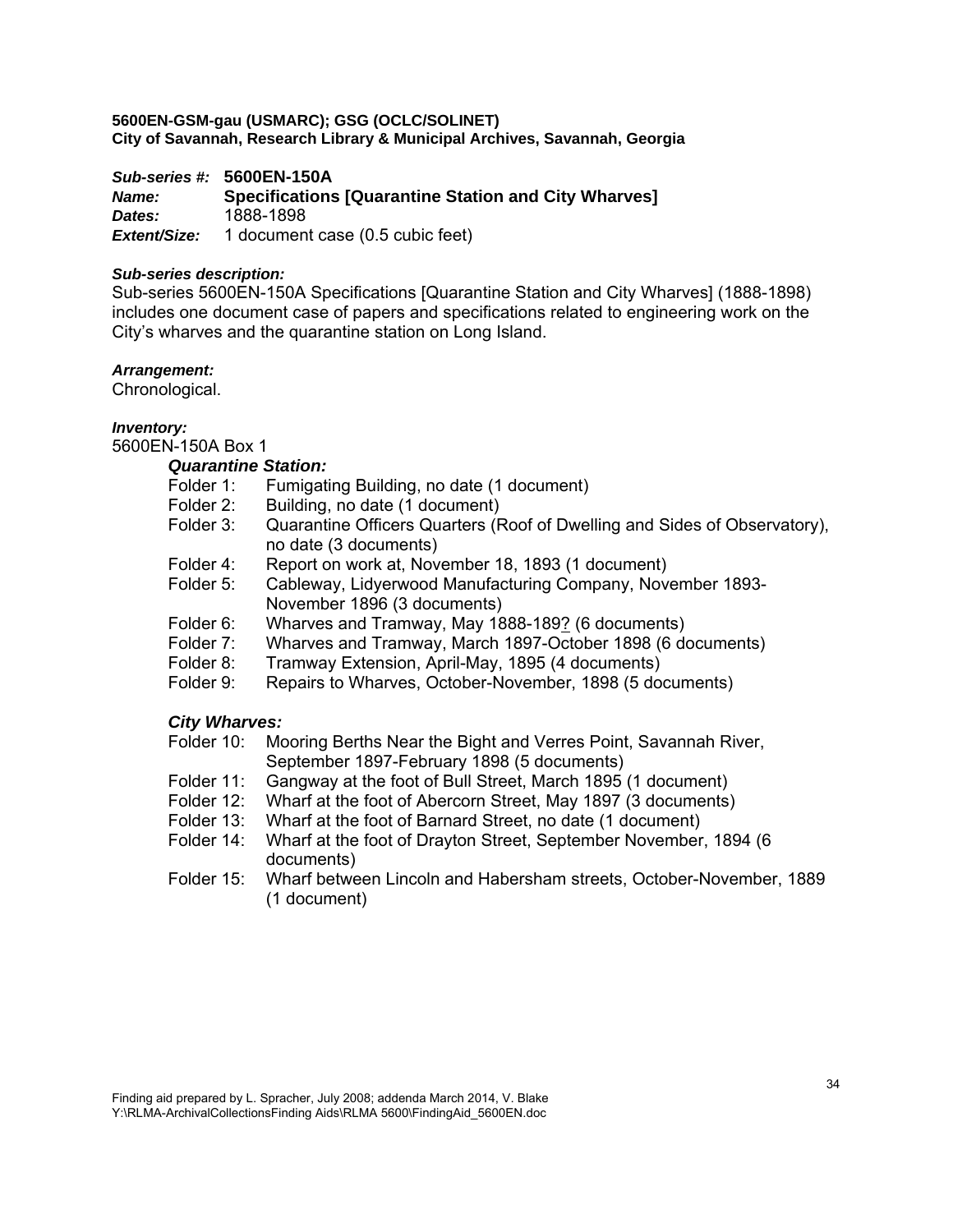*Sub-series #:* **5600EN-170A** *Name:* **Plumbing Permits**  *Dates:* 1957-1959 *Extent/Size:* 9 document cases (4.5 cubic feet)

#### *Sub-series description:*

Sub-series 5600EN-170A Plumbing Permits (1957-1959) includes nine document cases of applications for plumbing permits. Applications are signed by a master plumber and indicate: location of plumbing work; plans and specifications including kind of pipe; whom inspected; payment; and City and County officials' signatures.

#### *Arrangement:*

Alphabetical by location, area or street name.

#### *Inventory:*

5600EN-170A Box 1 Plumbing Permits – A through B A Street Abercorn Street Adair Street Adams Street Aimar Avenue Alabama Avenue Allegheny Avenue Allen Avenue Allen Street Altman Drive Amerrath Place Anderson Lane Anderson Street Argyle Street Armstrong College Gamble Hall Armstrong Drive Arthur Circle Ash Street Atlantic Avenue Atlantic Circle A.C.L. (Atlantic Coastline Boulevard) Atlantic Street Augusta Avenue Augusta Road

> B Road Bacon Park Drive Barber Drive Barkley Place Barnard Street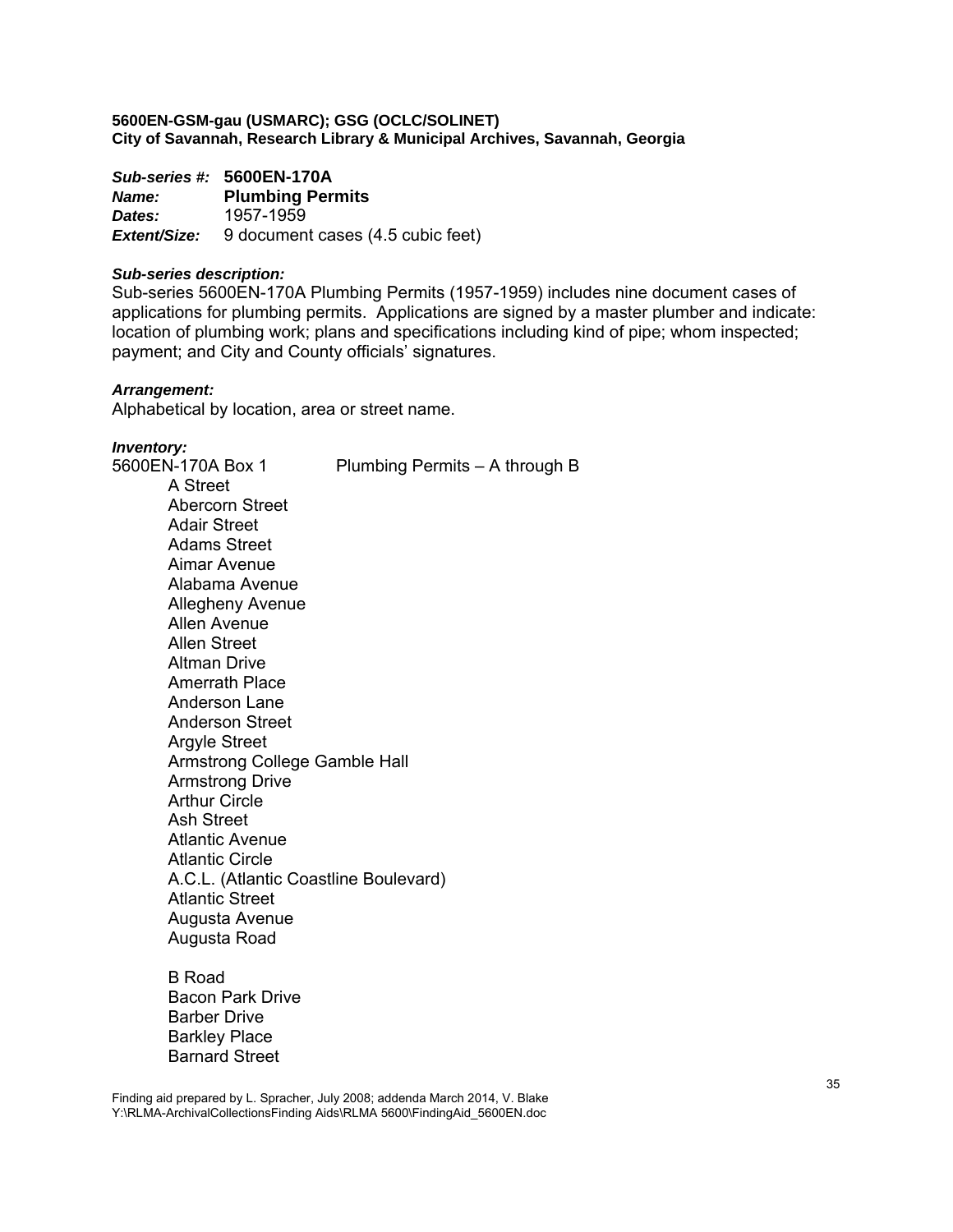Barney Drive Batty Street Barry Street Bay Lane Bay Street Beacon Drive Beauregard Street Berrien Street Beverley Street Bisbee Avenue **Bloomingdale** Blueberry Hill Boleria Street Bolton Street (East/West) Bonabell Avenue Bon Air Avenue Bonaventure Road Bonna Bella West Boundary Street Bourden Street Bowen Street Boulevard Park Brademore Circle Bradley Point Brady Street Bragdon Street Bramton Road Brazil Street Briarcliff Road Brightwood Drive Brickyard Street East Broad Street West Broad Street Brookview Heights Broughton Street Bryan Street Bulah Road Bull Street Bullock Street Burch Street Burdeau Street Burke Street Burkhalter Road Burkshire Woods Burroughs Street Butler Street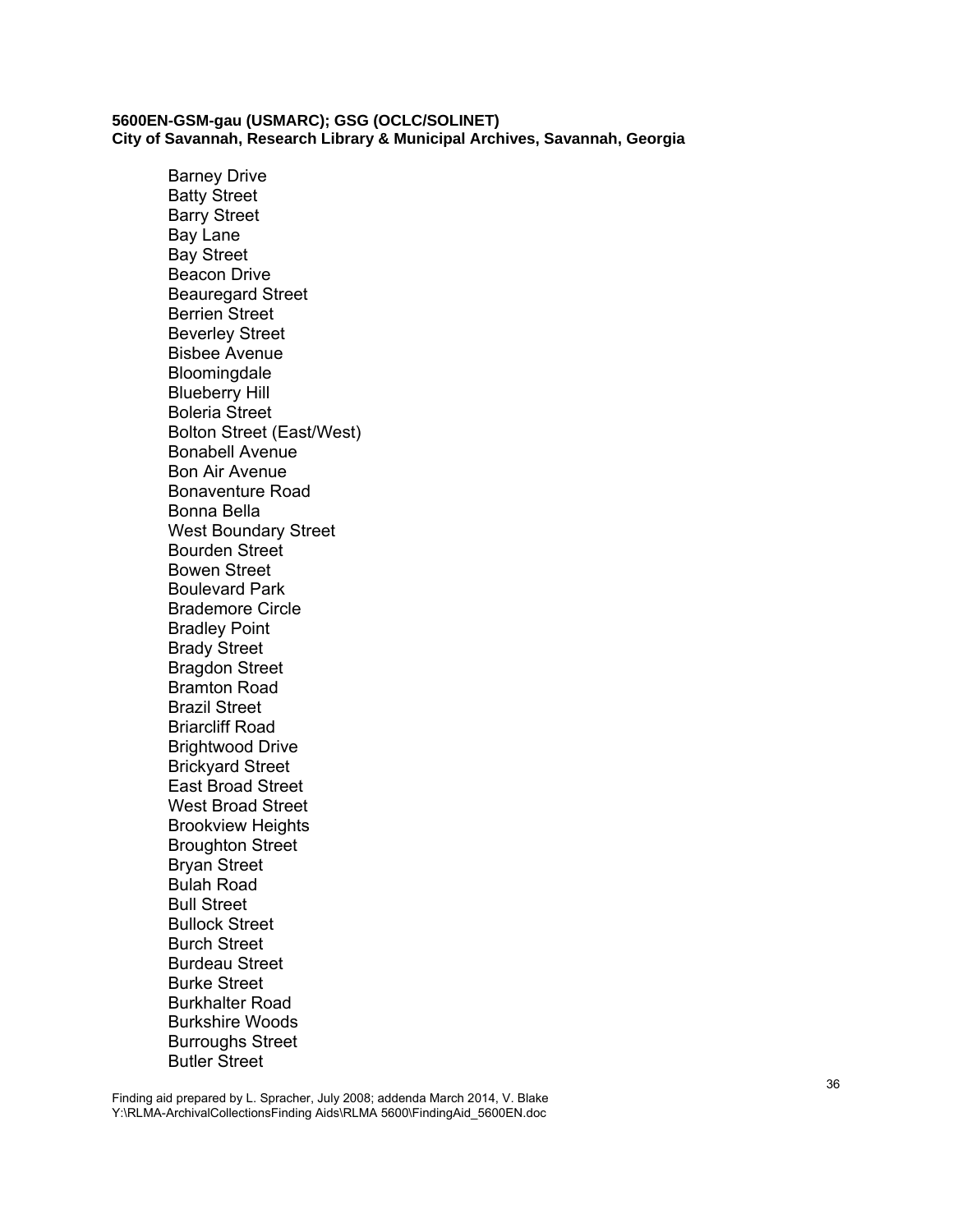5600EN-170A Box 2 Plumbing Permits – C through E C Street Camden Circle Cardinal Road Carter Street Catherine Drive Carva Village Cedar Hammock Cedar Street Center Street Charles Street Charlton Street Chatham Street Chippewa Drive Chippewa Terrace Chipper Circle Church Street Clarke Avenue Cleland Street **Cloverdale** Colonial Drive Cornelia Terrace Comer Street Congress Street Cornwall Street Cope Street Cordell Street Corinth Street Countryside Drive Countryside Road Cranman Drive Crescent Drive Cresent Street Crest Hill Croatau Street Crossroads Shopping Center Cuba Street Cubbedge Street Culver Street Cumberland Drive Cuyler Street Cyprus Street

> D Street Daffin Drive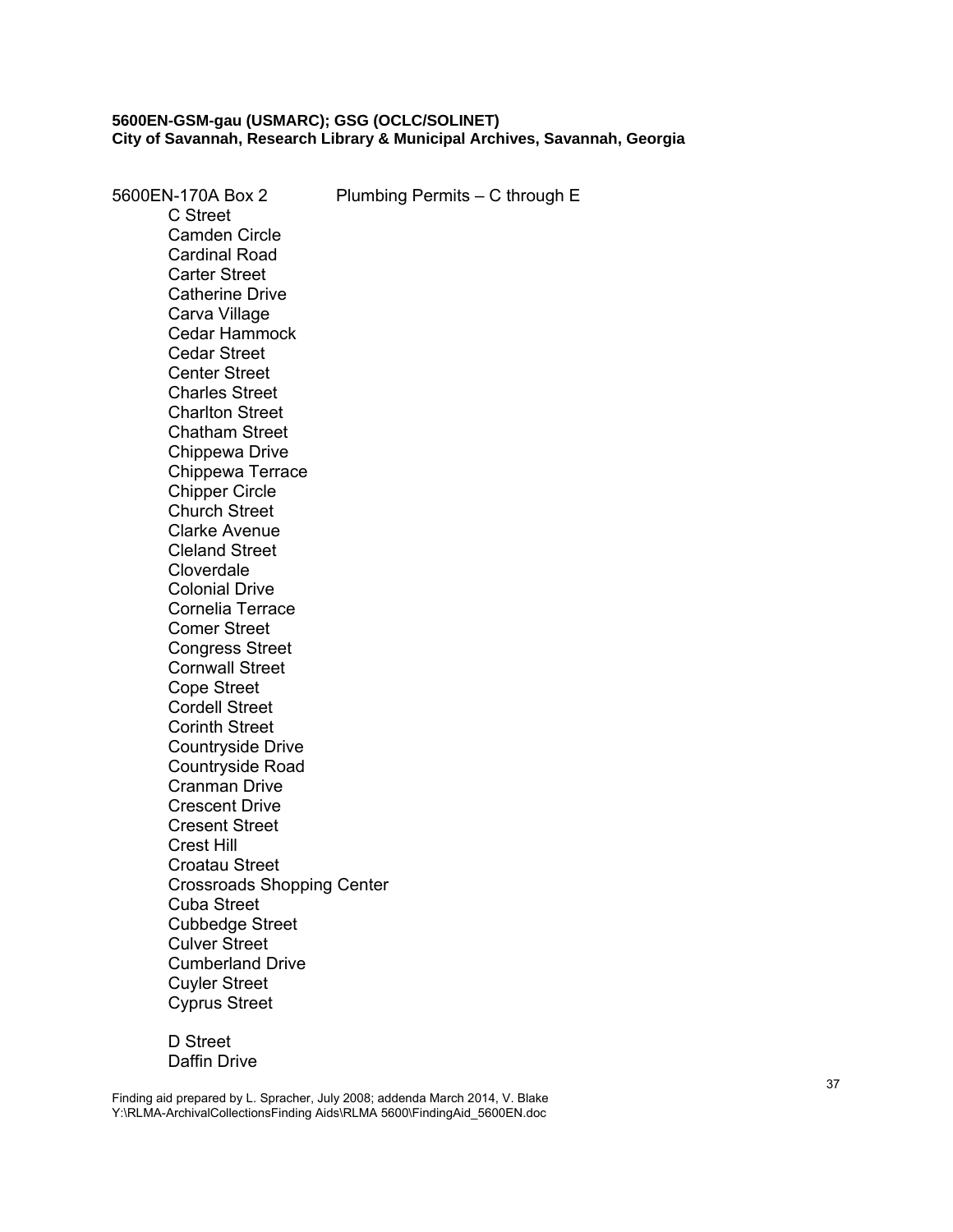Daffin Park Damon Street Darling Street Dean Forest Road Delesseps Avenue Deylon Street Demond Street Derenne Avenue Derenne Drive Dintore Street Dixie Avenue Dlancy Place Dodge Avenue Douglas Street Drayton Street Duffy Lane Duffy Street Dundee Street Dutchtown Road Dutton Street Dyches Drive E Street Eagle Street Early Street Easy Street Edenburg Street Edgewater Road Elliott Street Englewood Drive Exley Drive 5600EN-170A Box 3 Plumbing Permits – F through G Fahm Street Fairfax Drive Old Fairgrounds Fairmont Avenue Fairmont Street Feiler Terrace Fell Street Ferguson Avenue Fernwood Avenue Ferrell Street Flatham Village Florence Street

Florida Avenue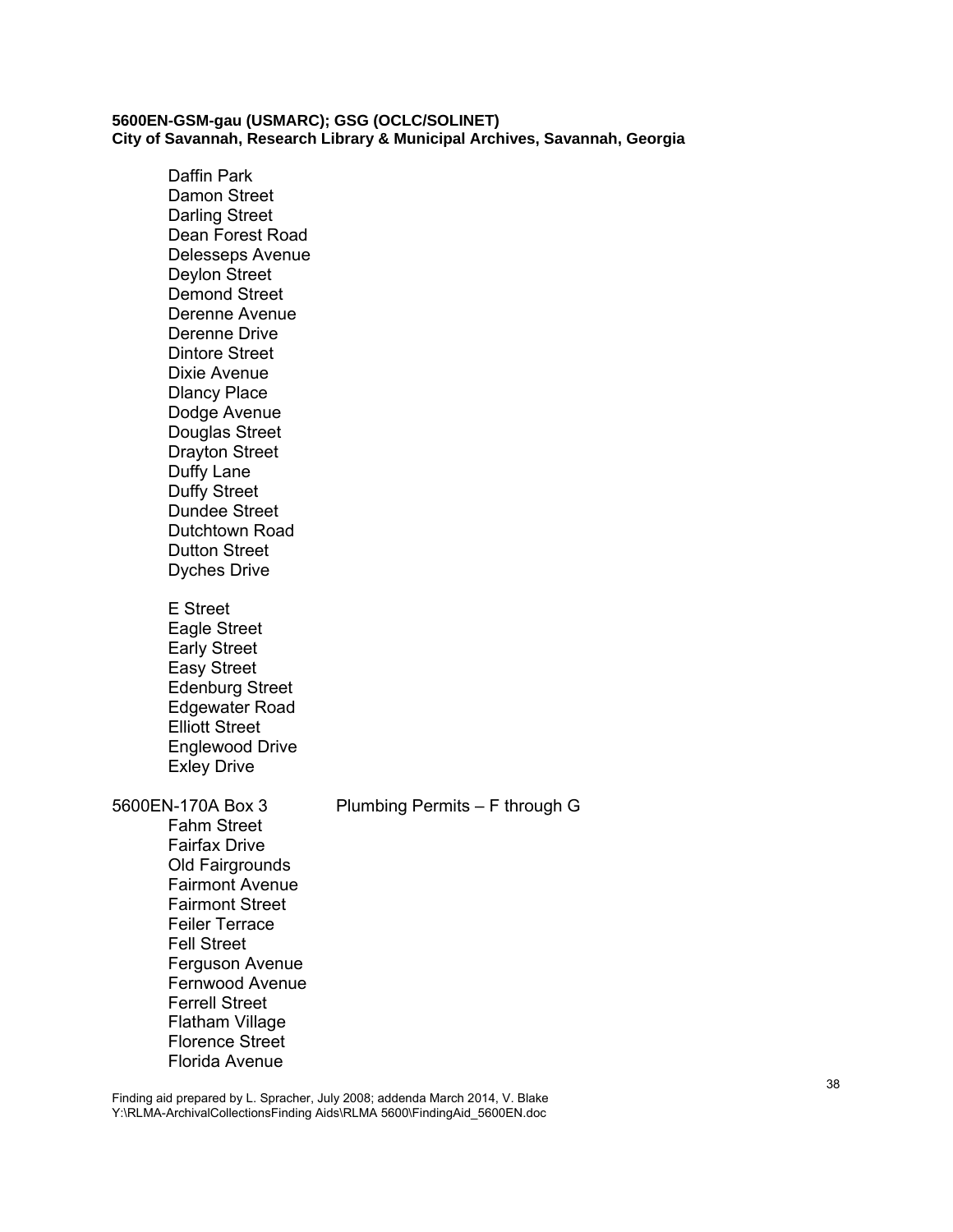Flute Street Flynn Drive Ford Avenue Forest Acres Road Forest Park Estates Forest River Farms Forsyth Road Fox Street Frank Avenue Frank Street Fruit Street Numbered streets: First Street Fifth Street Fortieth Street Fortieth St. Lane Forty-first Street Forty-second Street Forty-third Street Forty-fourth Street Forty-fifth Street Forty-sixth Street Forty-seventh Street Forty-eighth Street Forty-eighth St. Lane Forty-ninth Street Fiftieth Street Fifty-first Street Fifty-second Street Fifty-third Street Fifty-fourth Street Fifty-fifth Street Fifty-sixth Street Fifty-seventh Street Fifty-eighth Street Fifty-ninth Street

G Street Garey Street Garland Drive Gaston Lane Gaston Street Greenview Georgia Avenue Gerald Drive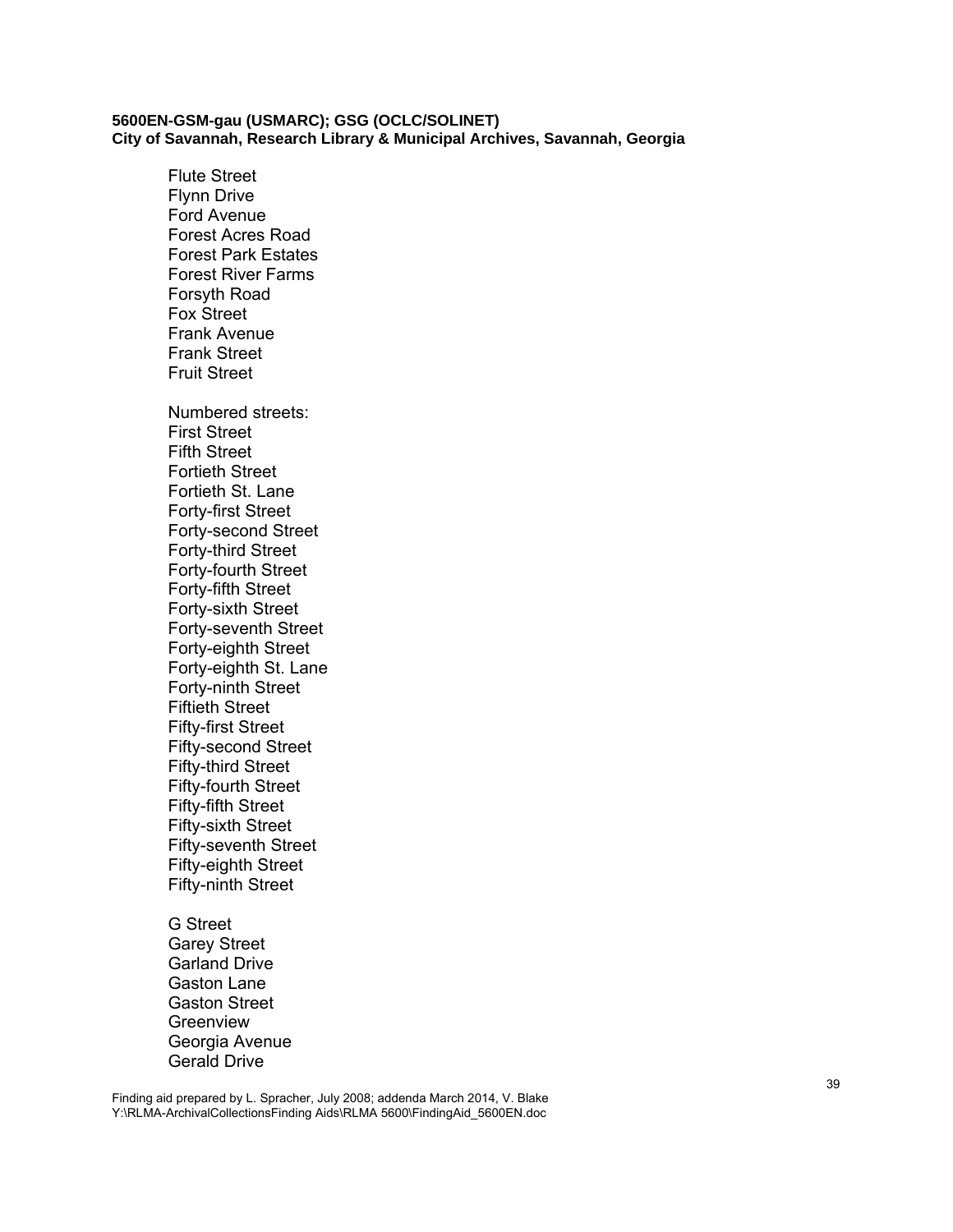Gerrard Avenue Gibbons Street Glatney Street Glasgow Street Golden Street Gold Course Tract Gordon Lane Gordon Street Gould Street Goulah Avenue Govern Avenue Grapevine Avenue Griffin Avenue Grimbell Park Grove Park Grove Street Gwinnett Court Gwinnett Lane Gwinnett Street 5600EN-170A Box 4 Plumbing Permits – H through L Habersham Street Halycon Bluff Hall Street Lane Hall Street Hamstead Avenue Harden Street Harlan Drive Harmon Street Harms Street Harris Street Harrock Hall Hartridge Street Haven Drive Haynes Avenue Hearot Street Helene Drive Helmken Street Hendry Avenue Henry Avenue Henry Street Lane Henry Street Herty Avenue Hibiscus Avenue Highway 80 Hill Avenue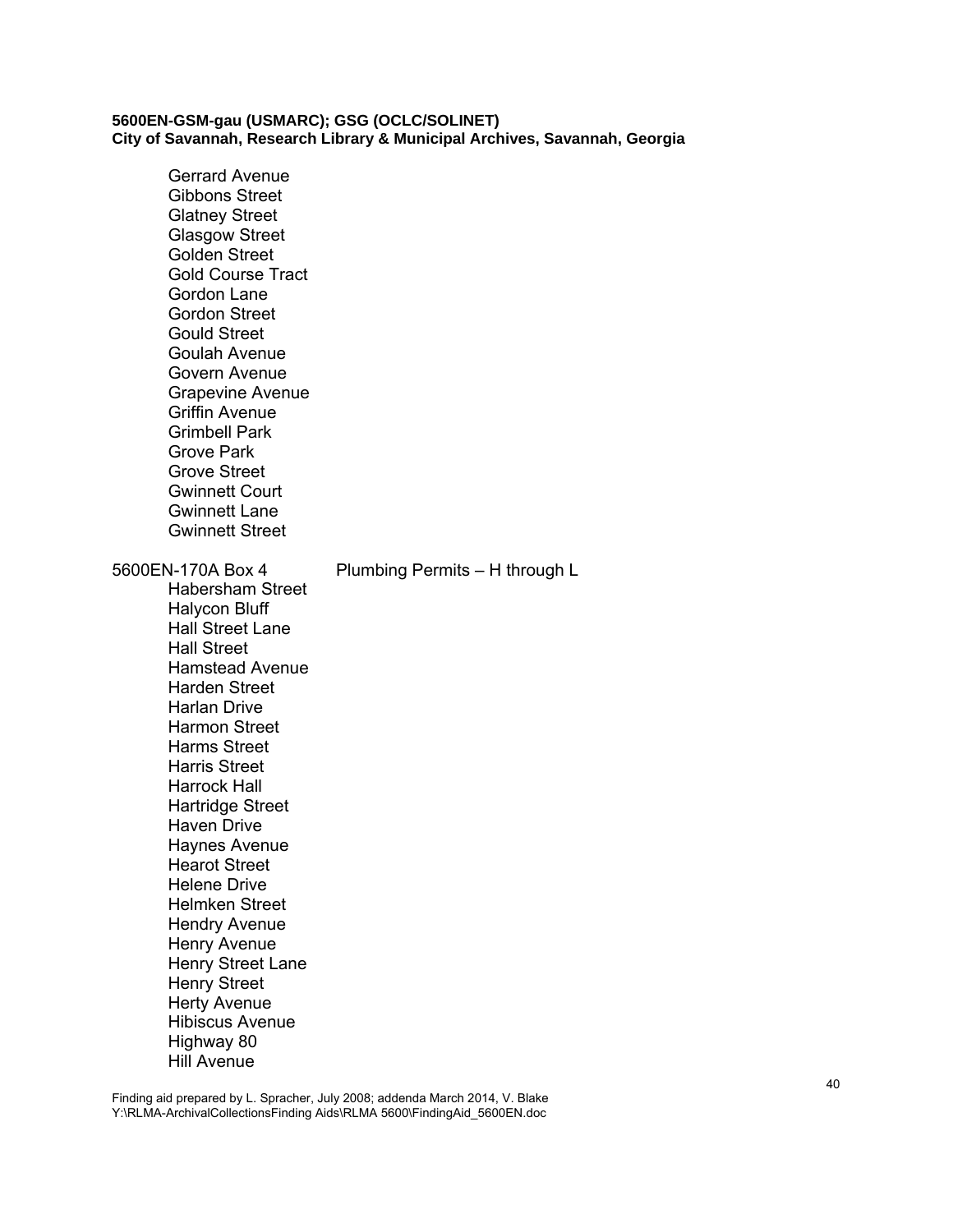Hill Hotel Hillyer Drive Hirty Drive Hope Crest Hopkins Street Hopewell Street Houston Street Hudson Avenue Hudson Street Hughes Avenue Huntington Street Hurst Avenue Indian Drive Indiana Avenue Industrial Park Intermediate Road Isle of Armstrong Isle of Hope Ivy Avenue Jackson Blvd. Jaseman Avenue Jasper Street Jefferson Street Jenks Street Joe Lane Joe Street Johnston Avenue

Jones Lane Jones Street Julian Street Juniper Circle

Kensington Drive Kensington Park Keystone Drive King Street Kingman Avenue Kingston Drive Kingwood Drive Kline Street Krenson Street Kress Street

Lainer Drive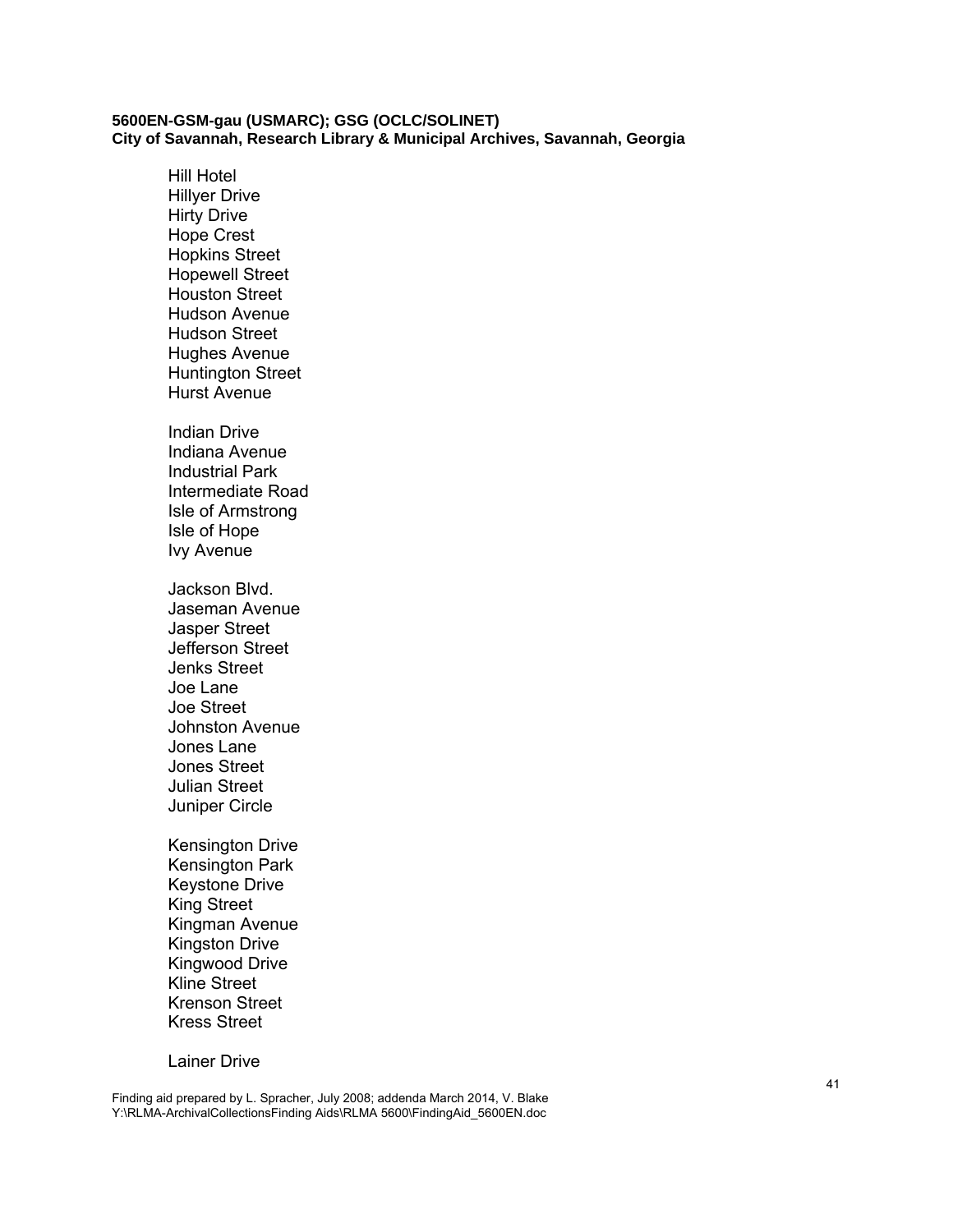Lakeside LaRoache Avenue Larwood Lathrop Avenue Lavon Drive Lawton Avenue Leach Drive Lee Street Lehigh Avenue Liberty City Liberty Lane Liberty Parkway Liberty Street Lissner Avenue Live Oak Livingston Avenue Loraine Court Louis Mill Boulevard Louisville Road Louisiana Avenue Love Street Lovett Street Lynn Street Lynhurst Lynah Drive 5600EN-170A Box 5 Plumbing Permits – M through O Magazine Street Magnolia Drive Main Street Maple Street Marcus Street Maribob Drive Martha Street Mason Drive Mastick Street Maupas Avenue Mayfair McAlpin Street McCloud Street McCormick Street McDonough McIntosh County **McIntyre** McKenzie Place McLaws Street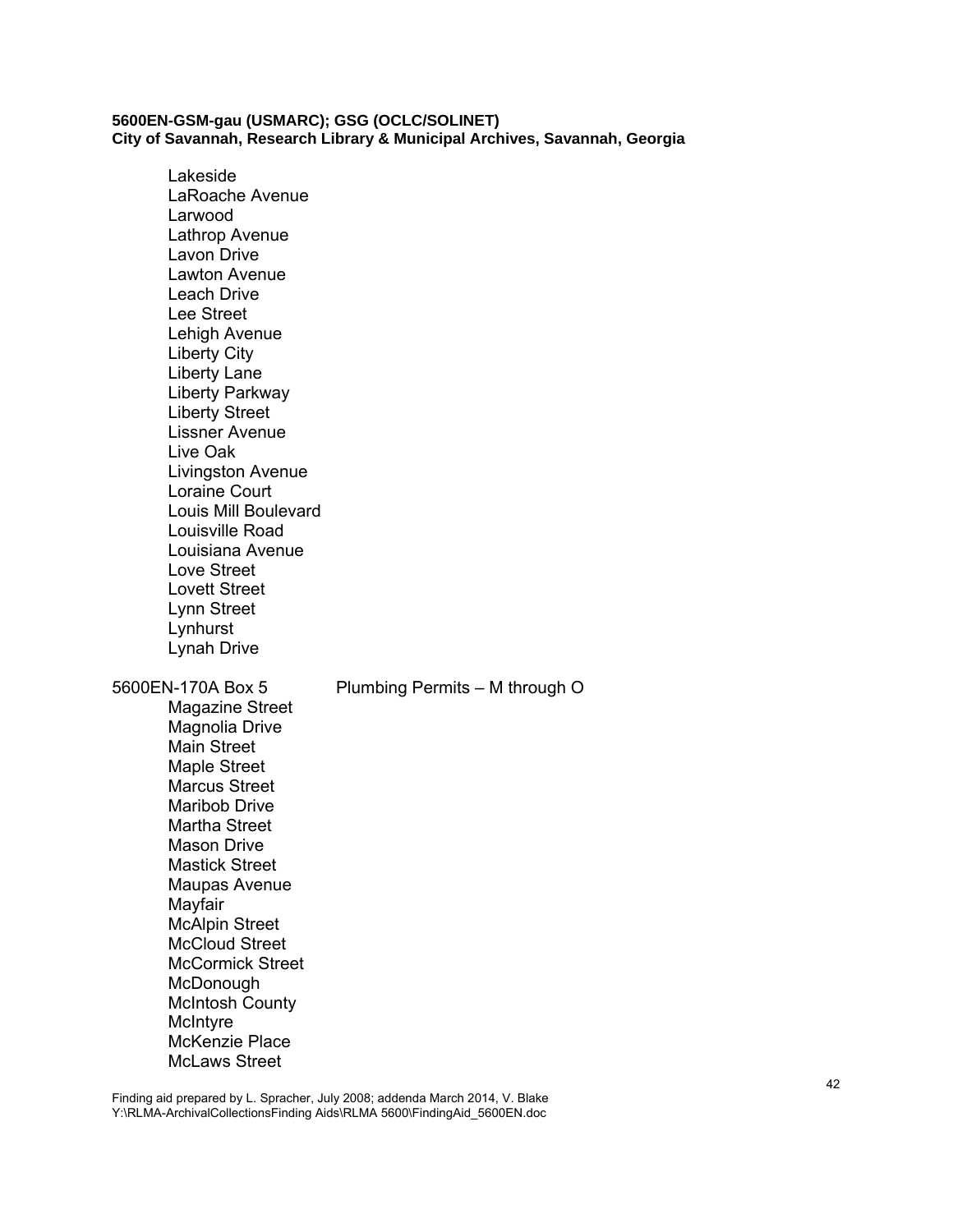Medical Arts Center Meldon Street Mell Street Mercer Street Merriweather Park Middleground Road Mill Street Millen Street Mills B. Lane Avenue Mimosia Street Minhard Street Mississippi Avenue Missouri Avenue Monteray Drive Montgomery Cross Roads Moore Avenue Morin Avenue Morningside Road Murphy Drive Myrtle Street Newill Street New Mexico Street New York Avenue Norton Street Oak Court Oakdale **Oakgrove Oakhurst** Oak Street Oakview Drive Oatland Island Ogeechee Farms Ogeechee Road Ogle Avenue Old Shell Road Orchard Street Ott Street Oxford Drive

Palmetto Road Paradise Drive Paradise Park Park Avenue

5600EN-170A Box 6 Plumbing Permits – P through R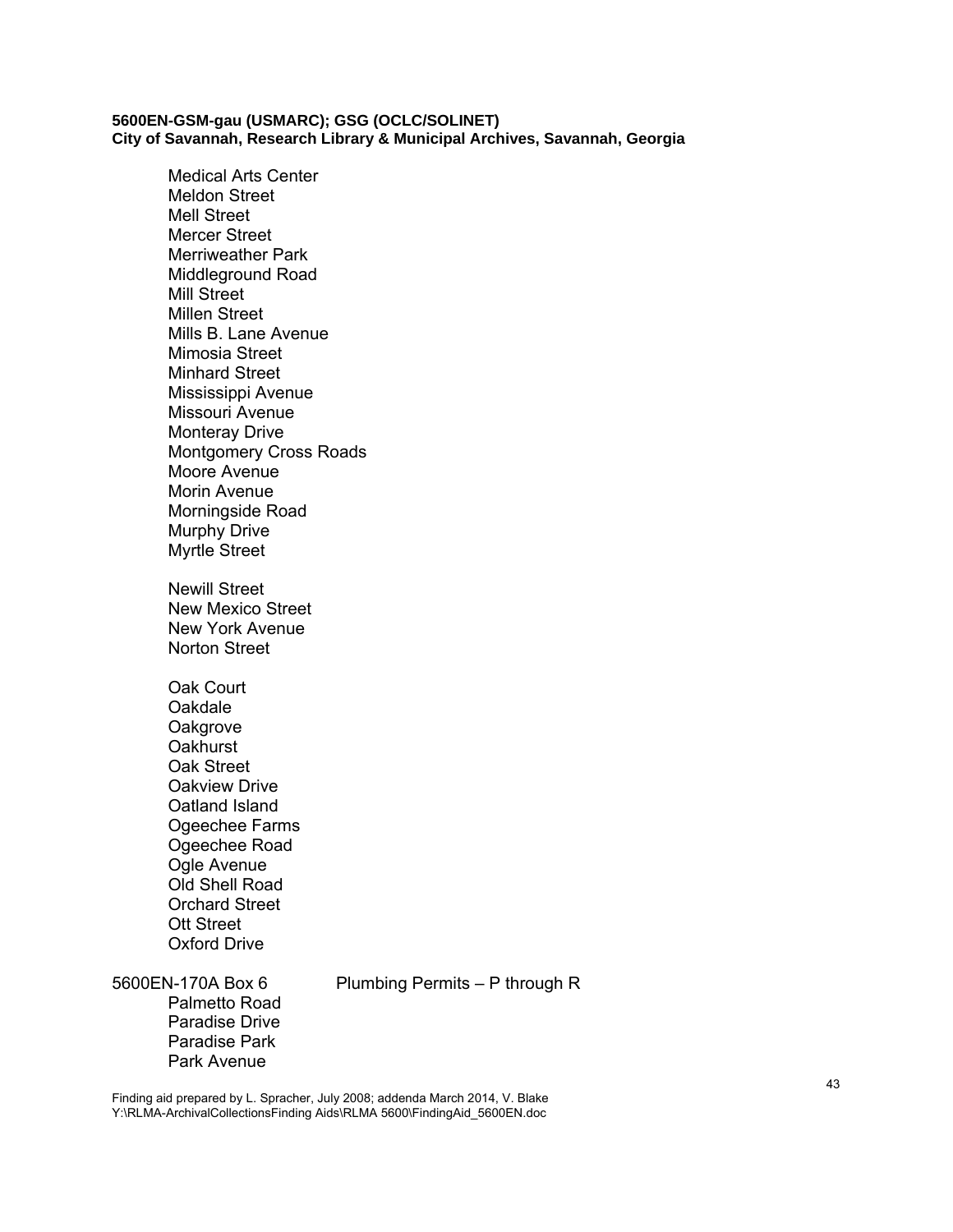Park Avenue Lane **Parkersburg** Parkview Parkway Drive Parkwood Parnell Street Paulsen Street Pennsylvania Avenue Perl Street Perry Street Perth Street Pine Valley Drive Pinpoint Road Pooler Poplar Grove Poplar Place Poplar Street Porter Street Pounder Avenue Pounder Street Presbyterian Church President Street Price Street Quacco Road Queens Barry Road Randee Street Randolph Street Reynolds Circle Reynolds Drive Reynolds Road Reynolds Street Richards Street Richardson Drive Rio Vista River Street Rivers End Riverside Drive Riverview Rockefeller Roberts Drive Rogers Avenue Romely Place Rose Subdivision Rose Court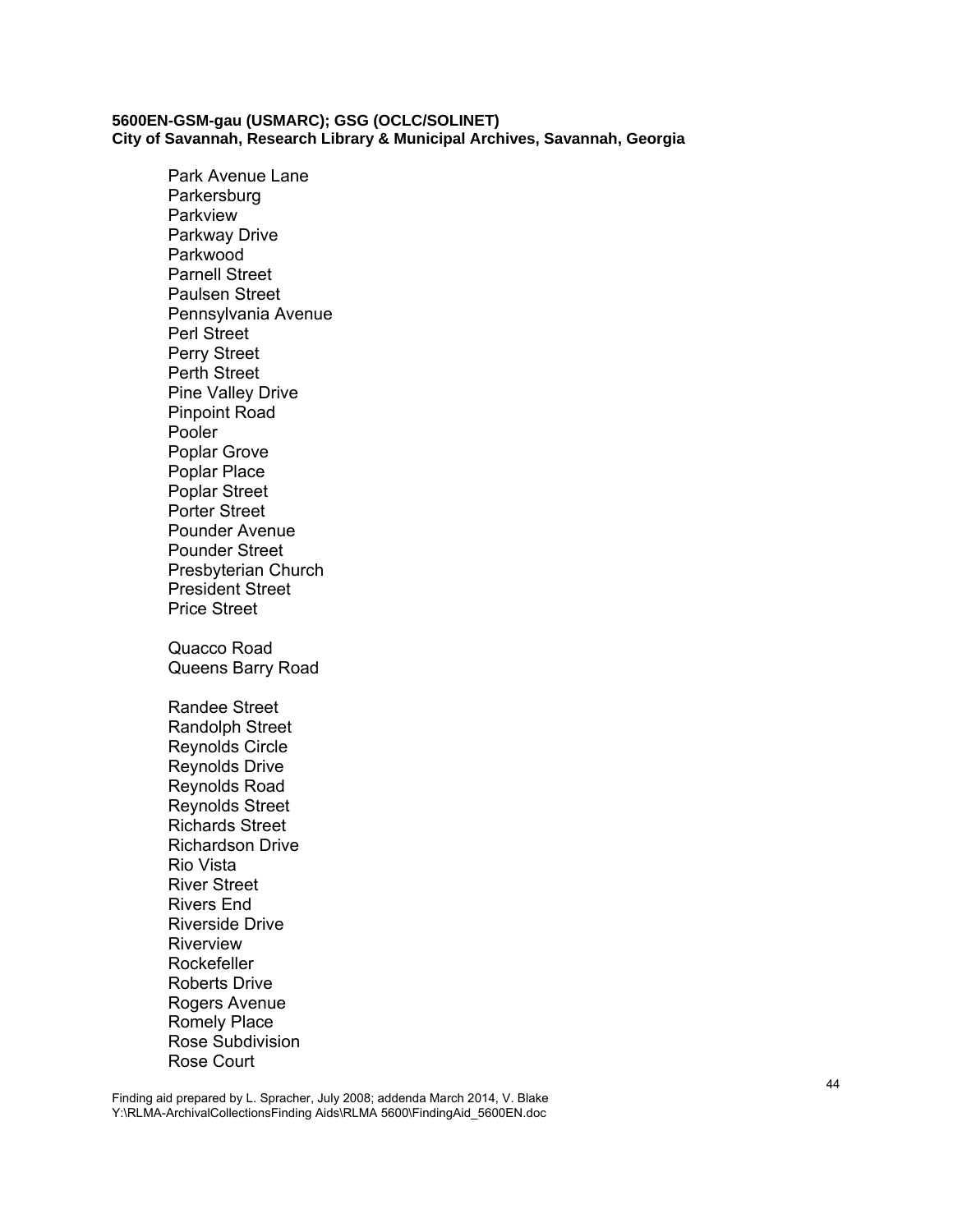Rose Dhu Rosehill Rosewood Drive Rosignol Hill Route 80 Route 5 Route 17 Route 3 Rowland Street Royal Oak Drive Rumlus Court Russell Avenue Russell Street 5600EN-170A Box 7 Plumbing Permits – S Saint John's Avenue Saint Julian Street **Sandfly Scarborough Scotland** Screven Street Seiler Avenue Seminole Street Scriven Street Sherendale Road Shearon Drive Shearon Park Shell Road Sheridan Drive Sherwood Drive Shiptrine Street **Silverstone** Simkin Avenue Skidaway Road Skidaway Terrace Skyland Terrace Smart Street South Gardens South Over Junction Southside Heights Spaulding Street **Springfield Springhill** Springhill Drive Stair Street Staley Avenue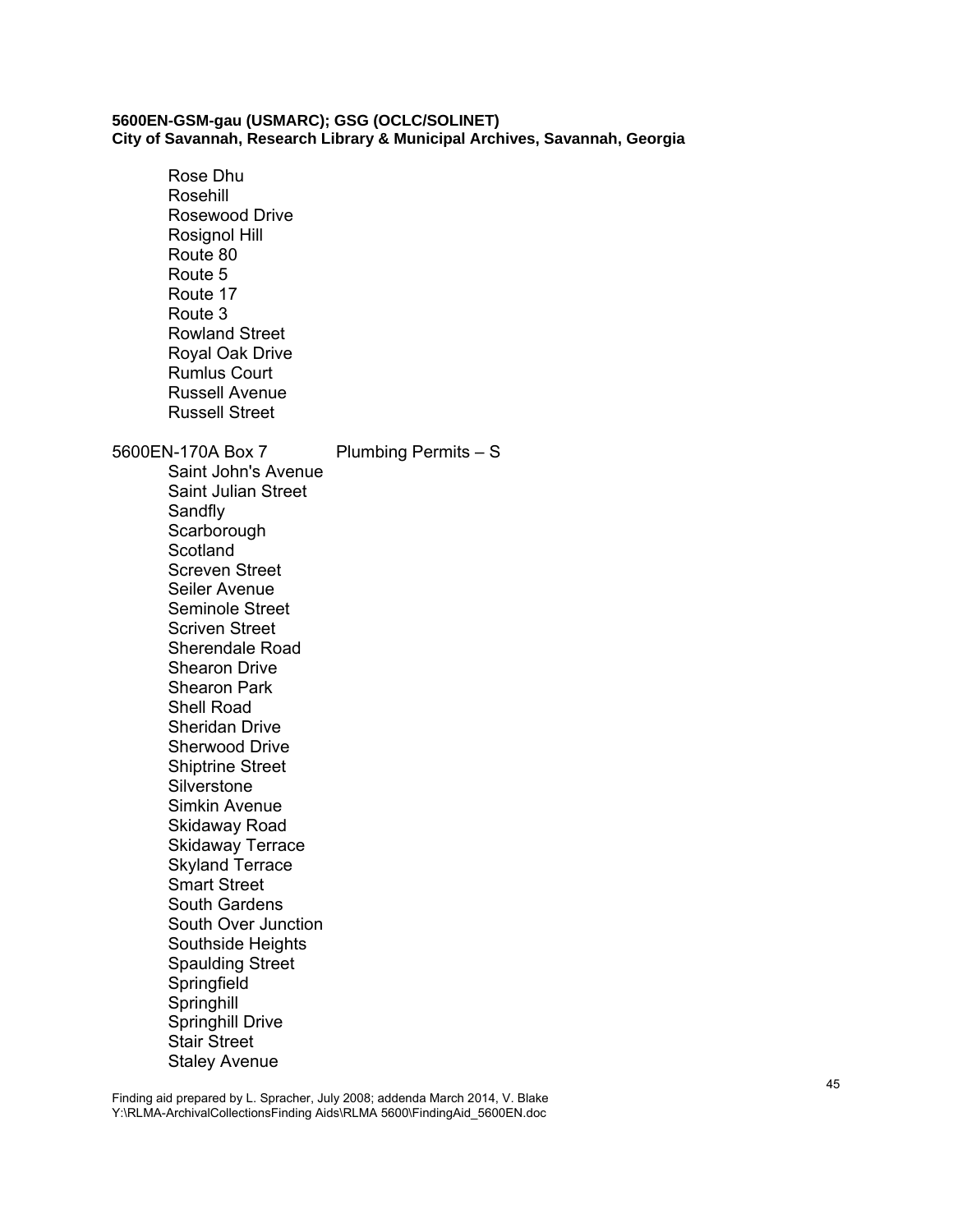Staley Heights State Street Stevens Drive Stevens Street Stevenson Avenue Steward Street Stiles Avenue Stilwell Road Sullivan Road Sunset Boulevard Sunset Park Sweetbriar Circle Sylvan Drive Sylvan Terrace Numbered streets: Second Street Sixth Street Sixtieth Street Sixty-first Street Sixth-first Lane Sixty-second Street Sixty-third Street Sixty-fourth Street Sixty-fifth Street Sixty-sixth Street Sixty-seventh Street Seventy-third Street Seventy-fourth Street

5600EN-170A Box 8 Plumbing Permits – T through V, Y, and miscellaneous

Talahi Island Talahi Road Talmage Avenue Tanglewood Drive Tatem Street Tattnall Street Taussant Avenue Taylor Street Tax Street Tack Subdivision Telfair Hospital Tennessee Avenue Texas Avenue Thackery Drive Thomas Subdivision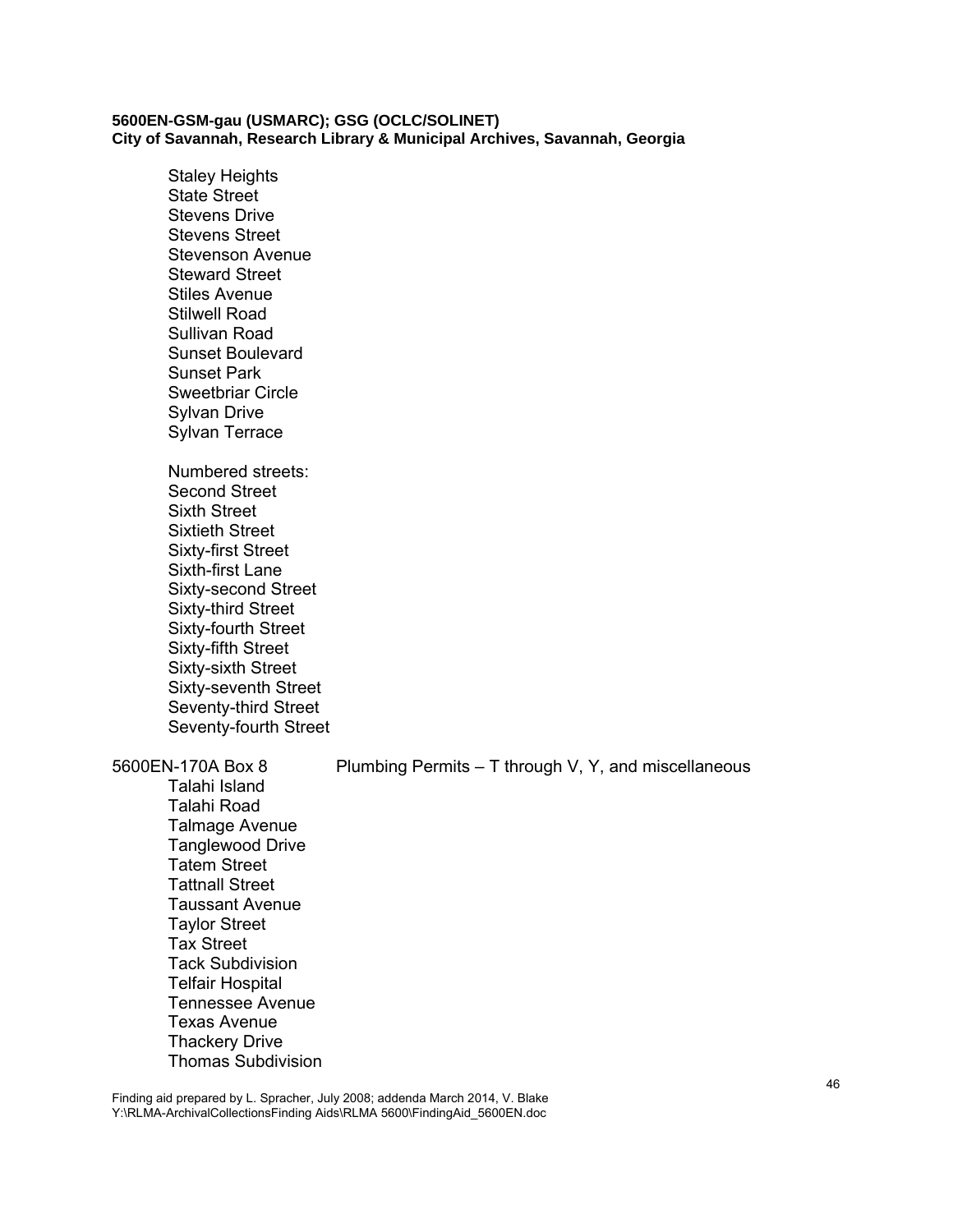Tibet Avenue Tiler Terrace Tatman Village Traffic Circle Travelers Motel Travis Field Road Treet Street Tremont Avenue Tremont Park Tulip Street Tutan Street Tybee Road

Numbered streets: Third Street Thirty-first Street Thirty-second Street Thirty-third Street Thirty-fourth Street Thirty-fifth Street Thirty-sixth Street Thirty-seventh street Thirty-eighth Street Thirty-ninth Street

U. S. Highway 80

Vermont Avenue Vernon View Victory Drive Virginia Avenue

York Lane York Street

Miscellaneous Permits

5600EN-170A Box 9 Plumbing Permits – W Waldburg Lane Waldburg Street Walthour Road Waltz Drive Washington Avenue Waters Avenue Waters Road Wayne Street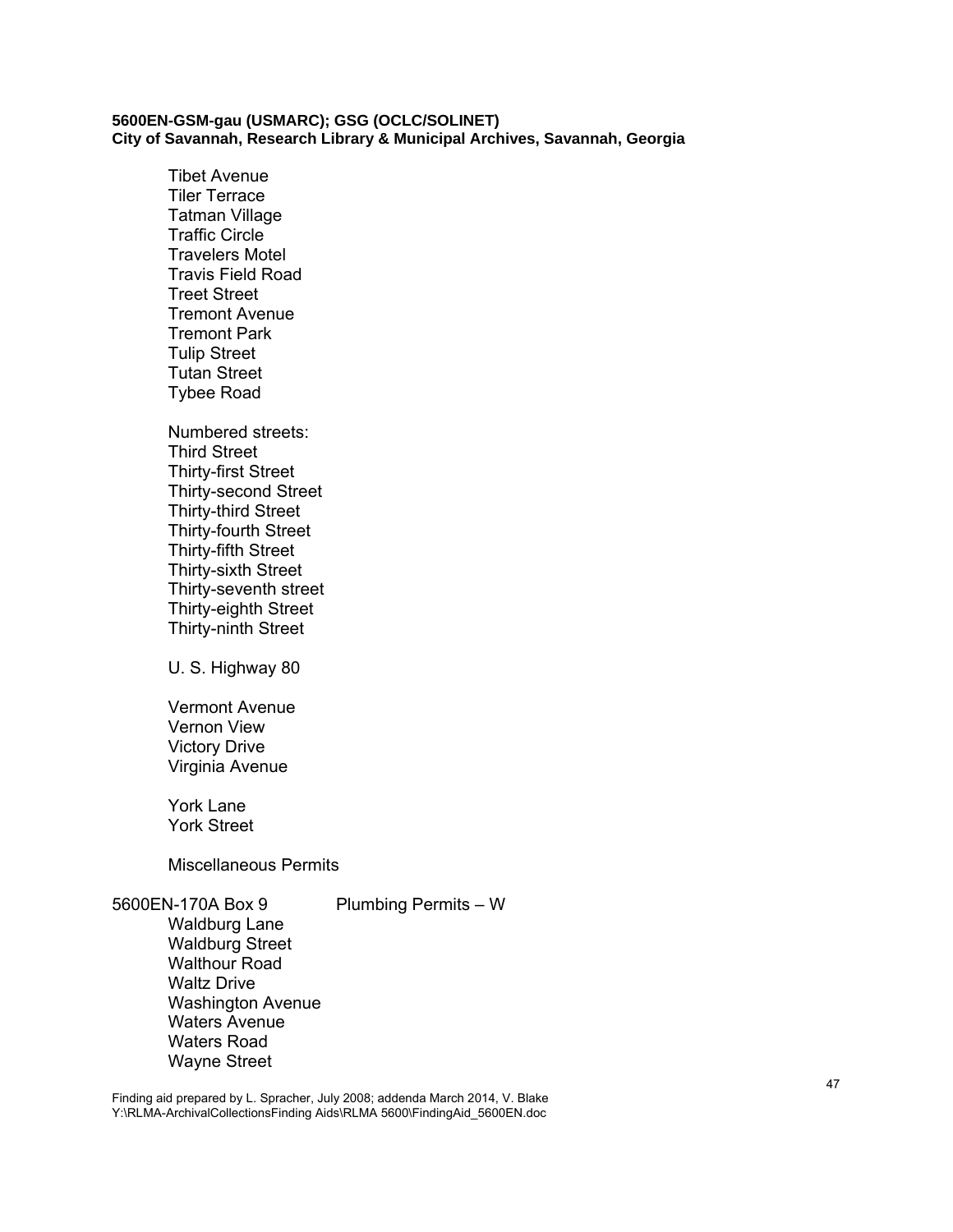Wesley Street West Savannah West Street Wexler Street Wheaton Street Wheeler Street Whitaker Street White Bluff Road White Marsh Island Whitley Avenue Williams Street Willow Road Wilmington Island Wilmington Park Wilshire Blvd. Wilshire Estates Wilshire Road Wilson Street Wilwood Windburn Road Windsor Drive Windsor Forest Windsor Road **Windwood** WineheartRoad Winnwood Winston Avenue Winston Drive Winston Forest Winston Street Winter Drive Woodley Road Woodlawn Subdivision Wymberly on the Marsh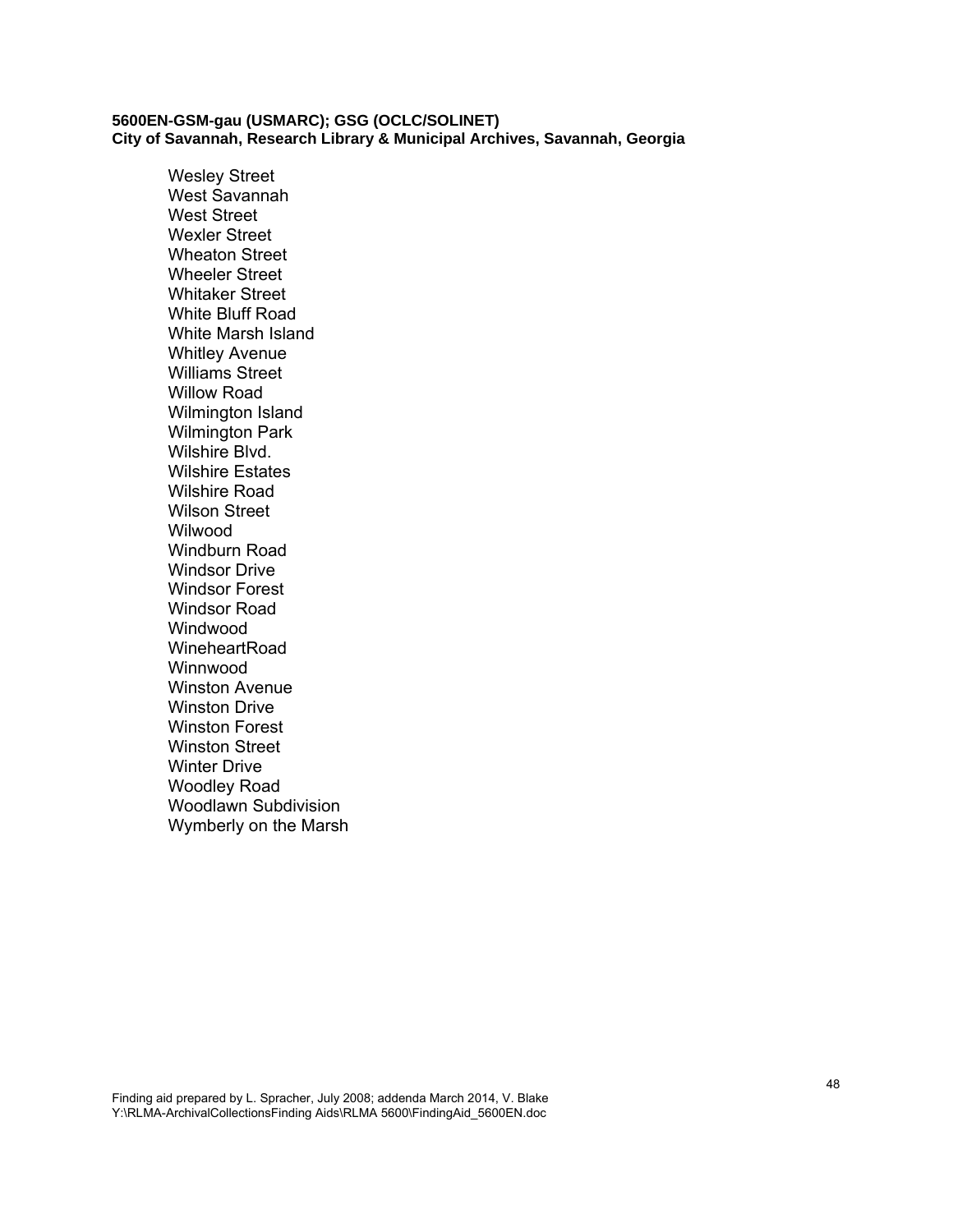*Sub-series #:* **5600EN-190A** *Name:* **Payroll Registers**  *Dates:* 1916-1928, 1957 **Extent/Size:** 7 volumes. 1 folder (1 cubic foot)

# *Sub-series description:*

Sub-series 5600EN-190A Payroll Registers (1916-1928, 1957) includes seven volumes and one folder of payroll registers for the Office of Chief Engineer. Each volumes lists time of hands by City department, including: name of worker; occupation; days worked; and rate amount.

# *Arrangement:*

Chronological.

| 5600EN-190A Volume 1 | Payroll Register, 1916-1918                                  |
|----------------------|--------------------------------------------------------------|
| 5600EN-190A Volume 2 | Payroll Register, 1918-1919                                  |
| 5600EN-190A Volume 3 | Payroll Register, 1919-1921                                  |
| 5600EN-190A Volume 4 | Payroll Register, 1921-1922 (May 31, 1921-November 30, 1922) |
| 5600EN-190A Volume 5 | Payroll Register, 1922-1924                                  |
| 5600EN-190A Volume 6 | Payroll Register, 1924-1926                                  |
| 5600EN-190A Volume 7 | Payroll Register, 1926-1928                                  |
| 5600EN-190A Folder 1 | Payroll Register, loose sheets, January 1957                 |
|                      |                                                              |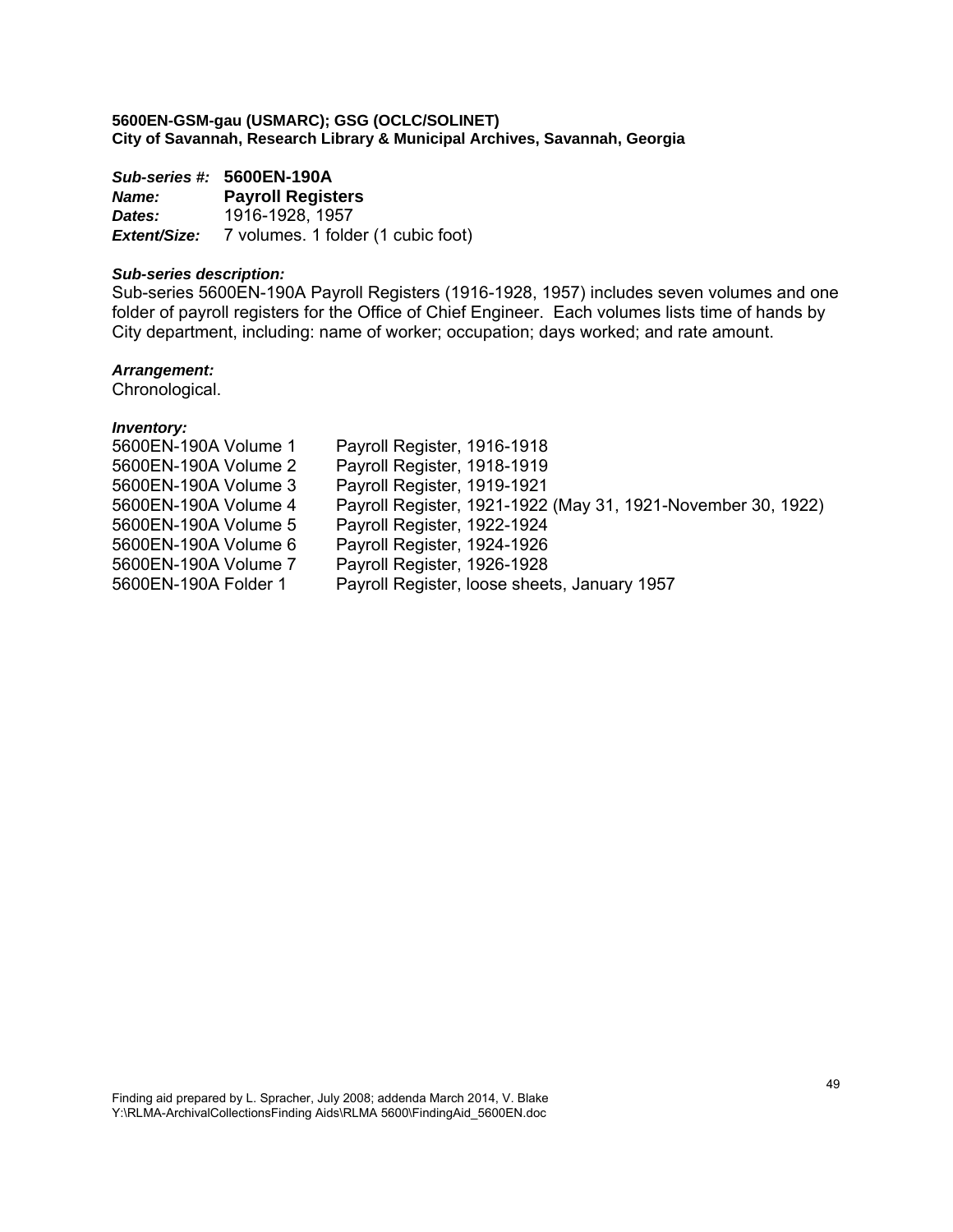*Sub-series #:* **5600EN-200** *Name:* **Photographs**  *Dates:* No date (circa 1930s-1940s) *Extent/Size:* 43 items (0.15 cubic feet)

#### *Sub-series description:*

Sub-series 5600EN-200 Photographs (no date, circa 1930s-1940s) includes forty-three black and white photographs documenting City of Savannah public works projects, including sewer and road conditions and improvements.

#### *Arrangement:*

Alphabetical by subject.

#### *Inventory:*

5600EN-200 Box 1 Folder 1: Industrial Site East of Savannah, no date, Foltz Studio, Savannah, GA (2 items) [Possibly Deptford Tract, circa 1933]

> Folder 2: Public Works Scrapbook, no date (28 items) Twenty-eight photographs glued to twelve board pages, numbered and labeled as follows:

- 1. Anderson Street
- 2. Anderson Street
- 3. Anderson Street
- 4. Anderson Street
- 5. Golf Course
- 6. Golf Course
- 7. Golf Course Sewer
- 8. 42<sup>nd</sup> Street
- 9. 42<sup>nd</sup> Street
- 10.  $42<sup>nd</sup>$  Street
- 11.  $42<sup>nd</sup>$  Street
- 12.  $42<sup>nd</sup>$  Street
- 13. Edgemere
- 14. Edgemere
- 15. Hull Street
- 16. Hull Street
- 17. Hull Street
- 18. Augusta Avenue
- 19.  $33<sup>rd</sup>$  Street
- 20. Indian Street
- 21. River Street
- 22. Augusta Avenue
- 23. Augusta Avenue
- 24.  $33<sup>rd</sup>$  Street
- 25. Fahm and Oglethorpe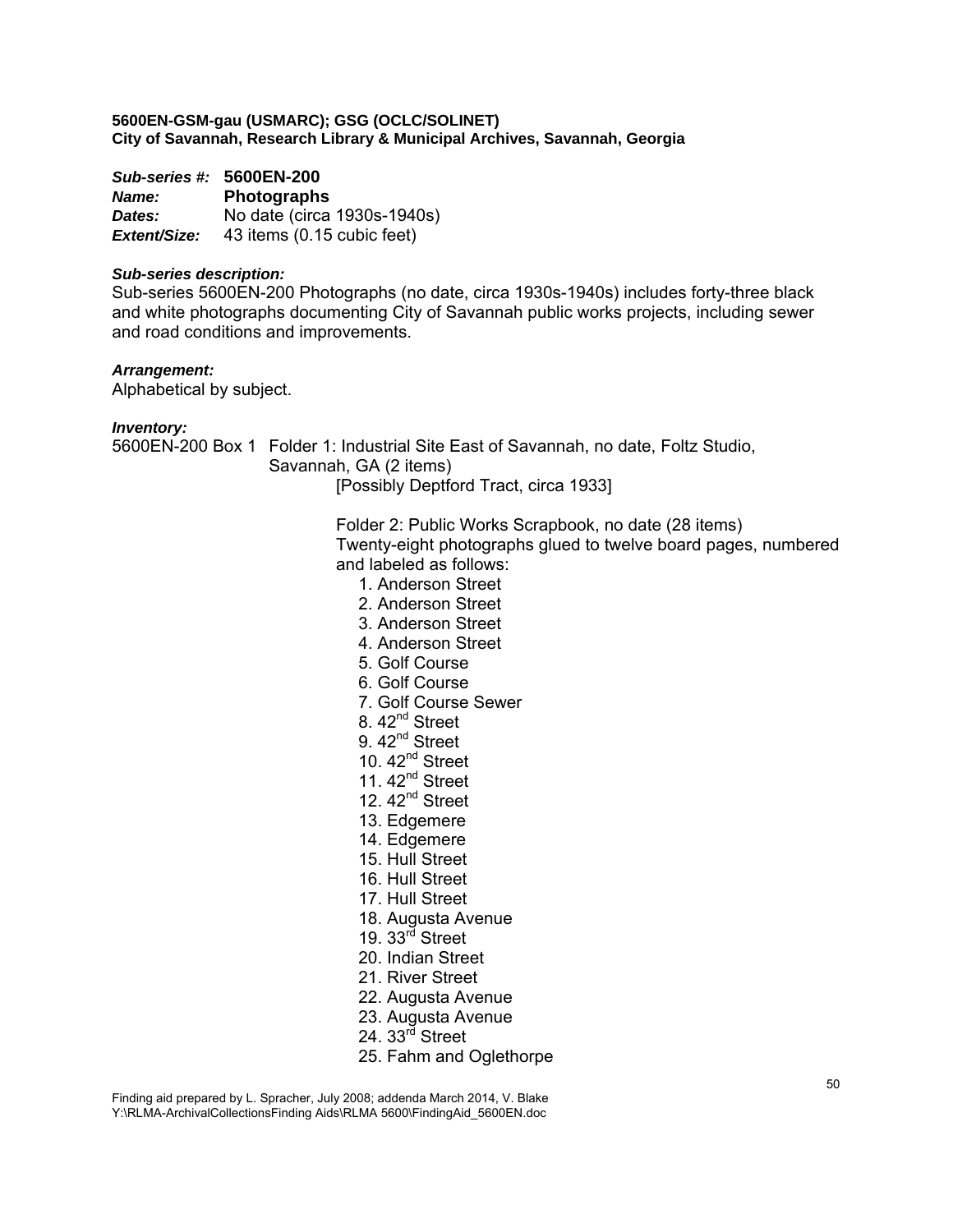26. 57<sup>th</sup> Street 27. 56<sup>th</sup> Street 28. 57<sup>th</sup> Street

Folder 3: Savannah Municipal Airport, no date (3 items)

Folder 4: Sewer Improvements, Unidentified Location, no date (4 items) Four photographs glued to one board in a collage.

Folder 5: Sewer Improvements, Unidentified Location, no date (6 items)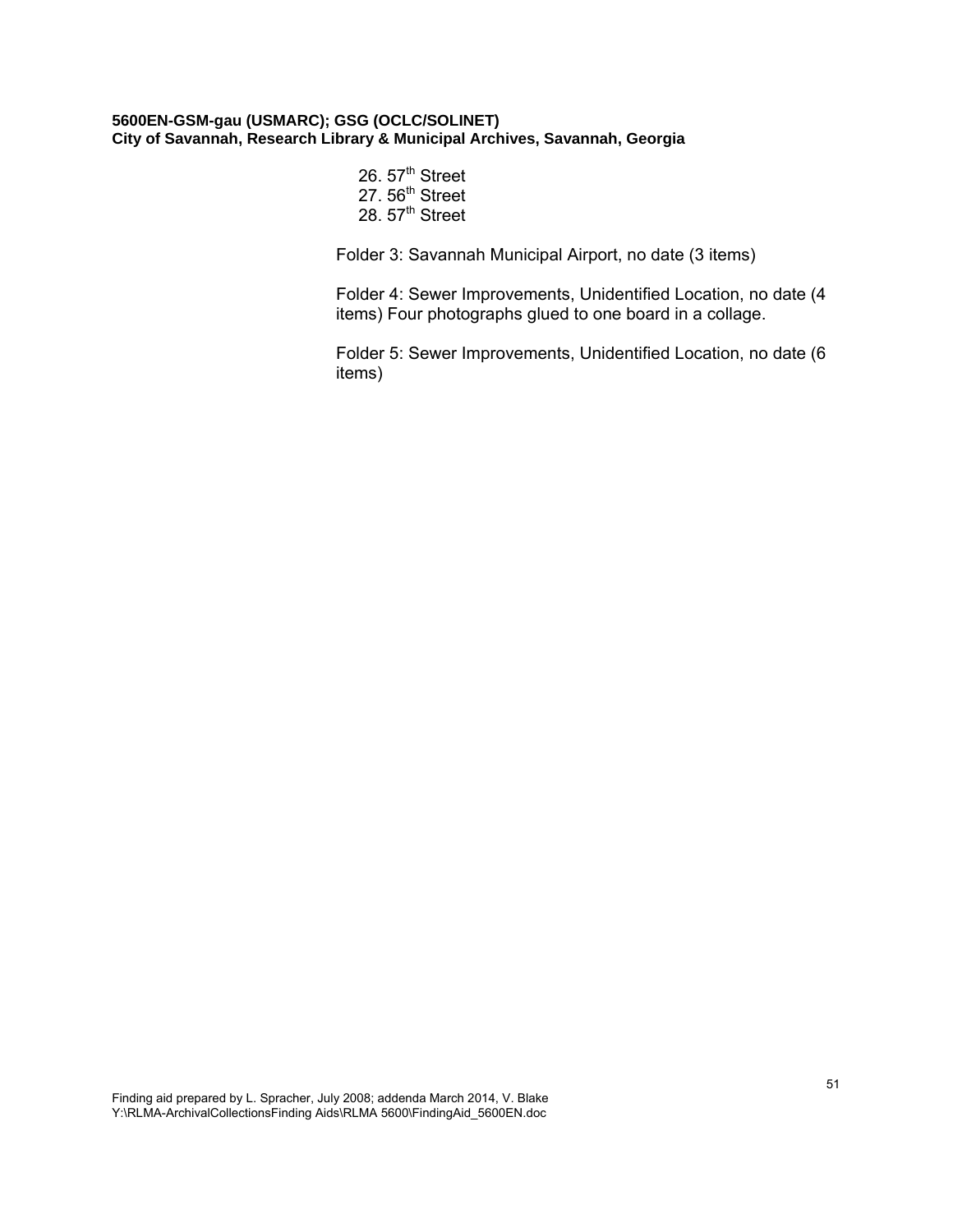# *Sub-series #:* **5600EN-210**

*Name***: Correspondence**  *Dates:* 1905-1942, no date *Extent/Size:* 5 document cases (2.5 cubic feet)

# *Sub-series description:*

Sub-series 5600EN-210 Correspondence (1905-1929, no date) includes 5 document cases of correspondence to and from the City Engineer. Topics include Administrative, Bonaventure Cemetery, Canals, City Market, Incinerator, Lots, Railways, Sewage/Drainage, Sidewalks/Curbing, Streets, Surveys, Maps, and Grades, Waterworks, and Wharves.

#### *Related Sub-Series:*

5600EN-020 Letter Books – City Surveyor 5600EN-025 Letter Books – City Engineer (Indexed) 5600EN-100 Letter Books

#### *Arrangement:*

Alphabetical by subject and Chronological.

#### *Inventory:*

5600EN-210 Box 1:

- Folder 1 Administrative, 1905-1906, 1913-1921
- Folder 2 Administrative, 1922-1924
- Folder 3 Administrative, 1925-1928
- Folder 4 Bonaventure Cemetery, 1926-1929
- Folder 5 Bonaventure Cemetery, 1930-1933

# 5600EN-210 Box 2:

- Folder 1 Bonaventure Cemetery, 1935-1937
- Folder 2 Bonaventure Cemetery, 1938-1942
- Folder 3 Canals, 1916, 1918, 1927
- Folder 4 City Market, 1923-1925, no date
- Folder 5 Incinerator, 1916-1917, 1922
- Folder 6 Lots, 1913-1919
- Folder 7 Lots, 1920-1926
- Folder 8 Railways, 1913-1928, no date
- Folder 9 Sewage/Drainage, 1906, 1913-1916
- Folder 10 Sewage/Drainage, 1917-1921

#### 5600EN-210 Box 3:

- Folder 1 Sewage/Drainage, 1922-1923
- Folder 2 Sewage/Drainage, 1926-1927
- Folder 3 Sewage/Drainage, 1928
- Folder 4 Sidewalks/Curbing, 1905, 1913-1920
- Folder 5 Sidewalks/Curbing, 1921-1928, no date
- Folder 6 Streets, 1913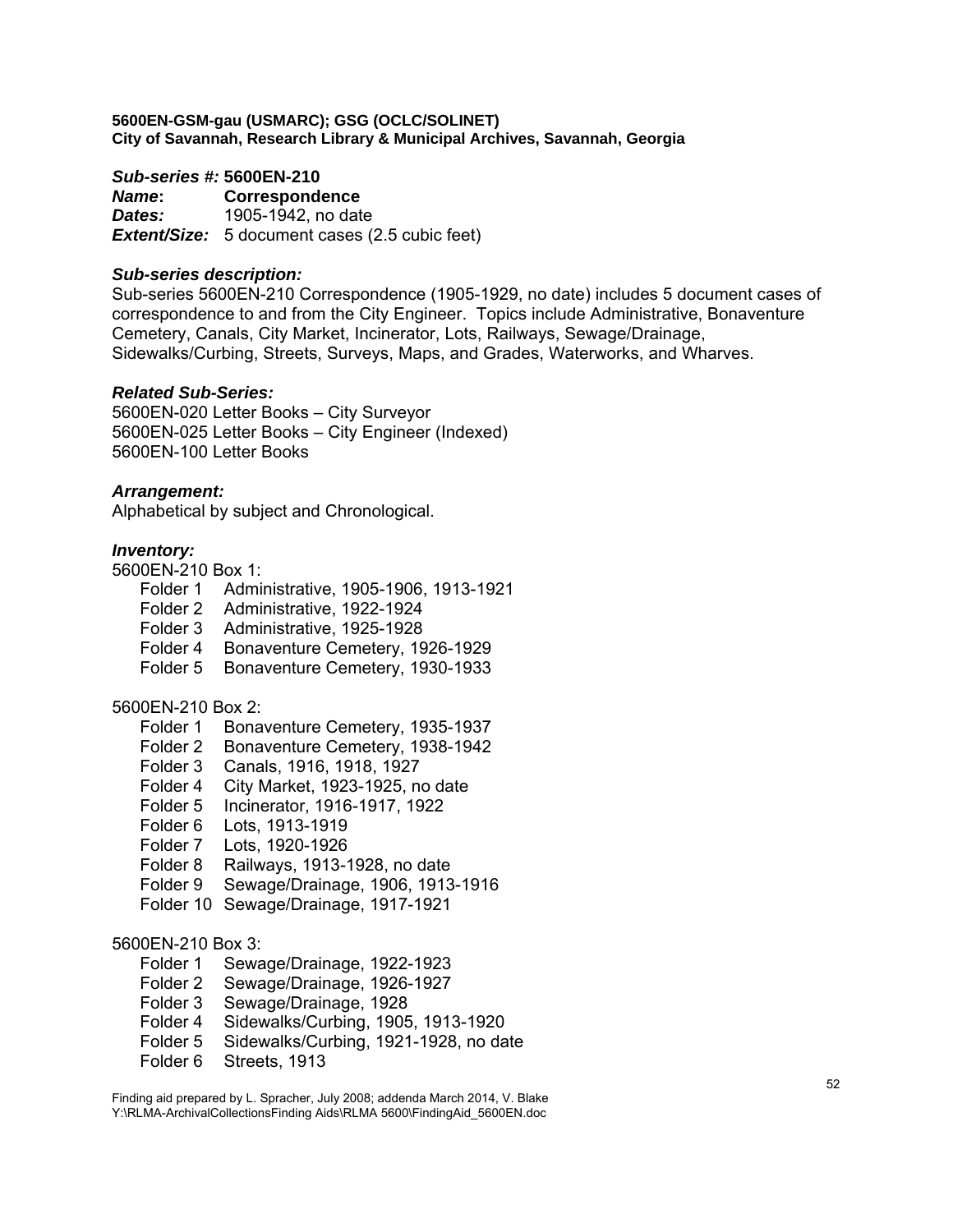Folder 7 Streets, 1914-1917 Folder 8 Streets, 1919

#### 5600EN-210 Box 4:

Folder 1 Streets, 1920 January – June Folder 2 Streets, 1920 July – December Folder 3 Streets, 1921 January – June Folder 4 Streets, 1921 July – December Folder 5 Streets, 1922 Folder 6 Streets, 1923 Folder 7 Streets, 1924 Folder 8 Streets, 1925

5600EN-210 Box 5

- Folder 1 Streets, 1926
- Folder 2 Streets, 1927-1928
- Folder 3 Streets, no date
- Folder 4 Surveys, Maps, and Grades, 1906, 1912-1919
- Folder 5 Surveys, Maps, and Grades, 1920, 1922-1928
- Folder 6 Waterworks, 1916-1926, no date
- Folder 7 Wharves, 1913-1928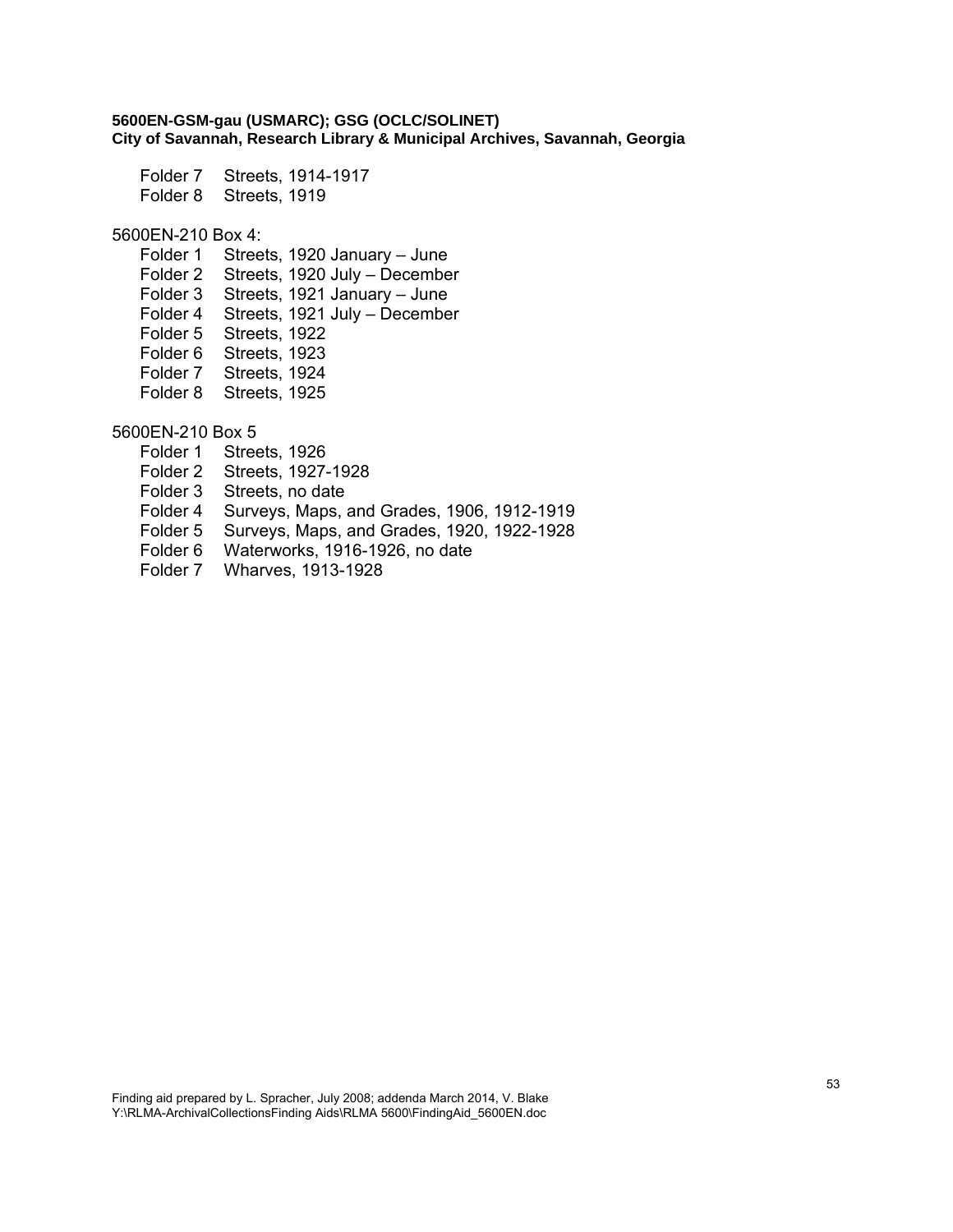#### *Sub-series #:* **5600EN-220**

*Name:* **Record of Work Logs**  *Dates:* 1897-1900, no date *Extent/Size:* 5 Volumes (0.5 cubic feet)

#### *Sub-series description:*

Sub-series 5600EN-220 Record of Work Logs (1897-1900, no date) includes 5 volumes of logs documenting work done by the Engineering Department. Volumes 1 and 2 are daily diary's kept by City Engineer J. W. Howard which logs the work done in the Engineering office. Volumes 3 and 4 are Record of Work books with tab sections documenting work done in the areas of surveys; maps; plans; profiles; tracings; reports; estimates; statements; specifications; inspections; grade and line; contracts; levels; and misc. Volume 5 is a miscellaneous record book documenting work done in the areas of specifications; plans; maps; profiles; surveys; estimates and statements; and grades and lines.

#### *Arrangement:*

**Chronological** 

#### *Inventory:*

- Volume 1: "Standard Diary," Record of Work, 1897
- Volume 2: "Standard Diary," Record of Work, 1898
- Volume 3: "Record of Work," 1899 [tabbed sections labeled surveys, maps, plans, profiles, tracings, reports, estimates, statements, specifications, inspections, grade and line, contracts, levels, and misc.]

Volume 4: "Record of Work," 1900 [tabbed sections labeled surveys, maps, plans, profiles, tracings, reports, estimates, statements, specifications, inspections, grade and line, contracts, levels, and misc.]

Volume 5: Miscellaneous Record Book, no date [includes pages titled: specifications; plans; maps; profiles; surveys; estimates and statements; and grades and lines]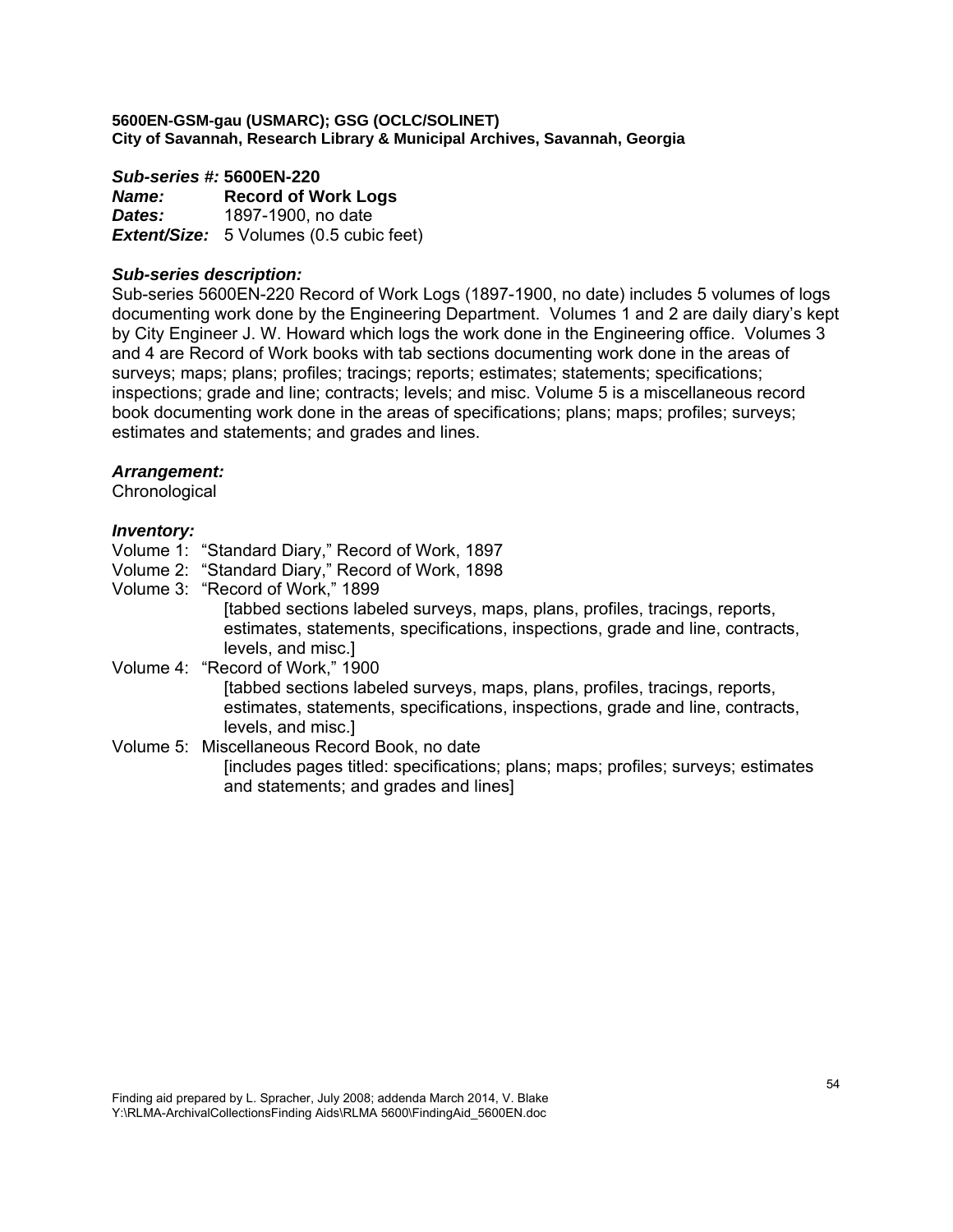# *Sub-series #:* **5600EN-230**

*Name:* **Streets and Measurements Books**  *Dates:* 1889, 1894-1899 *Extent/Size:* 2 Volumes (0.5 cubic feet)

#### *Sub-series description:*

Sub-series 5600EN-230 Streets and Measurements Books (1889, 1894-1899) includes two volumes of street drawings with measurements.

# *Arrangement:*

**Chronological** 

#### *Inventory:*

Volume 1: Streets and Measurements Book, 1889

Volume 2: Streets and Measurements Book, 1894-1899